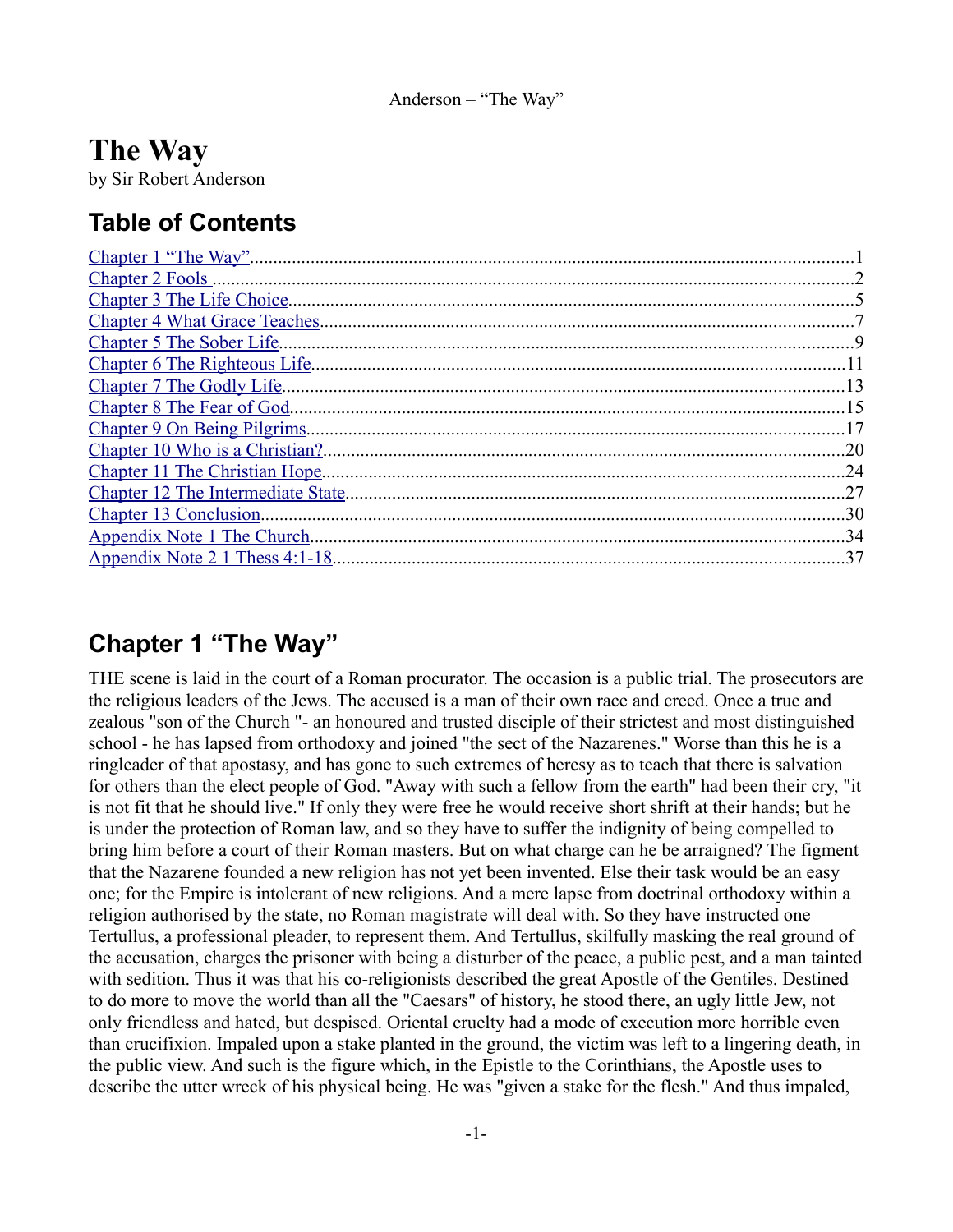as it were, he was "made a spectacle unto the world, o both to angels and to men." His face was battered and scarred, and his muscular frame wrenched and torn, by the stoning at Lystra, when, with arms nerved by religious hate, his cruel enemies had pounded him to death. Till then he had ranked as an orator; but now he articulates with difficulty, and his speech is deemed contemptible. And he had his own "Gethsemane," when thrice he put up the prayer that the Almighty power which God had permitted him to administer in healing others might be used to bring himself relief. But the answer came, "My grace is sufficient for thee, for My strength is made perfect in weakness." And so he had learned to glory in his infirmities. His hideous scars were "the brand marks of the Lord Jesus," whose slave he rejoiced to be. Sufferings for Christ's sake refine and humble a man, but they never humiliate or crush him. So with courage undaunted, and with all the dignity which becomes a servant of God, he confronted both his persecutors and his judge. And after traversing explicitly the charges of sedition and disorder, he rolled back upon his accusers their charge of heresy. We can picture to ourselves hig look and gesture as, pointing to those recreant Jews, he exclaimed, "This I confess unto thee, that according to 'The Way' (which they call a sect) so worship I our fathers' God, believing all things that are according to the law, and that are written in the prophets." "The Way." The expression indicates, as Lange tells us, "a certain mode of life and conduct"; or as Canon Cook, with greater fulness, gives it, "a definite and progressive direction of the inner and outer life of man." On the Apostle's lips it means the true Faith, and a right life. And its occurrences in the Acts of the Apostles give proof not only that it was in common use, but that it was a phrase of the disciples' own choosing. What first led the Apostle to "separate the disciples" was that, after his three months' ministry in the synagogue at Ephesus, certain of the Jews "spake evil of the Way." At Ephesus it was too, that, later on, the pagan idolaters "made no small stir about the Way." Nor was the word unknown to Paul in his unconverted days. The High Priest's commission given him in view of his Damascus journey, was that "if he found any of the Way, he might bring them bound unto Jerusalem." And referring to this, when now seized and charged by the Jerusalem Jews, he reminded them that he had "persecuted the Way unto the death." The last occurrence of the word is where we read that Felix, "having more perfect knowledge of the Way," refused to condemn the Apostle on the charges so cunningly devised against him. At a recent sale of a bankrupt nobleman's effects, it was mentioned that a beautiful little crystal goblet, which fetched four thousand guineas, had been lying for years unnoticed with articles of common glass, for common use. And so it is with this word "The Way." It has fallen out of notice, and lies neglected and forgotten. And yet it is not only beautiful but useful, for it has no synonym in our English tongue.

## <span id="page-1-0"></span>**Chapter 2 Fools**

GOD has no pleasure in fools, the Book of Ecciesiastes tells us - that wonderful treatise upon the philosophy of life. "Be more ready to hear than to give the sacrifice of fools." "Be not rash with thy mouth, and let not thine heart be hasty to utter any thing before God: for God is in heaven, and thou upon earth; therefore let thy words be few." "When thou vowest a vow unto God, defer not to pay it; for He hath no pleasure in fools." Fools are of different types; and, as a reference to the Hebrew will tell us, it is "the fat fool" that is here intended. Not that he is always fat; and if any one assumes that men are fools because they are fat he will soon find out his mistake. But the fat fool is the "type." We all know him. And we are disposed to like him; for he is generally an amiable sort of creature, with no malice, and not a little good nature. If his good resolutions were realised, he would be counted a saint; and if he carried out his projects he might pass for a genius. But he has neither strength of will nor force of character for achievements of any kind. This is one of many passages of Scripture intended to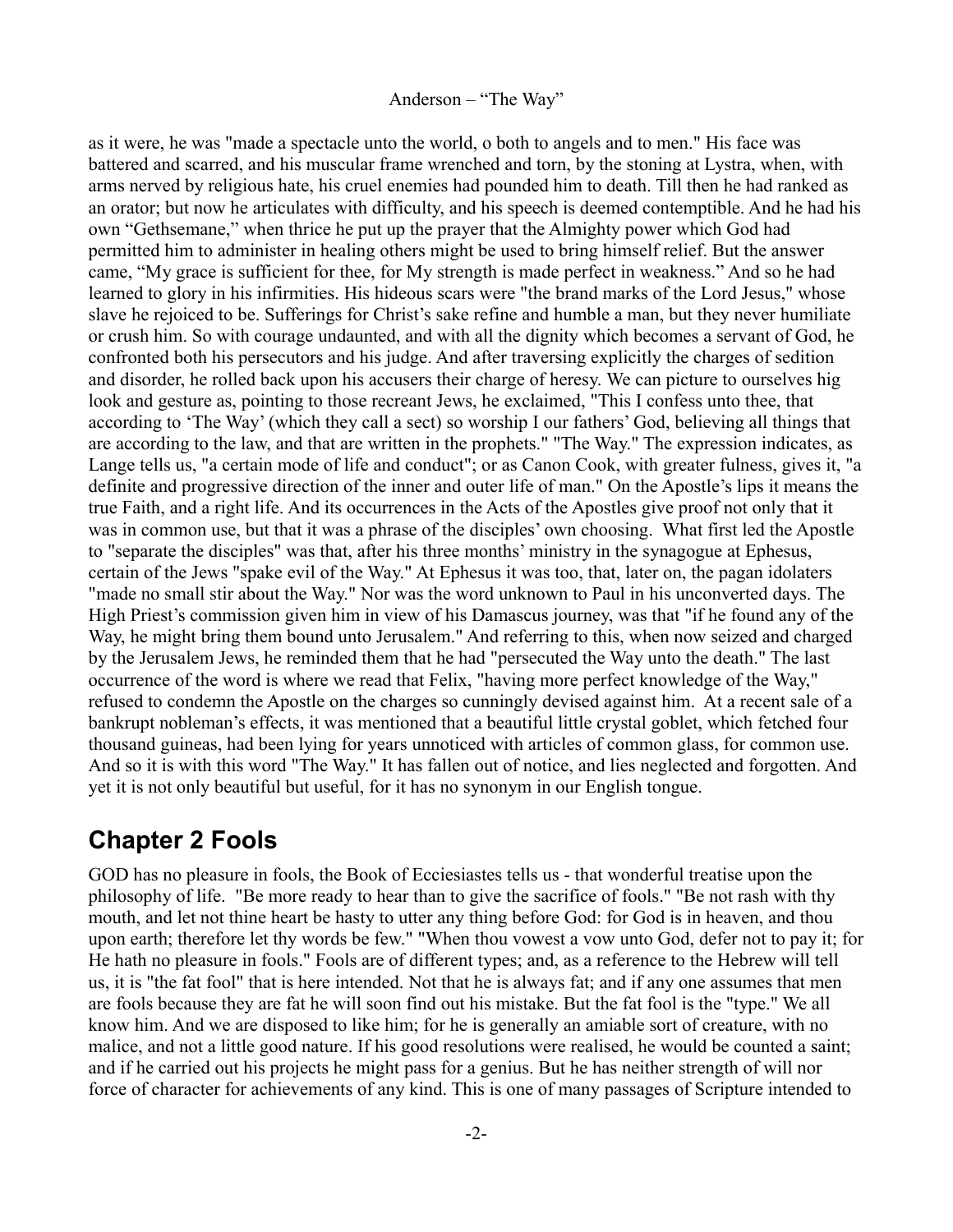warn us against trifling with God. It tells us that it is better not to make vows than to make them and then leave them unpaid. It reminds us, moreover, that the God of revelation is the God of nature. For nature is stern and unpitying with fools. And the revelation of Grace in the Gospel is not, as some suppose, an effort on God's part to make amends for what they deem His laches and mistakes in bygone ages. Neither is it a setting aside of the great principles of His government. On the contrary, it is a provision for bringing fallen men to blessing and peace by bringing them into harmony with those eternal principles. God has no pleasure in fools. And Grace has failed of its due effect upon the heart and life if a man does not cease to be a fool when he becomes, in the true sense of the word, a Christian. "But," some one will exclaim, "are we not told to become fools for Christ's sake ?" Yes, and people are apt to make this an excuse for playing the fool, which is not at all what it means. A Christian may seem to his fellowmen to be a fool. But it is one thing to be a fool, and quite another thing to seem to be a fool. A man once built a great ship far inland. He must have been reckoned the greatest fool of his day; but as events proved, he was the only wise man. For "things not seen as yet" were realities to Noah. Everybody saw them afterwards when it was too late. I remember the case of a young man who married a moneyless girl and then sailed for Australia, taking with him his bride and what little money he could scrape together; it was only about £600. When the two families heard that he had used his capital in buying some land in an out-of-the-way place, they said he ought to be shut up in a lunatic asylum. But there was gold in that piece of land, and when, some years later, I met him in London, he was very rich; and the relatives had given up talking about lunatic asylums. The Christian is a follower of Him who likened Himself to a man that parts with all that he has in order to buy a field, because he knows there is treasure hidden in it. The Christian acts in the present with a view to the future. For he knows that while the things which are seen are temporal, the things which are not seen are eternal. But the "fat fool" is not the worst type of fool. Though his " thoughts" never come to anything, he means well. But the fool who is pilloried in the fourteenth and fifty-third Psalms has thoughts that are positively evil, and they govern his conduct. "The fool hath said in his heart, There is no God." In his heart, mark; for the Bible never contemplates folly so gross as to say it openly. The only atheists are the apostates; for there is no darkness so dense as that which covers us when some strong clear light is quenched. "I had rather believe all the fables in the Legend and the Talmud than that this universal frame is without a mind." These were Bacon's words. "The understanding revolts at such a conclusion," is Darwin's repudiation of the suggestion that "blind chance" could account for "that grand sequence of events" of which biology treats. Herbert Spencer proclaimed this sort of academic atheism; but, here in England at least, notwithstanding the efforts of a clique of second-rank scientists, Spencerism is as dead as its author. As any intelligent thinker can see, his objections to the hypothesis of creation apply with far greater force to his figment of abiogenesis. The word used for "fool" in these Psalms of David has no kinship with Solomon's fool in the passage above quoted from Ecciesiastes. I wonder whether, when David here wrote the word nabal, his thoughts glanced back to his wife Abigail's first husband, the man of whom she said, "Nabal is his name, and folly is with him"; the man who was "very great" and very rich, but who was "churlish and evil in his doings," and who repelled David's courteous appeals with insult. Proud of his wealth and greatness, he despised David. That same night, we read, "he held a feast in his house like the feast of a king." "But it came to pass about ten days after that he died." In one of his parables our Divine Lord pictures for us a fool of the Nabal type.' Such an one is "he that layeth up treasure for himself and is not rich toward God." God has a place in the creed of his lips, but the creed of his heart is atheistic; and the creed of his heart finds expression in his acts. So, forgetting the Giver of all his heaped-up blessings, he lays himself out for a life of ease and sensual enjoyment. "But," the parable proceeds, "God said unto him, Thou fool: this night thy soul shall be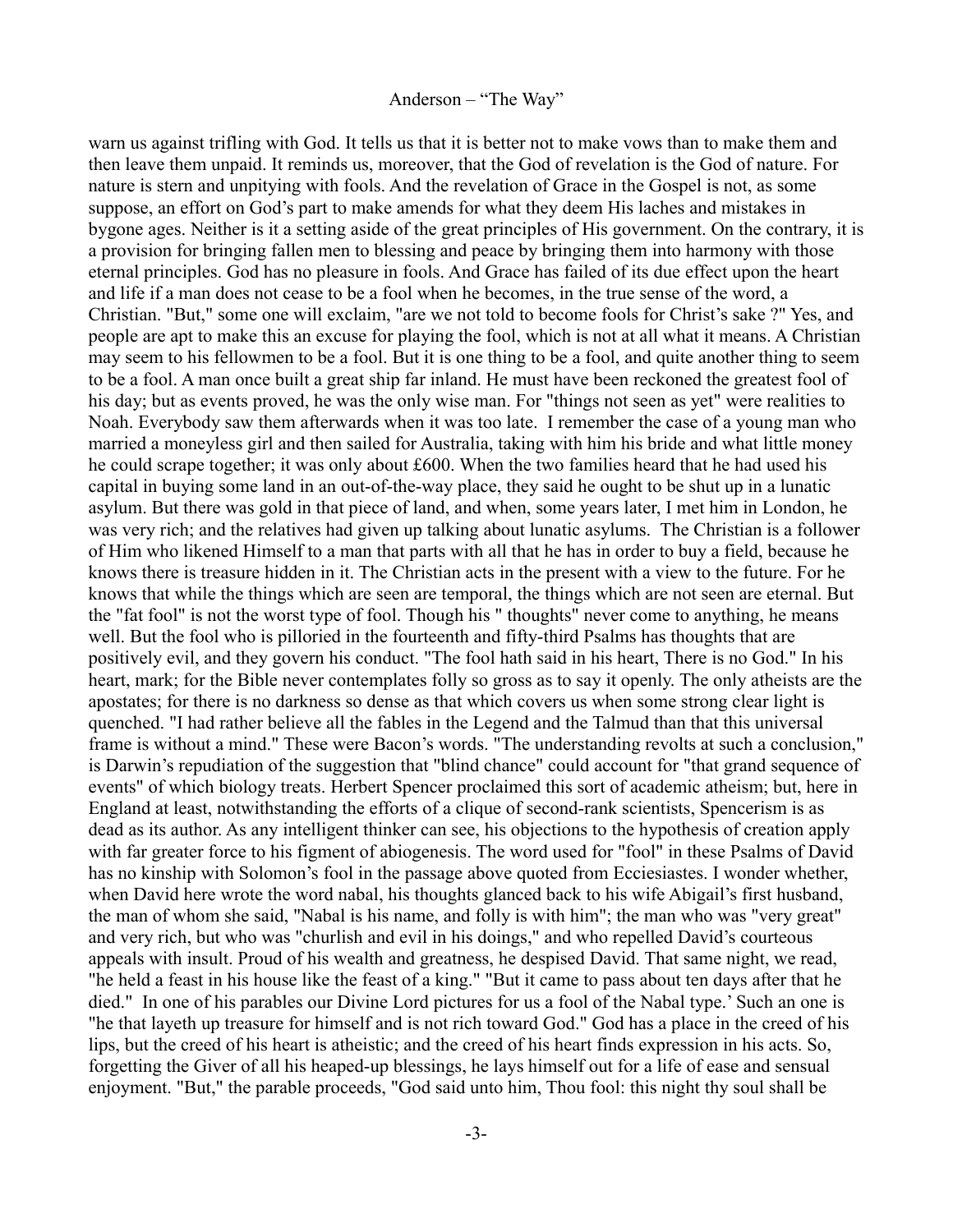required of thee." For such a man, to live is self, and to die is loss. The sixteenth chapter of Luke brings before us fools of both types. It is one of the perverted chapters of the Bible. The popularly accepted version of it may be summarised as follows: A certain rich man had a steward who was accused of robbing him. So he gave him notice of dismissal. The steward then set himself to rob him more flagrantly than ever; and, *mirabile dictu,* his master commended him for his cleverness. Never, surely, did rustic preacher propound anything sillier to a company of yokels! And in answer to the ridicule which it naturally excited, the Teacher then propounded another parable, with the moral, "Woe to the rich; blessed are the poor "-thus seeking to cover mere nonsense by pestilent error. Indeed, if error and nonsense were solid, enough has been said and written upon the sixteenth chapter of Luke to sink the biggest ship that ever put to sea! In these parables we have a series of exquisite pictures drawn by the hand of the Master to illustrate the great life-choice. In the prodigal of the preceding chapter we have the case of one who "wasted" his "portion of goods" in the pursuit of selfish and sinful pleasure, but who afterwards repented and was restored. In the steward we have the case of one who wasted his master's "goods" by unthrift and neglect, but who repented and was forgiven. And in the rich man of the closing parable of the series, we have one who lived for this world and died impenitent. This "steward" was a typical "fat fool." He was "unrighteous" in the sense that he was not a true steward; unrighteous in the sense in which the money is called "unrighteous mammon." Not because it was what men call bad money, but because the best of good money is not "the true riches." He was a listless, easy-going man who let things slide, leaving debts uncollected, and allowing accounts to run on. He was thus wasting his master's property. It was a case of habitual carelessness, not of definite acts of dishonesty. His dishonesty was of the passive kind. And what earned for him his employer's praise was not his dishonesty at all, but his action when brought to book, and dishonesty of any kind was no longer possible. Instead of making enemies of his master's debtors by suddenly forcing payment of longstanding accounts, he set himself to make them his friends - to place them under obligation to him - by giving them receipts in full for payment in part, making good the balance from his own money. And this, as he said, in order that, when he was put out of the stewardship, they might receive him into their houses. This is the whole point of the parable. Its lessons are explained by the Lord Himself: "Make to yourselves friends by means of the mammon of unrighteousness, that when it shall fail ye may be received into the everlasting tabernacles." It is not meant to teach us that roguery is commendable. The moral is akin to that of the parable of the treasure hid in a field, namely, the wisdom of incurring a seeming loss in order to secure a real gain; of using the present in view of the future; of living in a world which is "passing away," though apparently so real, under the power of that other world which, though unseen, is abiding and eternal. It is the enforcement, in a higher sphere, of that which is a common-place with "the children of this world." For no man ever achieves success who has not learned to make "today" subordinate to "tomorrow" who is not ready to yield some immediate advantage in order to secure a prospective gain. It is the philosophy of the man who foregoes pleasure for the sake of business, or who parts with his money in order to secure a provision for old age. The opposite extreme is a case like that of Esau, "who, for one morsel of meat, sold his birthright "- bartered his future to secure enjoyment in the passing hour. And the Esaus are many in every age - men and women who give way to some strong passion, or even, it may be, to some passing whim, at the cost of their whole life prospects. If the popular reading of the parable were right, the words which follow would be quite unmeaning. Rogues are often shrewd and careful in dealing with their ill-gotten gains; but many a man who may be trusted absolutely with what belongs to others is thriftless and careless with his own. And so the Lord adds, "If ye have not been faithful in that which is another's, who shall give you that which is your own?" Spiritual gifts are our own: the mammon is entrusted to us as stewards. How false, then,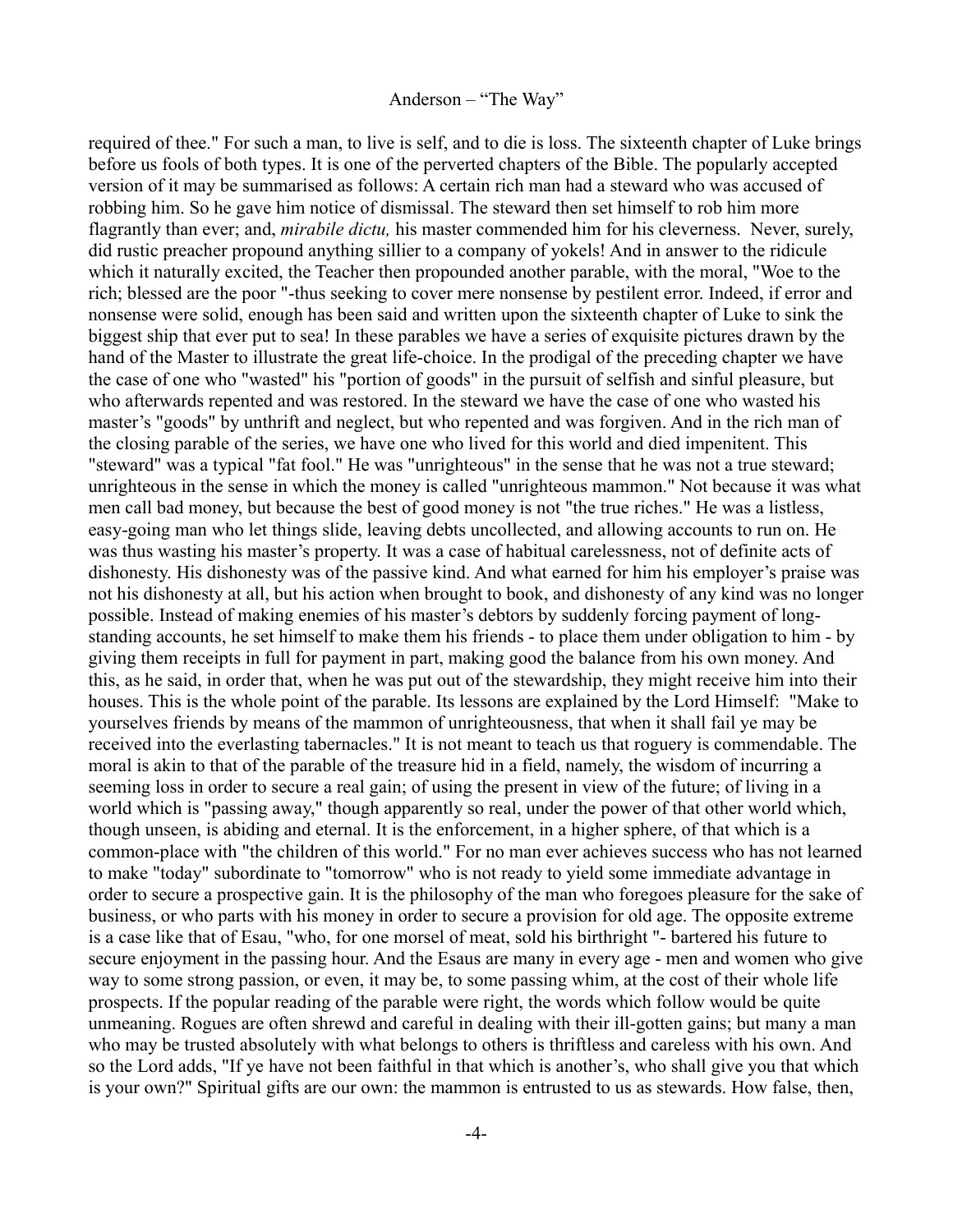is the notion that the life of the Christian is divided into watertight compartments, the religious being shut off from the secular! The Christian is as really God's servant in the one sphere as in the other. And this leads to the final lesson. The Christian is to use the world; but if he is betrayed into using it excessively, it becomes his master. And though mammon be a good servant, it is an evil master. Moreover, "No servant can serve two masters. . . . Ye cannot serve God and mammon." But with the money-loving Pharisee this *via media* is the ideal life. "Making the best of both worlds," it is called. But this God will not tolerate. We must choose between them, and the next parable is given to guide our choice.

## <span id="page-4-0"></span>**Chapter 3 The Life Choice**

"There was a certain rich man which was clothed in purple and fine linen, and fared sumptuously every day: "And there was a certain beggar named Lazarus which was laid at his gate, full of sores, and desiring to be fed with the crumbs which fell from the rich man's table: moreover the dogs came and licked his sores." THIS second parable was the Lord's reply to those who scoffed at His words, "Ye cannot serve God and mammon." The steward of the first parable is a "fat fool" who mends his ways; this rich man is a "Nabal" who dies in his folly. In answer to the ridicule of those who claimed to serve both worlds, the Lord here brings before us the case of two men who made choice between them. The rich man, moreover, "fully received his good things"; nothing failed him of all that he had bar-gained for. And Lazarus was left destitute and desolate, with no provision but the refuse from the rich man's table, no bed but the roadway by the rich man's gate, no comforters but the dogs that licked his sores; for he was not only a beggar, but loathsomely diseased. It is "a study in black and white," with no colour-shading in it, and therefore with no exact counterpart in real life. For wealth will not buy health, or peace of mind either. And without a good digestion and "a mind at leisure from itself, no amount of gold will enable any one to enjoy life - to "make merry sumptuously every day." And so it has come to pass that princes have died broken-hearted, and millionaires have killed themselves. And in the case of Lazarus the "black and white" is still more pronounced. "I have not seen the righteous forsaken, nor his seed begging bread," is an experience that some of us who have seen much of life in many phases of it will endorse. Nor can we forget the Lord's own promise to those who seek His kingdom first in their life on earth. But here mammon's man is presented to us in the brightest possible light, and God's man in the darkest possible shadow; and in view of their life-story we are bidden to make choice whom we will serve. But to guide our choice the veil is lifted which shuts out the unseen world. "It came to pass that the beggar died, and was carried by the angels into Abraham's bosom: the rich man also died and was buried." And now he is "tormented" and Lazarus is "comforted." This is not the award of the day of judgment; it is but the natural sequel to their life choice. There is an awful solemnity about the answer given to the rich man's appeal—" Son, remember that thou in thy life time receivedst thy good things, and Lazarus evil things." The word used expresses the receipt in full, "the exhaustion of every claim." "Woe to the rich, but blessed are the poor," is the meaning which certain eminent theologians find in the story. But this only proves their ignorance of Christ and His teaching. There is neither merit in being poor nor woe in being rich. The poor man who chooses mammon may miss the "good things" he has bargained for, and die a pauper at the last. But his poverty will avail nothing to atone for the sin of his life choice; and his sin can have but one ending. And as for "them that are rich in this world," if they but learn "not to be high-minded, nor trust in uncertain riches, but in the living God, who giveth us richly all things to enjoy," they will in very truth "lay hold on the life which is life indeed," "laying up in store for themselves a good foundation against the time to come." But did not our Lord tell the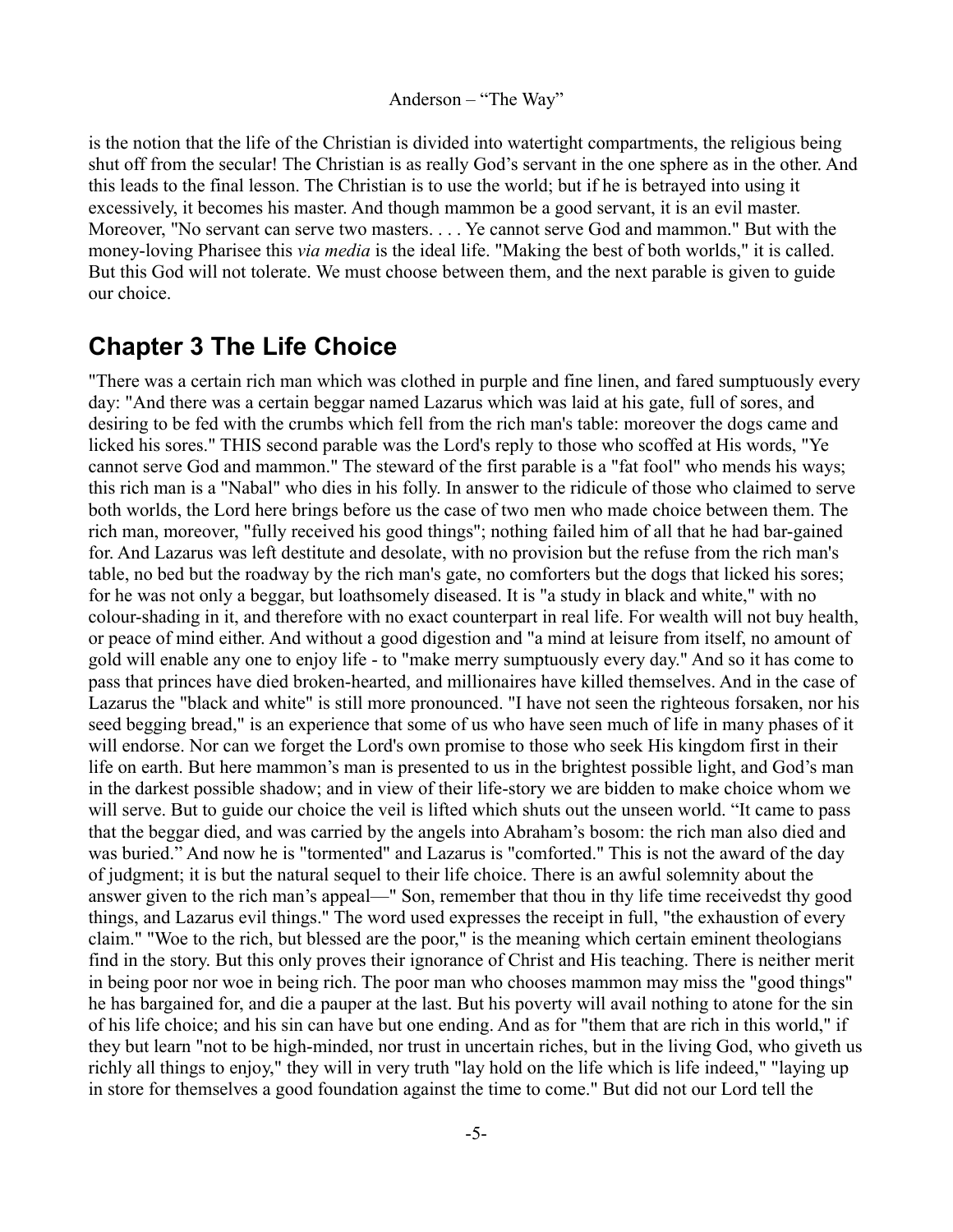young man who had "great possessions" to strip himself of everything and to come and follow Him? Yes, and another who "besought Him" for leave to do this very thing, was bidden to return to his own house and there to show how great things God had done for him. And there was a Lazarus whom He loved, who was not a beggar, but a wealthy man; and instead of telling him to sell his house, the Lord became his guest there. He knows each heart and each life, and deals with each in infinite wisdom. To leave houses or lands for His sake, and the Gospel's, is to gain a hundredfold in blessing even in this life. But the man who pulls down his barns in order to make a fetich of poverty is as great a fool, and may be as profane, as he who builds them up again and makes a fetich of wealth. No generous mind will sympathise with pulpit diatribes against the godless rich. Poor creatures! their tenure of their "good" things" is very brief and most uncertain: why should they not enjoy them while they may? As well might we grudge his special comforts to the condemned criminal awaiting execution. And, after all, the rich man's case has much to be said for it. Draw the curtains of time so close around him as to shut out the light of etemity, and his lot is an enviable one. It is a fine thing to be well clothed, and to "make merry sumptuously every day." But, you say, his wealth is God's, and he is misusing it. Yes, it is God's, but it is not yours; and it is no business of yours how he spends it. He is a better citizen than the man who hides his sovereigns in a cupboard or under the floor. In spite of his selfishness the sumptuous rich man, in scattering his money, does good to somebody. But if the miser and his piled up gold were flung into the sea the community would be none the poorer. The godless rich man is indeed contemptible, but not quite so contemptible as the godless poor. Look at him there as he passes in his splendid carriage, or as he sits at his luxurious table, and answer the question honestly, Has he not something to show for his evil bargain? But what can be said for the diseased and hungry beggar lying at his gate? or, to take the present day pattern, see that miserable wretch cadging about the streets for a crust or a glass of beer, and picking up cigar ends from the gutter! The one has gained this world, at all events; and so long as he lives in this world he can hold up his head. The other has no less definitely chosen this world; but what a bargain he has made! In view of eternity, it is a question, which of them is most to be pitied; but there can be no question which of them is most to be despised. The godless pauper - the man who chooses this world and is tricked out of his bargain - is the most utterly pitiful creature upon earth. At a gospel meeting in a village schoolhouse, years ago, I noticed a leather-faced old man who was listening with eyes and ears. He came back next morning to hear an address on prophetic truth, of which he took notes on a torn piece of packing paper, with the stump of a carpenter's pencil. He told me he was a travelling knife-grinder, and that, straying into the meeting by chance the evening before, he had received Christ. A month afterwards a letter from him reached me, which, on being deciphered, testified that it was "grand to be a knife-grinder," for the children and villagers liked to watch him at his work, and he was able to tell them about Christ. I heard no more of him till the following winter, when a friend found him in a workhouse. "It was grand to be in a workhouse," he said, for he had such chances of "telling the others about Christ." And my last news of him was that he was dying in the infirmary; but full of joy, because the man in the next bed had been brought to Christ by his talking to him. Such is the blessedness of "God's poor," "rich in faith and heirs of the kingdom." What a contrast! "A certain rich man," mark; he is a mere millionaire, and his name is of no account. But "a certain beggar, named Lazarus." God knows His own, and their names are "written in heaven." But why Lazarus? His whole life-story is in that name, "God, my help." He is a 46th Psalm man. Dives is not in suffering because he has been rich; nor Lazarus comforted because he has been poor. Their condition is the natural sequel to their own deliberate life-choice. The rich man has already received - received to the full - everything he bargained for; but Lazarus has received nothing - nothing at least but "evil things." As we have seen, there never was either a Dives or a Lazarus in real life. For the world never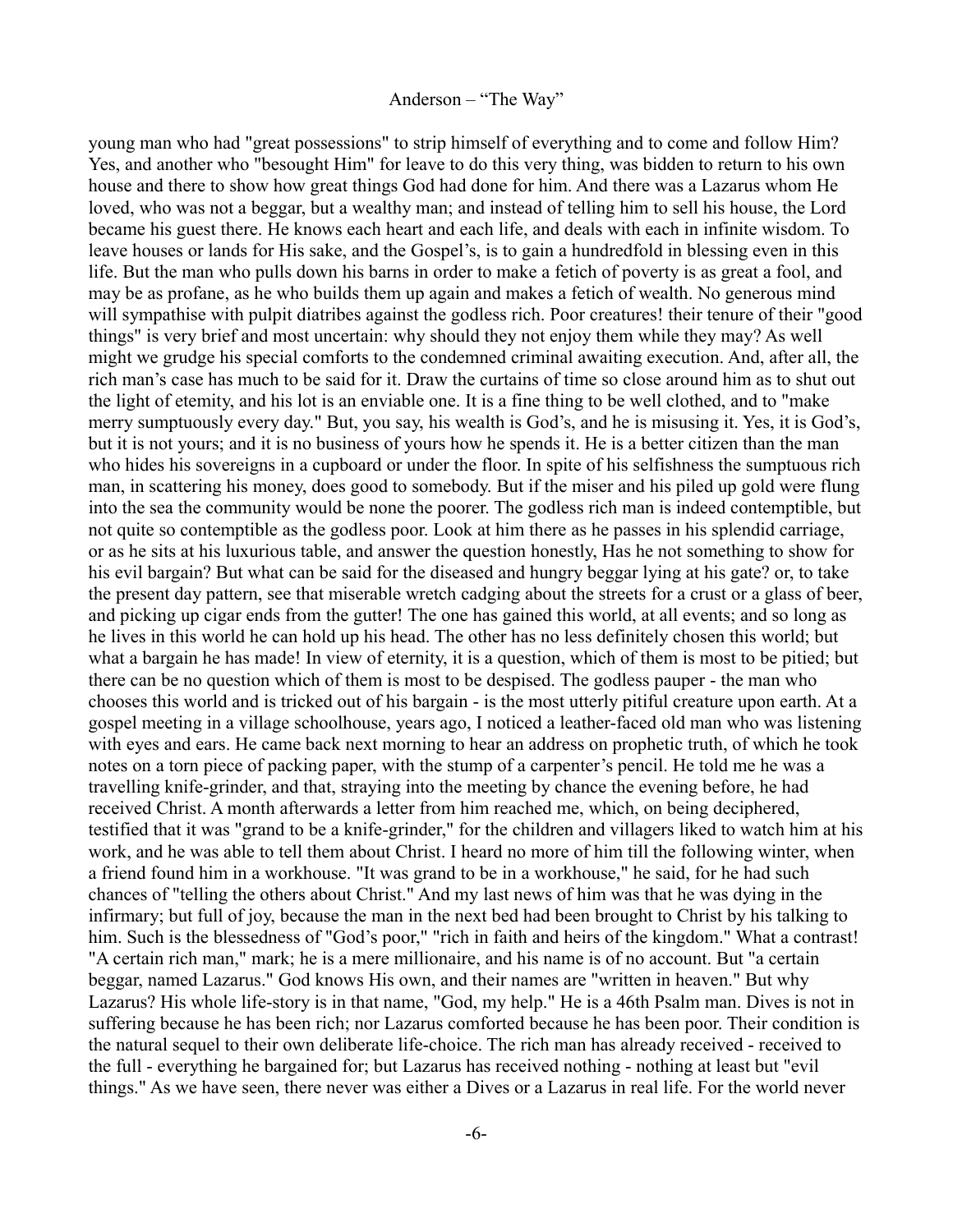does satisfy; and God never does desert His own. "None that trust in Him shall be desolate"; but Lazarus was "desolate." And now the one is in suffering and the other is comforted. This is not, I repeat, the award of the great Day. The one has yet to face the judgment, and to receive due punishment for all his sins; and the other still awaits the glory and the crown of faithfulness. And though the Lord's description of their life on earth is marked by the sort of hyperbole inseparable from a picture in black and white, there is no element of the kind in his words about the under world. In this present world Lazarus receives nothing but evil things, and in that world nothing but what "the God of all comfort" never fails to bestow, even here and now, upon those who trust in Him. And what awful solemnity there is in the very tenderness and pathos of the answer to the rich man's appeal: "Son, remember that thou in thy lifetime fully receivedst thy good things, and Lazarus in like manner evil things: but now here he is comforted, and thou art sorrowing." The equity of it all is perfect. It is as though the Lord put the challenge to us, "Take mammon's balance-sheet at its ideal best, and God's at its lowest and worst; and, even on that false estimate, work out the sum, and then make choice whom you will serve."

## <span id="page-6-0"></span>**Chapter 4 What Grace Teaches**

THE Reformation rescued the great truth of "justification by faith"; "justification *by* grace" was the characteristic truth of the revival of the nineteenth century. "For by grace are ye saved, through faith," the Apostle Paul wrote to the Ephesians; "and that not of yourselves: it is the gift of God." Salvation is a gift - God's gift, bestowed on the principle of grace, received on the principle of faith. By the mission and death of the Lord Jesus Christ, the kindness of God and His love towards man were "manifested." And more than this, the revelation of Divine wrath against sin, and of Divine righteousness in forgiving sin, made it possible for God to assume a new attitude toward the world. "For the grace of God has been manifested, salvation-bringing to all men." Grace is the fundamental truth of Christianity as distinguished from Judaism. And it is impossible to exaggerate this truth. It may be expressed in words that are unworthy or unwise; it may be so divorced from all thoughts of the holiness and majesty of God as to become in a sense untrue; but overstated it cannot be. The Divine sacrifice of Calvary surpasses the power of words to tell it, and no language can do justice to the freeness with which blessings flow to the believing sinner in virtue of the death of Christ. Peace has been made by that death; and God now stoops, even from the throne of His glory, to proclaim the peace which has thus been accomplished. Heaven is thrown open to the lost of earth. There is none too vile to enter there. "Without money and without price," without condition or reserve, the gift of life eternal is bestowed. "The man that doeth the righteousness which is of the law shall live thereby." But in contrast with this, sinners saved by grace can testify that "Not by works done in righteousness, which we did ourselves, but according to His mercy He saved us." But the question arises, and it is time to press it earnestly and solemnly, how far a sober, righteous, and godly life characterises those who claim to have been thus blessed. The same grace which brings salvation trains us to this end. For grace is not merely, as so many seem to think, a negation of something else - a setting aside of law - but a positive and active principle to mould and govern the Christian life. In writing to Titus, himself a teacher, the Apostle states the doctrine in a few terse and weighty words; in his epistles to Ephesus and Colosse, he unfolds it in its bearing on the duties and relationships of common life. And the difference between law and grace is not in the commandments given, but in the principle on which they are promulgated and enforced. The life and death of Christ have raised the standard of our relationships with God, and therefore of our obedience to Him. Under the law self-love was the measure of man's love to man, for no higher love was known to him; but now "We perceive THE LOVE because He laid down His life for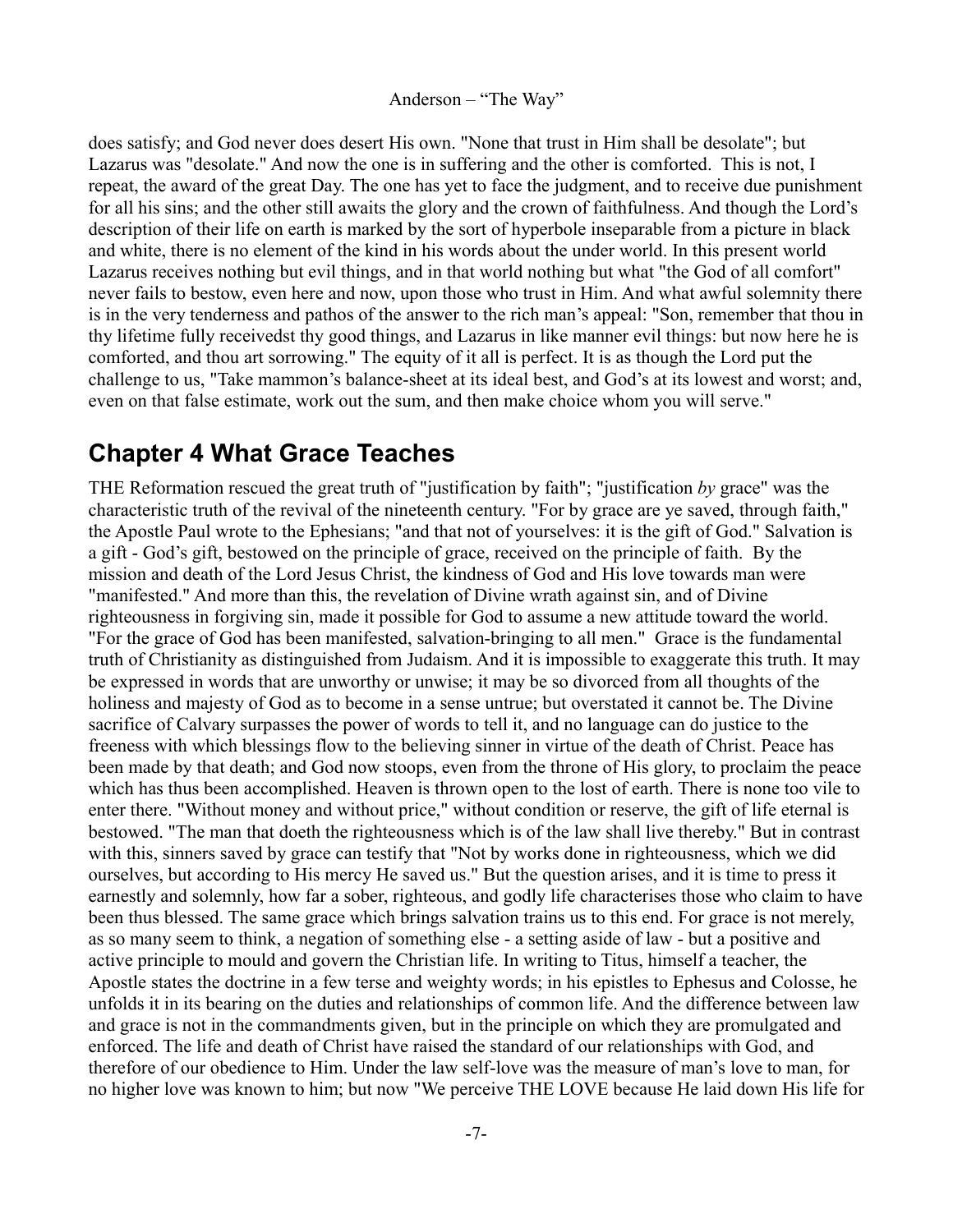us, and we ought to lay down our lives for the brethren." Such is the precept grace enjoins. Law has a penalty for every transgression; grace has no penalties. Law links a blessing with the commandment, but it is as the reward for obedience; with grace the blessing is freely given, and is itself the motive to obedience. We need to distinguish between "law" as a principle of obedience, and "the law" as a penal code. In this second aspect of it "the law is not made for a righteous man, but for the lawless and disobedient." The real people of God were never under it. But until Christ came they were under law as "a schoolmaster." Although they were sons they were treated as children. But the school of grace is for grown-up sons. The training is on a different principle. For the essential difference, I again repeat, is not in the precepts enjoined, though these do differ, but in the principle on which they are enforced. And this leads me to emphasise the much needed truth that sin is not become less heinous because grace is reigning. Nor is the moral distance less immense which separates the sinner from God. This distance indeed is all the greater, just because of the intimacy of the relationship in which the believer stands to Him. If these words should cause surprise to any, no better proof can be afforded of the widespread need there is to enforce the truth they teach. With many it is to be feared that a one-sided apprehension of grace has tended to levity in their dealings with God. The New Testament is read as though it were given to supersede the Old, and the grace and love of God are used to set aside the truth of His holiness and majesty. I have spoken of separation between the sinner and God. Can sin then avail to separate the believer from Him? The question claims a twofold answer. The union that is bought with the blood which cleanses from all sin, and depends only on the life that is ours in Christ, nothing can disturb. And life, moreover, is the only ground of fellowship with God. But fellowship is possible only in "the light" as the sphere of its enjoyment; and if any one claims it, while walking in darkness, he lies. In a real sense, therefore, sin does separate from God. Not that walking in the light implies a sinless course, nor yet that walking in darkness necessarily implies acts of moral evil. The claim to have attained a sinless walk is proof of darkness, and "the light" is the true sphere in which the believer mourns his sin, and judges it in presence of the blood which was shed to atone for it. But what we need to remember is that the bonds by which God has bound us to Himself only serve to intensify the heinousness of sin, and therefore to widen the moral distance which separates us from Him when sin marks our course. Wantonly to strike another is an outrage; but if that other be a benefactor, the wrong is far more grievous; and if not only a benefactor but a parent, the act is infamous. The relationship does not lessen - it immensely aggravates - the sin. The lasting wonder of redemption is that sinners can approach a holy God; not persons who have been sinners, but those who are such. But the danger is lest this should become divorced from the remembrance of the provision by which alone it is made possible, and that thus we should come to have light thoughts of God, and to forget His holiness and majesty. We have "boldness" to approach; but boldness is far removed from levity. And let us mark the ground on which this confidence is based. It depends on the perfectness of our redemption, the power of the blood to sanctify us, the fitness of the "new and living Way" provided, and, above all, the presence of a Priest, and such a Priest, over the house of God. But even this is not all, and the words which follow are precisely those which most need to be enforced: "Having our hearts sprinkled from an evil conscience, and our bodies washed with pure water." The reference here to the ritual of the great sin-offering of the nineteenth chapter of Numbers is unmistakable. It is with a heart judged in the presence of the Cross, and a life practically purged from evil (for such was the typical meaning of the bath which followed the sprinkling of the water of purification), that we are bidden to "draw near." So it has been in every age. The tenth chapter of Hebrews is in this respect but the New Testament version of the twenty-fourth Psalm: "Who shall ascend into the hill of the Lord? or who shall stand in His holy place? He that hath clean hands and a pure heart " - the purged heart representing, as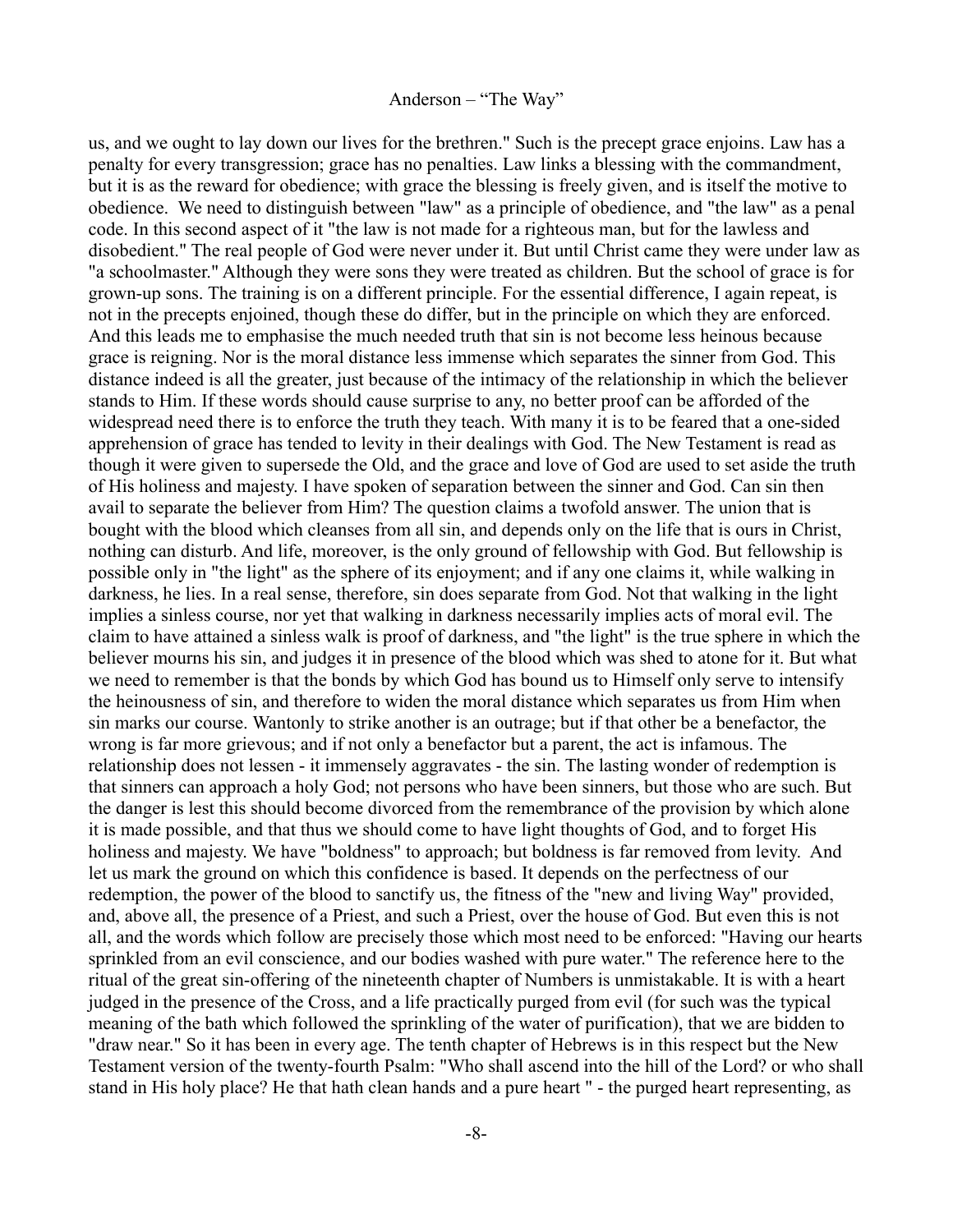in Hebrews, the attitude of the soul to God; the clean hands, the actions of the outward life. God demands a moral fitness in those who approach Him. "I will be sanctified in them that come nigh Me" is not the obsolete precept of a bygone dispensation, but an eternal principle based upon the character of God. How important, then, that we should search His Word to learn the spirit which becomes us as we seek His presence. But let no humble believer be offended by this; nor should the exhortation sadden the hearts of any who are contrite: "For thus saith the high and lofty One that inhabiteth eternity, whose name is Holy: I dwell in the high and holy place, with him also that is of a contrite and humble spirit, to revive the spirit of the humble, and to revive the heart of the contrite ones." [CHAPTER FIVE](http://www.newble.co.uk/anderson/way/way5.html)

## <span id="page-8-0"></span>**Chapter 5 The Sober Life**

THE Bible, on its human side, is an Eastern book, abounding in imagery and figure; and when we are told that grace teaches us, the language, of course, is figurative. Whether we live under law or under grace, God is the teacher. But the passage emphasises the truth that it is on the principle of grace that He trains us, not of law. And these two principles are wholly incompatible. Both are good and right, but they are inconsistent. The essential characteristic of law is the assertion of rights; the essential characteristic of grace is the giving up of rights. "He gave Himself for us, that He might redeem us." This is the great manifestation of grace - the self-sacrifice of the Son of God. And it is on this principle that He deals with us as now redeemed. It is a thorough paradox to a carnal man; but the philosophy of the heart runs deeper than that of the head. An illustration may be useful to mark the contrast between the two principles. "Thou shalt not steal" was the command that pealed forth from Sinai; and a curse followed upon transgression. "Let him that stole steal no more" is the kindred command of grace. And now mark the sequel: "But rather let him labour, working with his hands the thing which is good, that he may have to give to him that needeth." Law forbids our taking what is another's; grace goes further, and enjoins our giving up what is our own. And so, through all the practical teaching of the Epistle to the Ephesians, the warnings, even against sins of the grossest kind, are based upon blessings freely given, or upon Divine relationships freely formed. "The grace of God trains us." In three other passages of the New Testament this same word is used of God's dealings with His people, and in these it is rightly rendered chasten. "As many as I love I rebuke and chasten," is the Lord's word to Laodicea. And in the solemn warning against unworthily partaking of the Lord's Supper, the Apostle writes: "We are chastened of the Lord, that we should not be condemned with the world." Law would condemn; grace chastens. And the other passage - Hebrews xii.- marks the distinction still more clearly. The fifth verse takes up the very words of the warning to Laodicea: "Despise not the chastening of the Lord, nor faint when thou art rebuked of Him." And mark the ground on which the chastening comes. It is not based upon sin committed, but upon the relationship in which the sinner stands to God. "For whom the Lord loveth He chasteneth." "What son is he whom the Father chasteneth not?" But the difference does not end here. Punishment, strictly so called, has relation to the past; chastening to the future. Punishment is imposed because of sin committed; chastening is inflicted with a view to the good of him who is the subject of it. He chastens us "for our profit, that we might be partakers of His holiness." The spirit of legality that is indigenous to our hearts has no more common or subtle phase than that of regarding chastisement as necessarily a punishment for sin. And the teaching of the twelfth chapter of Hebrews, the Divine antidote for this error, is but little understood. Indeed, our beliefs in this respect are but the old doctrine of Eliphaz the Ternanite: "Who ever perished being innocent? or where were the righteous cut off?" That one who lay crushed and desolate beneath so terrible a storm of seemingly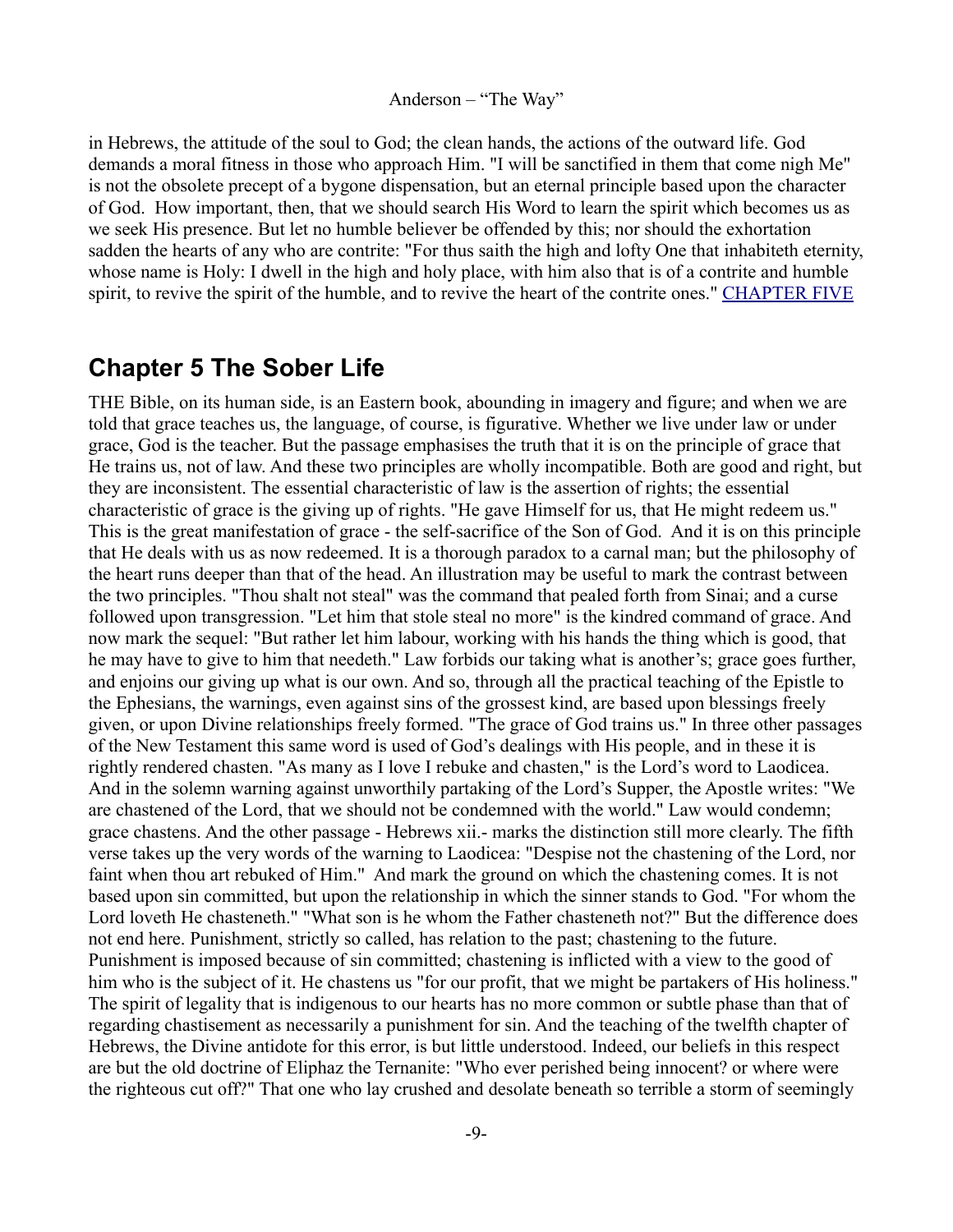unpitying judgments could be "a perfect and upright man that feared God and eschewed evil," was a phenomenon entirely beyond the theology of the Temanite; and so he and his companions only forced Job back upon the assertion of his own integrity, and drove him still further from the God who was seeking thus to make him "partaker of His holiness." And in the end the "comforters" of Job had to seek the prayers of Job to save them from the wrath their words had kindled.' Grace teaches us. The Christian course is a discipline. And the result is a sober, righteous, and godly life on earth, with heart and eye fixed upon a blessed hope above it and beyond it. "Soberly, righteously, and godly": these words represent the threefold aspect of life - to a man's own spirit, to his neighbour, and to God. And it is certain that these qualities are not characteristic of the age we live in. Sobriety - where is it to be found in this age of display, and hurry, and greed? Just as a nation's commerce may be estimated by its coinage, so its thoughts may be judged by its language; and this word "sober" has so long been run in a special and narrow groove that now it almost refuses to expand to the thought that is here intended. And if the word be wanting, we may be sure the quality it expresses has grown rare. Elsewhere in this epistle this same word is rendered, in our version, "sober," "temperate," and "discreet"; and it embraces all this, and more. Etymologically, it means possessed of a sound mind; and this idea always clings to it. It implies a habit of mind opposed to extremes, and most of all to levity. He who has been trained in the school of grace is marked by soundness of judgment in all things. Sobriety should characterise the Christian, not only in his conduct and circumstances, but in his language and his thoughts. And we must not suppose that spiritual life is unaffected by the world without. Practical Christianity is always leavened by the prevailing influences of the time. Because of the national vices of the Cretans, the flock among whom Titus ministered needed sharp rebuke. They were a mendacious, carnal, avaricious race; hence the weighty precepts of the Epistle. This word "soberly," and its kindred adjectives and verbs and nouns, are used but sixteen times in the New Testament, and six of these are found in this brief letter. And though it may be disputed whether the special Cretan vices mark our own society today, no one will question that insobriety is specially characteristic of this much-lauded age of ours. Nor is this true only of "the City." The baneful influences which surround us, the haste and rivalry which mark our commercial life, have invaded social, and even family life. What is said of the wicked seems true of all together now - they are "like the troubled sea when it cannot rest." Life is becoming a scramble. And Christian life is leavened by the evil influence. Many an earnest worker might take up the sad lament, "They made me keeper of the vineyards, but mine own vineyard have I not kept." And such may need the discipline of the Father's house. But this must never be allowed to obscure the truth of the believer's security in Christ. "Him that cometh unto Me," the Lord declares, "I will in no wise cast out." These words are generally read as a "Gospel message." But such is not their purpose. It is not that He never refuses to receive a repentant sinner, but that He never expels a sinner whom He has thus received. Most true it is that He never shuts the door against any one who comes to Him. But what He tells us here is that no one whom He once has welcomed shall ever be put outside the door again. Even if the words themselves were not so clear, the context would make this plain. For He goes on to say, it is the Father's will that not one of those who come to Him shall be lost. And He adds, "I will raise him up at the last day." But this only serves to bring into greater prominence the need of chastening. And "the chastening of the Lord" may explain what sometimes seems capricious and even harsh in His dealings with His people. For are we not perplexed and distressed at times, when the most earnest, and seemingly the most useful, Christians are laid aside or called away? As seen by us," the world to come" stands apart from "this present world." But it is not so with God. And if our view included both worlds, Divine dealings which now seem strange or harsh would appear as proofs of His wisdom and His love. *(Footnote - Hebrews x. 26 - 29, is misused to check "boldness," whereas its purpose, as expressed in*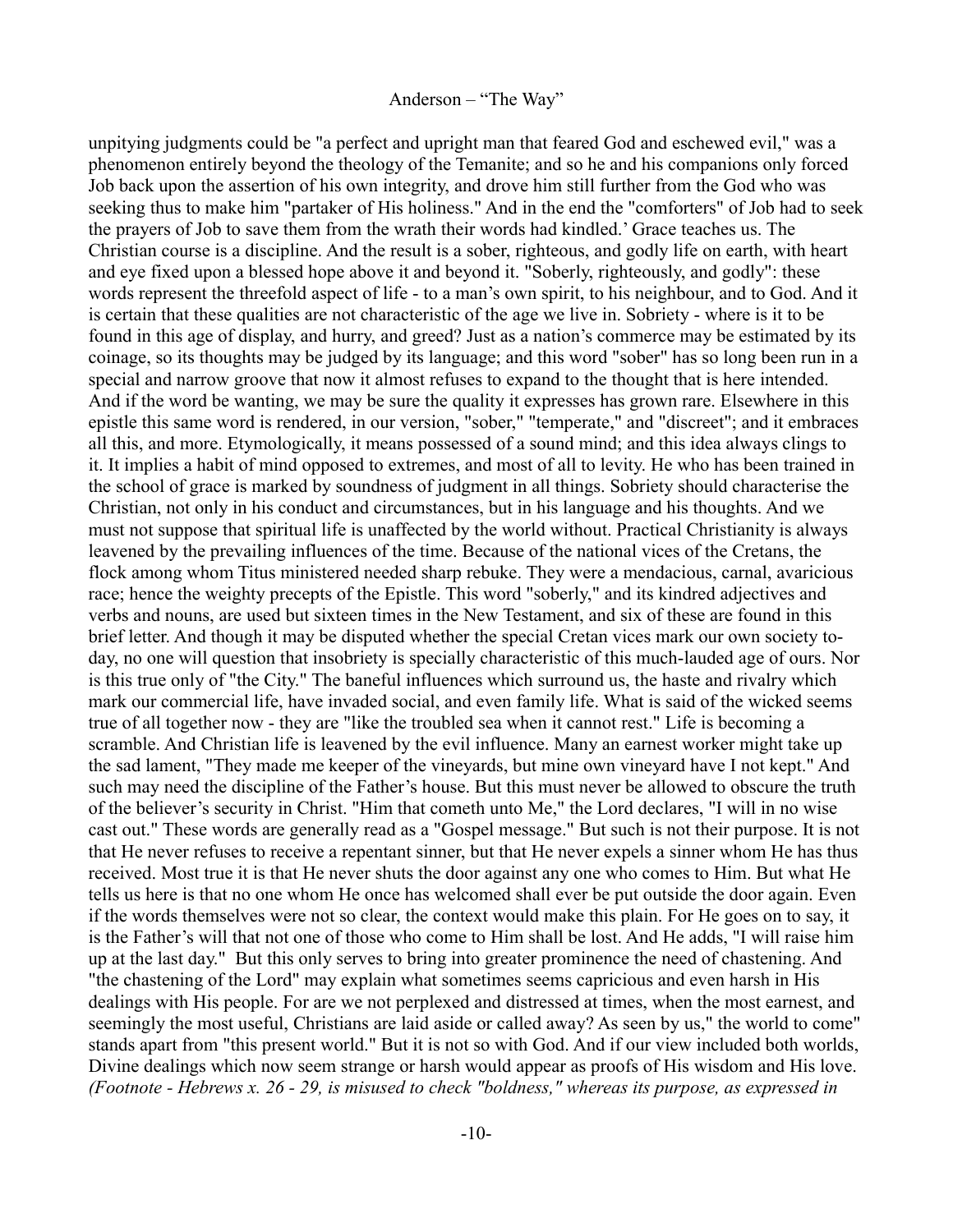*verse 35 (cf verse 19), is "Cast not away therefore your boldness." As Alford writes, "It is the sin of apostasy from Christ back to the state which preceded the reception of Christ, viz. Judaism. This is the ground sin of all other sins. . . . It is not of an act, or any number of acts, of sin, that the writer is speaking, which might be repented of and blotted out; but of a state of sin in which a man is found when that day shall come." And Heb. vi. 4-8 is to be explained in the same way, as the rest of that chapter so clearly proves.)* What an example of this we find in the case of one who is perhaps the grandest figure on the stage of Old Testament story. Turning away from the treasures of Egypt, and all the power and pomp of the throne of the Pharaohs, Moses threw in his lot with the despised and suffering people of God. A stiff-necked and rebellious people they were; but he bore with them, interceding for them when they sinned, and guiding and training them day by day, during all their wilderness wanderings, until they reached the land of promise. And yet for one hasty act of unfaithfulness, into which he was betrayed when provoked beyond endurance, he was refused the prize of his whole life's work. What relentlessness and severity was this! But "judge nothing before the time." The vision of "the holy mount" reveals to us that Moses was singled out for extraordinary privilege and blessedness and glory. And thus we see "the end of the Lord, that the Lord is very pitiful and of tender mercy."

# <span id="page-10-0"></span>**Chapter 6 The Righteous Life**

IT is a common error to read the Old Testament as though the blessings promised to the righteous were now the birthright of the justified. True it is that in the present economy prominence is given to what is spiritual - to the heart as distinguished from the outward life, whereas the converse of this was necessarily characteristic of a dispensation of law. But this only serves to prove more clearly that "the righteous" of the Psalms are those who are practically upright. Grace has not changed the character of God, nor yet the principles of His moral government. "Trust in the Lord, and do good," is not an obsolete precept, inconsistent with grace; it is precisely what grace teaches. We seem in danger of supposing that "believers" have access to God in spiritual things, and a right to expect blessing in temporal things, without regard to the character of their life. Grace brings life eternal to the drunkard or the thief; but the one does not celebrate the event by a carouse, nor does the other steal the watch of the evangelist who has ministered the Gospel to him. And why not? Their natural instincts would prompt them to it. Yes, but the same grace which brings them life, teaches them. And eternal life is not like a railway-ticket, or a trinket, that a man may lose if he have a bad pocket, or fall in with bad company. If they have been saved, they have repented and have been born again. It is not that the one has reckoned up the bottles he has drunk, and the other the pockets he has emptied, and that they have mourned and wept at the retrospect. The repentance of the Gospel is far deeper than repentance for sins, which is the lowest type of repentance. Nor is it a change of conduct merely, but a change of mind. It is not that a man's acts are different, but that he himself is different. The drunkard may sit before his empty bottles, and cry, in bitterness of soul, "Forgive my sins," and yet turn to his drink again before the week is over. The very prayer, moreover, often contains the implied assertion that a man could do better if he tried; and that he will do better if only the past be forgiven. But grace goes deeper far than this. Law bids a man look back upon his life, and plead, "Forgive my sins"; but grace teaches him to look within, and to cry, with a heart laid bare before a holy and righteous God, "Be merciful to ME the sinner." A holy God can have fellowship with such a man; and a righteous God can crown him with blessings. But grace does not suspend the action of the principles on which God governs the world; and the sinner, though thus blessed and saved, may suffer, all his days on earth, the consequences of his sins. It would betray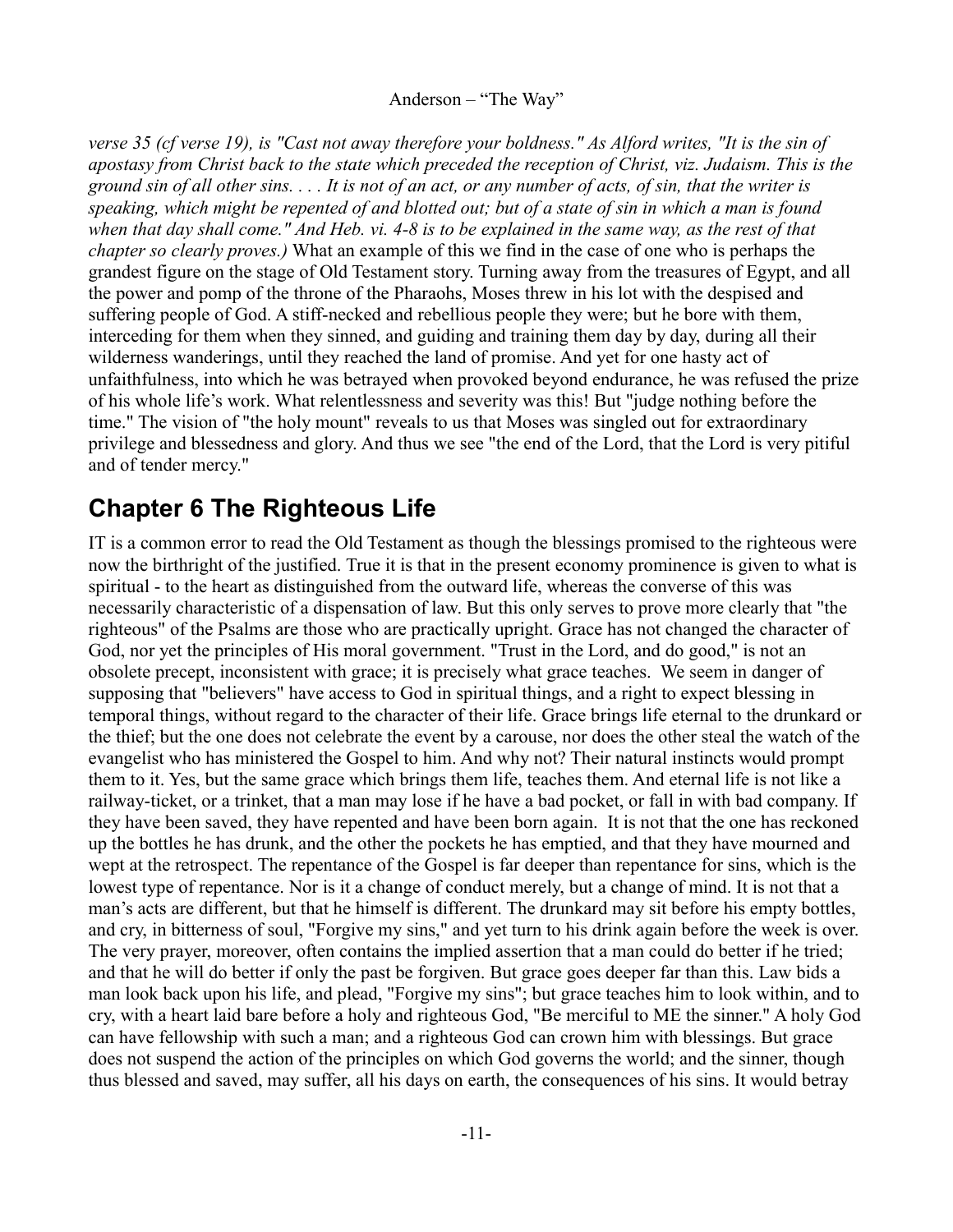strange ignorance, alike of doctrine and of fact, to quote David's words, "I have not seen the righteous forsaken, nor his seed begging bread," and to argue that there can be no Christians in the workhouse, and no children of Christians on the streets. Not that adversity is proof of sin. It may, as in the case of Job, be proof of special dealing from God, to lead to special blessing. Indeed the thirty-seventh Psalm, above quoted, is pervaded by this thought. But the great public principle of God's dealings with men is that the upright prosper. Rogues may sometimes become millionaires, but it is proverbial that ill- gotten wealth is fleeting. And, moreover, even in this life, a man's balance at the banker's is not the only, nor even the truest, test of prosperity. The rule is that integrity reaps its reward. If a Christian grocer be less righteous in his dealings than his atheist rival next door, God will not turn men's hearts to buy his tea. On the contrary, the man will probably lose his customers and become bankrupt; and his rival will probably prosper. And the result will only prove that the God whom the atheist denies is a righteous God. But it will be urged, "It is not God who does this; it is merely the ordinary course of things." Here is atheism with a vengeance! "The ordinary course of things" means just the ordinary course of God's moral government of the world, and that is that righteousness prospers. It is not always so, as we have seen; but it is the rule. If a man walks over a precipice, God does not interfere, either to save or to destroy him. But the catastrophe which follows is the result of natural laws which God has ordained. The laws of Nature are so seldom suspended that when the phenomenon occurs we describe it as a miracle. The laws of Providence, on the other hand, have many a disturbance, many an exception. But yet both have been ordained by the same God. And these principles of God's moral government display his character. "The righteous Lord loveth righteousness." "What fellowship hath righteousness with unrighteousness ? " If Christian men of business descend to the common tricks of trade, will God accept them as his servants? Or will their prayers avail? "The effectual fervent prayer of a righteous man availeth much": not a justified man merely, but a righteous man. The servants of Crete were exhorted to "adorn the doctrine of God." And how could such adorn it? Why, by obedience to their masters, and diligence in their work, and, as the Catechism says, by keeping their hands from picking and stealing, and their tongues from evil speaking - "not gainsaying, not purloining, but showing all good fidelity." That their heathen masters, marking their conduct - watching them through the keyhole, perhaps, when alone in the room, with the cupboard open - might find that their lives were not governed by outward restraints, but by a secret principle of good within, and thus learn to praise the doctrine which could produce such results. They thus adorned the doctrine. It was not that the servant was valued because of his profession, but that his creed was valued because of his practice. And praise will not be earned as cheaply in Christian England as it was in heathen Crete. The standard of public morality is higher; and keeping clear of the policeman will not avail to adorn the Gospel. It is not that the clerk does not forge cheques, but that he shows high Christian principle in husbanding the time his employer pays him for. It is not that the shopman does not rob the till, but that no reward or prospect of advancement will induce him to call bad good, or to trick a customer. It is not that the Christian groom does not steal the oats, but that his master's horses are the best cared for in the parish. It is not that the Christian working-man does not scamp his work, but that he risks persecution and loss by insisting, in violation of trade-union rules, on working, not as a men-pleaser, but "with good will as to the Lord." In a word, one and all, their righteousness exceeds the righteousness of the scribes and Pharisees; for it is only by "showing all good fidelity" in things in which others fail, that the child of grace can be distinguished. This is not truth for one class only; it is truth for all. It is the teaching of the Sermon on the Mount: "Let your light so shine before men, that they may see your good works, and glorify your Father which is in heaven." And how many a humble and dreary lot would be ennobled and gladdened if life were thus lived out to God, and even menial acts were done as to the Lord! The righteous living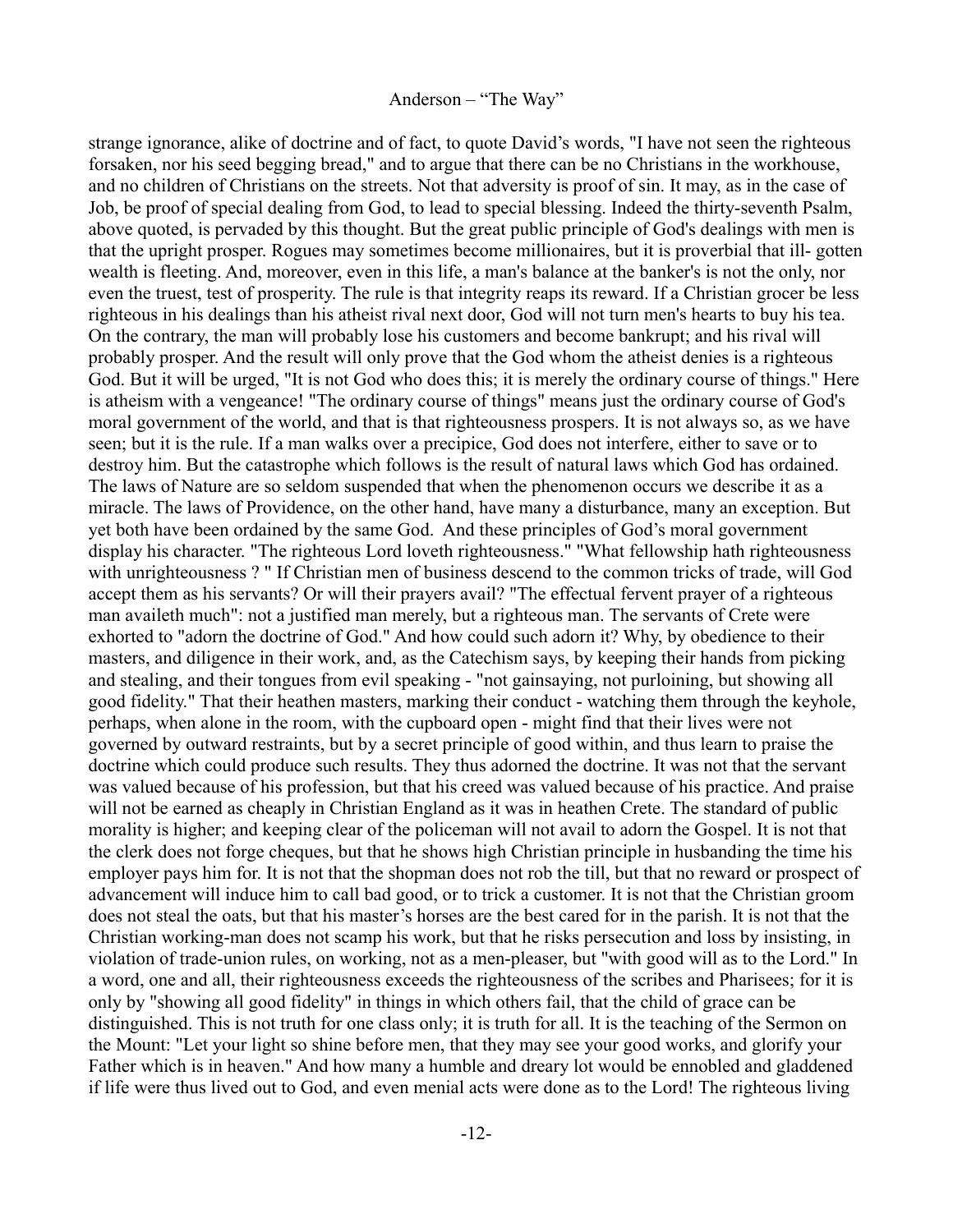which grace enjoins is far more than the absence of dishonesty. "Owe no man anything" is a precept which cannot be fulfilled by a cheque-book or a purse of sovereigns. Grace is as ready to observe the rights of others, as to relinquish its own. It has nothing in common with socialism. But in our day the baneful principles of the Commune, which are leavening society, are perverting even the doctrine of Christ. The Lord of glory calls us "Brethren," "Friends"; the heart that grace has taught responds, "Master," "Lord." And so also in all the relationships of common life. Grace exacts homage from none, but is eager to render it wherever it is due. The peer will claim the peasant as his brother; the peasant will reciprocate by paying all the deference which rank demands, especially when joined with worth and godliness. The same grace which teaches a man to pay money to whom money is due, teaches him, too, to "render to all their dues: tribute to whom tribute is due; custom to whom custom; fear to whom fear; honour to whom honour." Righteous living implies a careful observance of every relationship, and a careful discharge of every obligation. And if Christians do not take heed to these things, when the present wave of blessing begins to ebb, and the world, cold-hearted but clear-headed, comes to take stock of the results, a reaction will set in against the loud profession of the day, and the worthy Name by which we are called will be blasphemed. This is not in keeping with the spirit of the age. But it pertains to "the things which befit wholesome teaching:" teaching which is little known in days when even the sublime precepts of the Sermon on the Mount are perverted to pander to a mawkishly unwholesome socialism, by which even true-hearted Christians are betrayed into conduct that is utterly un-Christian. *(A friend of mine who began his business life in the office of Lord - , asked me once whether I thought he was justified as a Christian in raising his hat when he met his lordship. I answered, of course, that to be a Christian was higher than to be a gentleman, and that he was not even a gentleman if he omitted to do it.)*

## <span id="page-12-0"></span>**Chapter 7 The Godly Life**

THE Christian is redeemed not merely from the penalties due to sin, but from the entire position to which those penalties attach. He is not in the position of a reprieved criminal; he has been "justified" -"justified through the redemption that is in Christ Jesus," for he is made one with Him in His death. And death severs every relationship, puts an end to every obligation. But in maintaining without reserve or compromise that the Christian has been delivered from every responsibility as a child of nature, it behoves us to give equal prominence to the truth that he has new responsibilities as a child of grace, connected with the new position into which grace has brought him, and with the new relationships pertaining to that position. He has been redeemed from law, but not that he may be lawless. He has been redeemed from duty, but not that he may be irresponsible. He has also been redeemed from that which made duty and law oppressive and fatal to him. He has not been redeemed from the penalties of doing his own will in order that self-will may have full scope; he has been redeemed from self-pleasing as well as from its consequences. "Who gave Himself for us that He might redeem us from all iniquity "-that is, from all lawlessness, from all self-will. Iniquity in its activities is the opposite of righteousness: essentially and in its fruits it is opposed to holiness. And holiness rightly understood is devotedness, or separation, to God. The holy man is not one who shaves his face, puts on a cowl, and shuts himself up in a monastery, but one who "yields his members servants to righteousness." In appearance he is just like other people. If he be a barrister, he will be seen in court in a black gown and a horse-hair wig; if he be a footman, he may have powdered hair and an embroidered livery. But in either case, if he be a holy man, his life is directed Godwards. It is not that the one is thinking about texts of Scripture when his duty to his client demands that he should be absorbed in Acts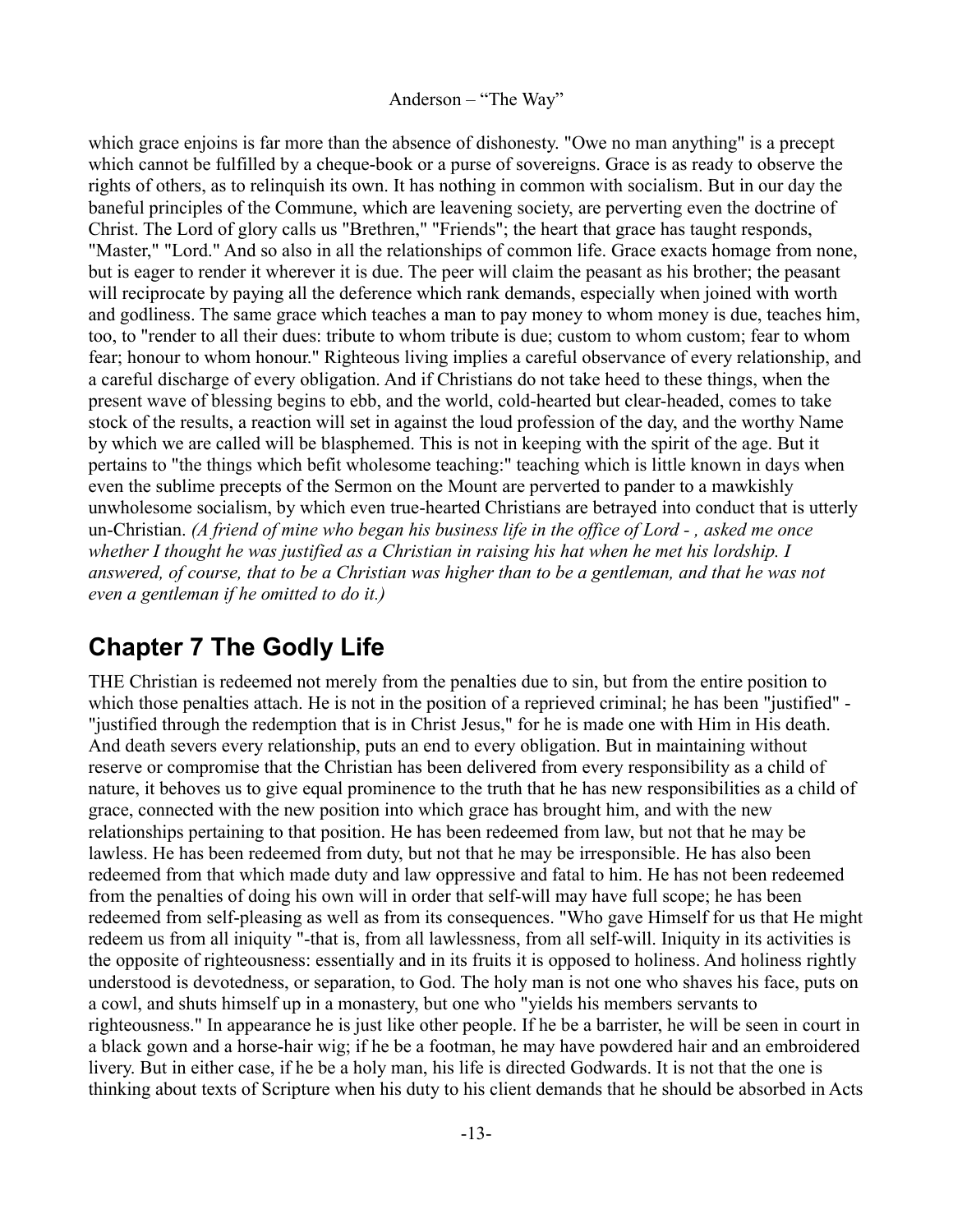of Parliament, nor that the other is out preaching when he ought to be polishing the silver plate; but that both are men who may be trusted to do their duty to the best of their ability, for they are living before God, and not before men. Such are God's people. Not as a matter of profession, nor even as to title and privilege merely; but because they are "redeemed from all iniquity," from all self-pleasing, and thus "purified unto Himself a peculiar people, zealous of good works." "Yes," some one will here exclaim, "we are to be 'a peculiar people,' and this is quite opposed to what you have been saying." An illustrated copy of "The Pilgrim's Progress" was my favourite book in early childhood, and I was much impressed by the fact that the worldly people wore tall silk hats, while Christian and his friends had "wide-awakes." And one of the truest men I ever knew - a sensible and successful man of business asked me once very earnestly whether I thought it was wrong for a Christian to wear evening dress! My answer was to call his attention to the Apostle's words, "Whatsoever things are of good report, if there be any virtue, and if there be any praise, take account of these things." Where right and wrong are in question the Christian will not yield one iota to please anybody; but in matters of indifference he will be ready to please everybody. No matter how humble his station in life, the Christian ought to be gracious; for grace teaches people to be gracious, and any one who is thoroughly gracious has the essential characteristics which are intended by the term "a gentleman." The "peculiar people" heresy has many phases and innumerable votaries. It often promotes conduct which is quite unbecoming a Christian, while it leads its dupes to think that in thus offending they are pleasing God. The expression is taken from the Greek version of Exodus xix. 5 :1 "All the earth is mine," God declared to Israel, "but ye shall be to me a peculiar people above all nations." And our English word, when rightly understood, is full of meaning, and none fitter or worthier could be chosen. As Webster's Dictionary tells us, "peculiar is from the Roman peculium, which was a thing emphatically and distinctively one's own, and hence was dear." A single word sometimes contains a sermon. And what a sermon we have here! To be "a peculiar people" is not to be a queer people. Still less is it to be a people noted for ungraciousness or rudeness. It is to be "emphatically and distinctively" God's own people, and therefore to be very specially dear to Him. And surely God's own people must be the best people in the world for any place or any purpose. Were Christians what they ought to be, the history of Daniel would, in a humble way, be re-enacted in the lives of thousands. If the captive Hebrew was promoted to the highest office at Babylon, it was because he proved his fitness for the position by sterling worth, and a life spent in the fear of God. And the result was that Daniel's God became known from one end of that mighty empire to the other. If Christians were known to be men of unswerving integrity, irreproachable in character and unblameable in life, their services would be at a premium in the world. It was not always so. In many a time of bitter persecution the people of God were taught "that we must through much tribulation enter into the kingdom of God." But the age in which we live seems rather to be like the halcyon Pentecostal days when the disciples "had favour with all the people." Exceptions there are, no doubt, for some know what it means to suffer for Christ's sake, and others for righteousness' sake. But if all who name the name of Christ "departed from iniquity," men would "glorify their Father in heaven." And it is to this end that we have been redeemed. And such are the present responsibilities of our standing in grace - responsibilities which are definite and real, and in respect of which account has to be rendered. In the recoil from the mediaeval error that this life is a state of probation of which the issue awaits the award of "the day of wrath," we are in danger of forgetting that the earthly life of the redeemed is indeed a probation, of which the result shall be declared at the judgment-seat of Christ. Blinded by the errors from which they had been so recently delivered, our translators perverted the Apostle's words. The Revisers have rescued them for us thus: "Wherefore also we make it our aim, whether at home or absent, to be well-pleasing unto Him. For we must all be made manifest before the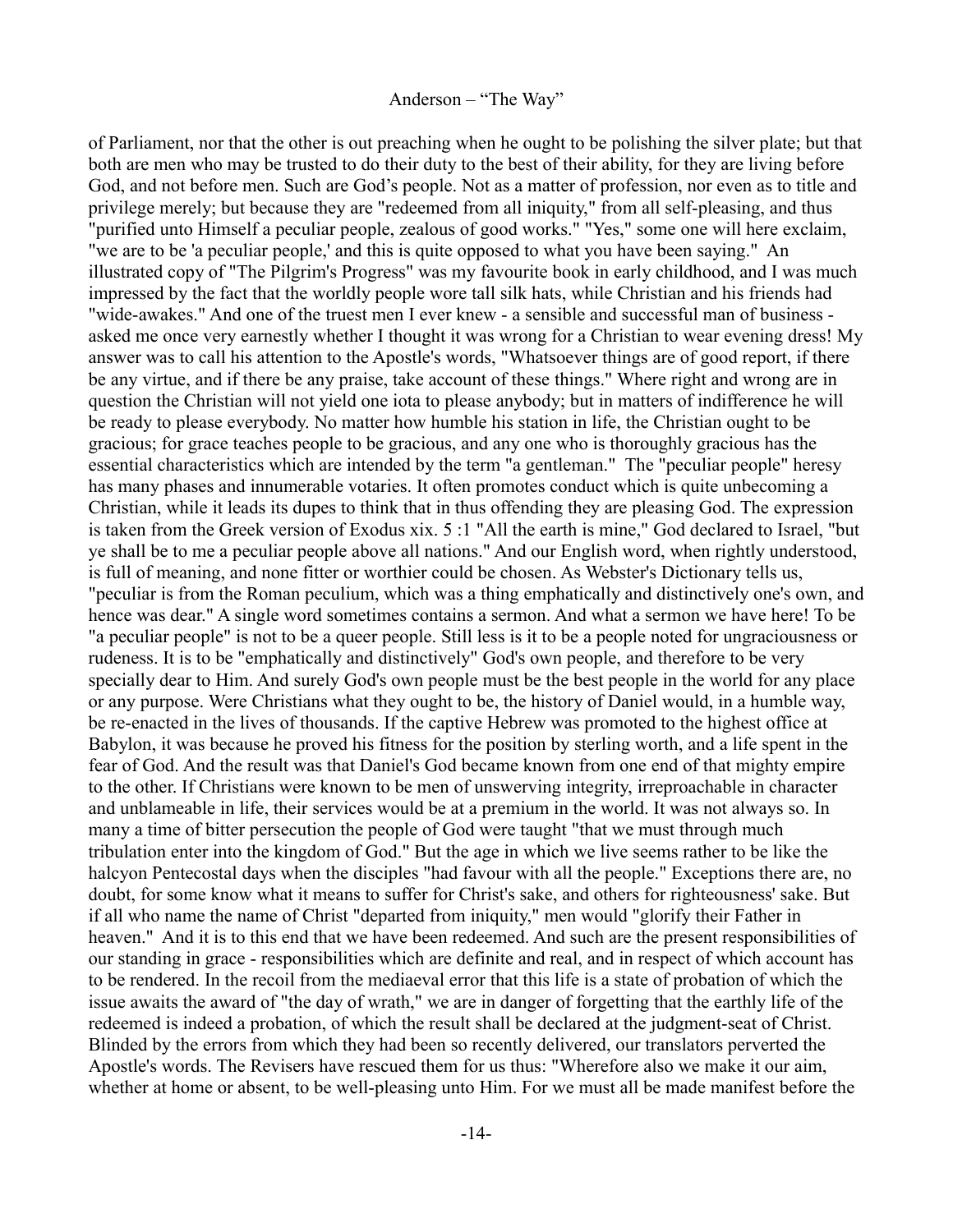judgment-seat of Christ, that each may receive the things done in the body, according to what he hath done, whether it be good or bad." "What?" some one will exclaim, "Surely the good will be remembered and rewarded, but the bad thrust out of sight and hushed up for ever." The words are explicit, "whether good or bad." How worthy it is of human nature that we should wish to have the good recalled and the bad forgotten! But, thank God! that worthy and blessed Name shall be vindicated from all the wrong that has been heaped upon it here, while all true service and godly living shall be rewarded to the full, to the praise of Him to whom the power belongs. For the anthem then shall be, as His people cast the crowns that He Himself has given at His feet, "Thou art worthy, 0 Lord, to receive the glory and the honour."

## <span id="page-14-0"></span>**Chapter 8 The Fear of God**

"THERE is nothing better for a man than that he should eat and drink." Such was the sad judgment upon life pronounced by one of the greatest of mankind. Philosopher and poet, philanthropist and statesman, and the kingliest king who ever wore a diadem, Solomon reasoned out the problem of life, and here was the conclusion he arrived at: "There is nothing better for a man than that he should eat and drink!" But is there nothing better than this for a creature who is to live through death into an eternity beyond? Eternity! Here is the factor which changes the entire equation. And this affords the clue to the argument of the Book of Ecclesiastes - that wonderful treatise on the philosophy of life; so little read, so little understood. If the grave is to be the end of us, "Let us eat and drink, for to-morrow we die." The wise man will turn from the works of his hands and the projects of his brain, for "under the sun all is vanity and vexation of spirit." But let the veil be raised which shuts in life within this narrow span; let man realise that he has a destiny and a hope beyond the world through which he is passing here, and that "God will bring every work into judgment, with every secret thing, whether it be good or whether it be evil"; and, as "the conclusion of the whole matter," all that is worth living for in life will be summed up in one word: "Fear God and keep His commandments." "Blessed is the man that feareth the Lord, that delighteth greatly in His commandments. Let no-one turn away from this, as though it savoured of legality unworthy of our liberty in Christ. Many people seem to think that love has supplanted both obedience and the fear of the Lord. "He that hath My commandments and keepeth them, he it is that loveth Me," was the word of Christ. Not "the ten commandments" merely. It is not Sinai He is speaking of, but all that God has revealed to us. Indeed, the error I am dealing with is but a natural recoil from the perverse folly which insists on claiming for "the ten commandments" a place in the Christian dispensation which they never possessed, and which, in the very nature of things, they never could possess, in any dispensation. "Every word which proceedeth out of the mouth of God" is for our life, and the "commandments" of the 112th Psalm and the 14th chapter of John include all the "words" that God has given us. "If a man love Me he will keep My words," the Lord repeated, and "he that loveth Me not keepeth not My sayings." Love turns the "words " - the "sayings " - of the Lord into commandments, and is eager to prove itself by keeping them. But, it will be said, though love be consistent with commandments, surely it leaves no room for fear. And is not this the teaching of the Scripture which says: "There is no fear in love, but perfect love casteth out fear, because fear hath torment; he that feareth is not made perfect in love?" The error here involved is one of many which depend on putting too narrow a meaning upon words. This word fear covers the entire range of emotions, from the dread with which the lost will flee from an offended God, to the reverence with which a true wife regards a husband worthy of her affection. The fear which springs from misgivings as to our relationships with God, or as to our fitness to approach Him, has no place in the heart which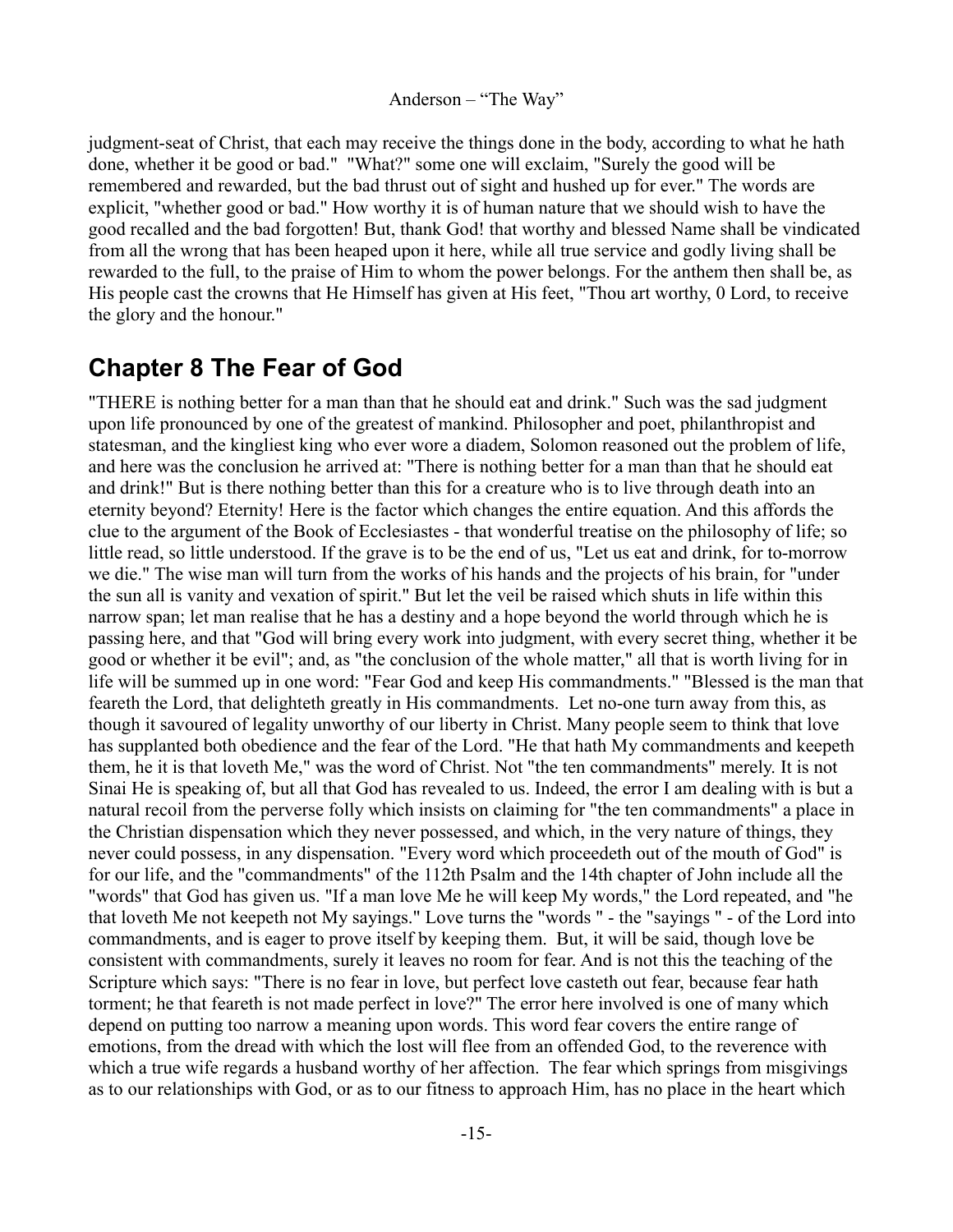knows the love that has been revealed in Christ. But fear, rightly understood, is the essential characteristic of godliness in every age - holy fear which springs from a due appreciation alike of the mercies, and of the majesty, of God. It is not His greatness only that evokes it, but His grace. "There is forgiveness with Thee that Thou mayest be feared," was the utterance of a heart that revelled in the deepest, closest fellowship with God. So also when David recounts the greatness and perfectness of his salvation, he adds, "Many shall see it and fear, and shall trust in the Lord." Indeed, the Psalms, abounding as they do with the highest and truest experience of hearts brought nigh to God, are full of the fear of the Lord. It is the homage faith delights to render; and in dark and apostate days it is thus that faith should declare itself. Profession was as loud in the time of Malachi as it is to-day: "They wearied the Lord with their words." And His sad demand to Israel might well be repeated now, "Where is Mine honour?" "Where is My fear?" "They fear not Me, saith the Lord of hosts." But in contrast with all this, "they that .feared the Lord spake often one to another, and the Lord hearkened and heard it, and a book of remembrance was written before Him for them that feared the Lord, and that thought upon His name." For "the Lord taketh pleasure in them that fear Him." And then, before the prophet's voice became silent in Israel, there came forth the promise that was to cheer the true-hearted amid the everdeepening gloom: "Unto you that fear My name shall the Sun of righteousness arise with healing in His wings." For centuries that word still lived in believing hearts, and when its near fulfillment was proclaimed to Mary it awoke the echo, "His mercy is on them that fear Him from generation to generation." "From generation to generation"; yes, and on to an eternity to come, when saints redeemed from earth shall stand upon the sea of glass, and, with the harps of God, shall sing the song of Moses and the Lamb, "Who shall not fear Thee, 0 Lord, and glorify Thy name?" "Walking in the fear of the Lord and in the comfort of the Holy Ghost" is the Divine record of the bright and happy days which followed the first persecution of the Church. "Perfecting holiness in the fear of God" is the Apostle Paul's description of the true effort and spirit of the Christian life. And when the Apostle Peter sums up in four brief precepts the whole of righteous and godly living, "Fear God" covers all that needs to be said to guide us as to the Godward aspect of our life. Nor can we forget the solemn exhortation: "We, receiving a kingdom which cannot be moved, let us have grace whereby we may serve God acceptably with reverence and godly fear, for our God is a consuming fire." And is there not special need in the days we live in for "wholesome words" like these? Blatant profession, rather than godly living, is characteristic of the age. In other days, Christians were known as "God-fearing men," now, they are "believers," or "believers in Jesus," for thus the communism of the times delights to speak of "faith toward our Lord Jesus Christ." The lives of many give proof that the truth of the Lordship of Christ has almost died out from their hearts. The confession of His name ought to be the answer, rendered "with meekness and fear," to those who, taking notice of the life of the Christian, demand a reason for the hope that is in him. The testimony of the lips ought to be the articulate expression of the testimony of the life. As Cyprian phrased it, the Christian should be all of a piece. But the fear of God is not the characteristic of the age. Hence the prevailing wildness of religious thought and religious practice. How many Christians there are who are coquetting with Ritualism, and the lies by which Priestcraft would decoy us back to mediaeval darkness! They leave God out of account, and seem to have no thought of the judgment-seat of Christ. Fear, we are told, belongs to a bygone dispensation, and is inconsistent with our position in Christ as sons. But what of the exhortation, "If ye call on the Father, pass the time of your sojourning here in fear"? In presence of the evils and dangers that beset them, the Philippians were enjoined to work out their deliverance "with fear and trembling." *(Phil. ii. 12. The use of the word "salvation" here is vetoed by the doctrines of grace. In Acts xxvii. 34, it was the deliverance of the crew from shipwreck that was promoted by their taking food; and in Phil. 1. 19, it was the deliverance*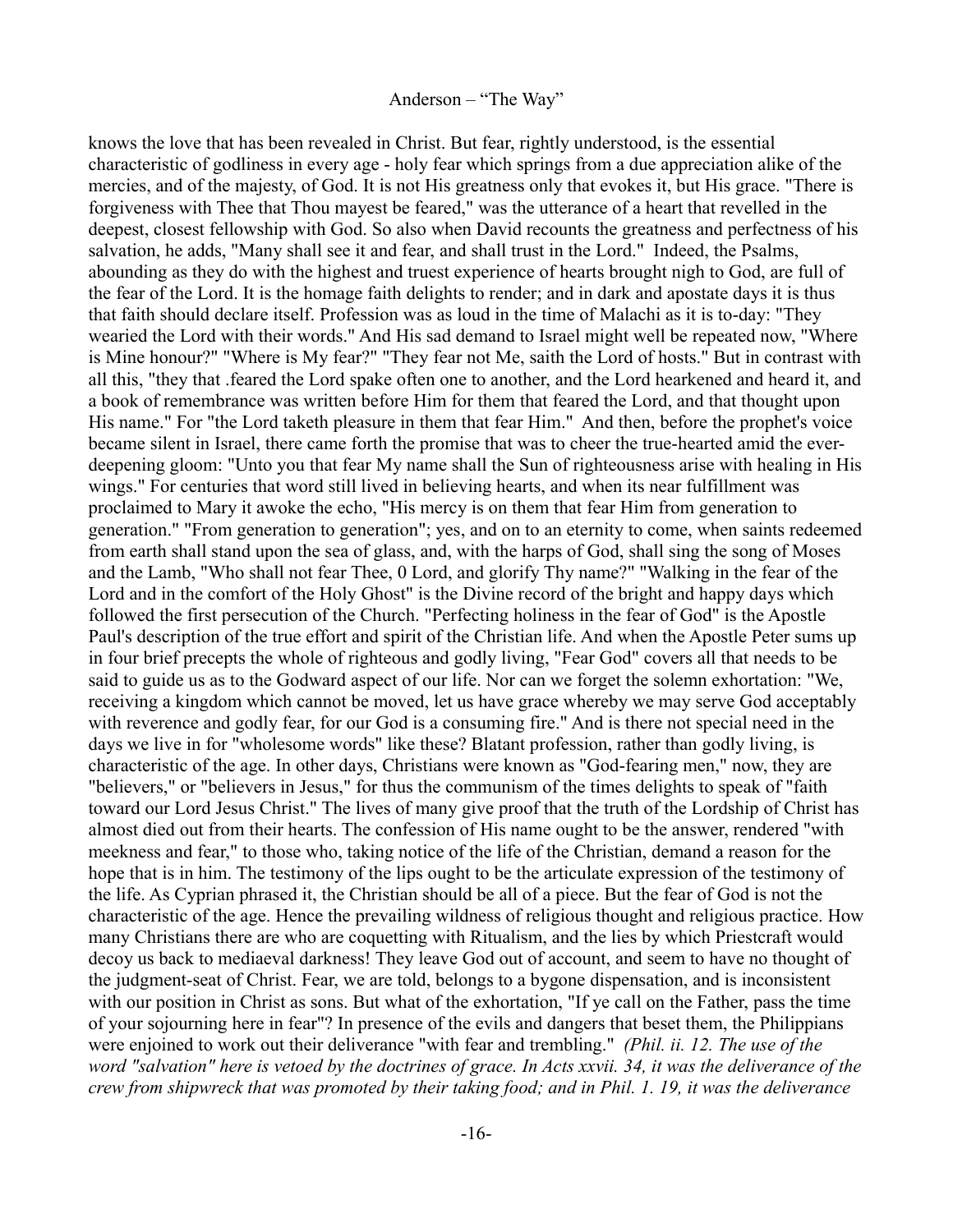*of Paul as a prisoner that was promoted by the preaching of others. So here it was their deliverance from the perils that surrounded them that had to be "worked out." "Work out your own deliverance" must mean in contrast with some one else working it out for you. The Apostle could no longer shepherd them while he was in prison; and he thus appeals to them to act on the preceding exhortations of the Epistle.* ) And if this spirit is right in regard to everyday life, it ought surely to mark our bearing and conduct in the things of God. Such was the spirit of the Apostle Paul, who knew and loved and served the Master as few besides have ever done. It was the spirit of the Master Himself. He was "the onlybegotten Son, in the bosom of the Father," and yet when He prayed in Gethsemane "He fell on His face." And, more wonderful still, the Scripture tells us, "He was heard for His godly fear" ' - the very word of the exhortation to us, "Let us have grace whereby we may serve God acceptably with godly fear and awe; for our God is a consuming fire." "He fell on His face." The Christian who has never lain prostrate before God in prayer has but a poor sort of spiritual experience. The Christian who knows no other attitude must be a stranger to "the spirit of adoption." Some of us have learned to pray as Nehemiah prayed. While discharging the duties of his high office at the Persian Court, he lifted his heart to God without a gesture or even a look to indicate that he was praying. The Christian may pray as he passes along a busy street or sits at a dinner-table or in a railway carriage. The liberty of worship includes all this. And even in prayer of the most formal kind God will bear with bodily weakness. For He is ever ready to "pardon every one that prepareth his heart to seek God." But grace will teach us not to presume on this. When we see people lolling in their seats during public prayer, the question arises whether their attitude bespeaks the freedom of worshippers whose hearts are "stablished with grace," or an indifference begotten of failure to appreciate what is due to God. The ceremonial which surrounds a king is very real; but how utterly trivial it is in comparison with the solemnities essential to access into the Divine presence. Yet in the infinite grace of God these dread solemnities, instead of being a fatal bar become an encouragement to our "drawing near." But what human nature makes an excuse for levity, grace will use to teach a deeper reverence. The Lord Jesus "fell on His face and prayed, saying, 0, My Father." And it is "after this manner" that He bids us pray, "Our Father who art in heaven " - the same Father to whom He prayed. And yet there is a difference. Witness His words to His disciples: "I ascend," He said, not to our God and Father, but "unto My Father and your Father, My God and your God." "Our Father." That sinful men should be allowed to address God thus in prayer is altogether amazing. The pagan devotee, as he lies in the dust before his idol, is not more spiritually blind and dead than is a professing Christian who has no sense of adoring wonder at the grace betokened by such access and such a thought. And yet there is a still higher thought and a still worthier access, and the Apostle rose to it when he penned the words, "I bow my knees unto THE FATHER OF OUR LORD JESUS CHRIST."

## <span id="page-16-0"></span>**Chapter 9 On Being Pilgrims**

THE rich man in the parable "made merry sumptuously every day." His counterpart in real life pretends to this; but unless he be sunk so low as to have no thought beyond the present, his merrymaking is always marred by some "writing on the wall." Words, like coins, become defaced by being put to base uses; and this fine old word "merry" is now scarcely recognisable. "Be merry in God," Sir Thomas More wrote to his household when trouble came on them. And the degradation of the word has almost robbed us of the exhortation, so precious to the Christian, "Go thy way, eat thy bread with joy, and drink thy wine with a merry heart; for God now accepteth thy works." Christians should eat and drink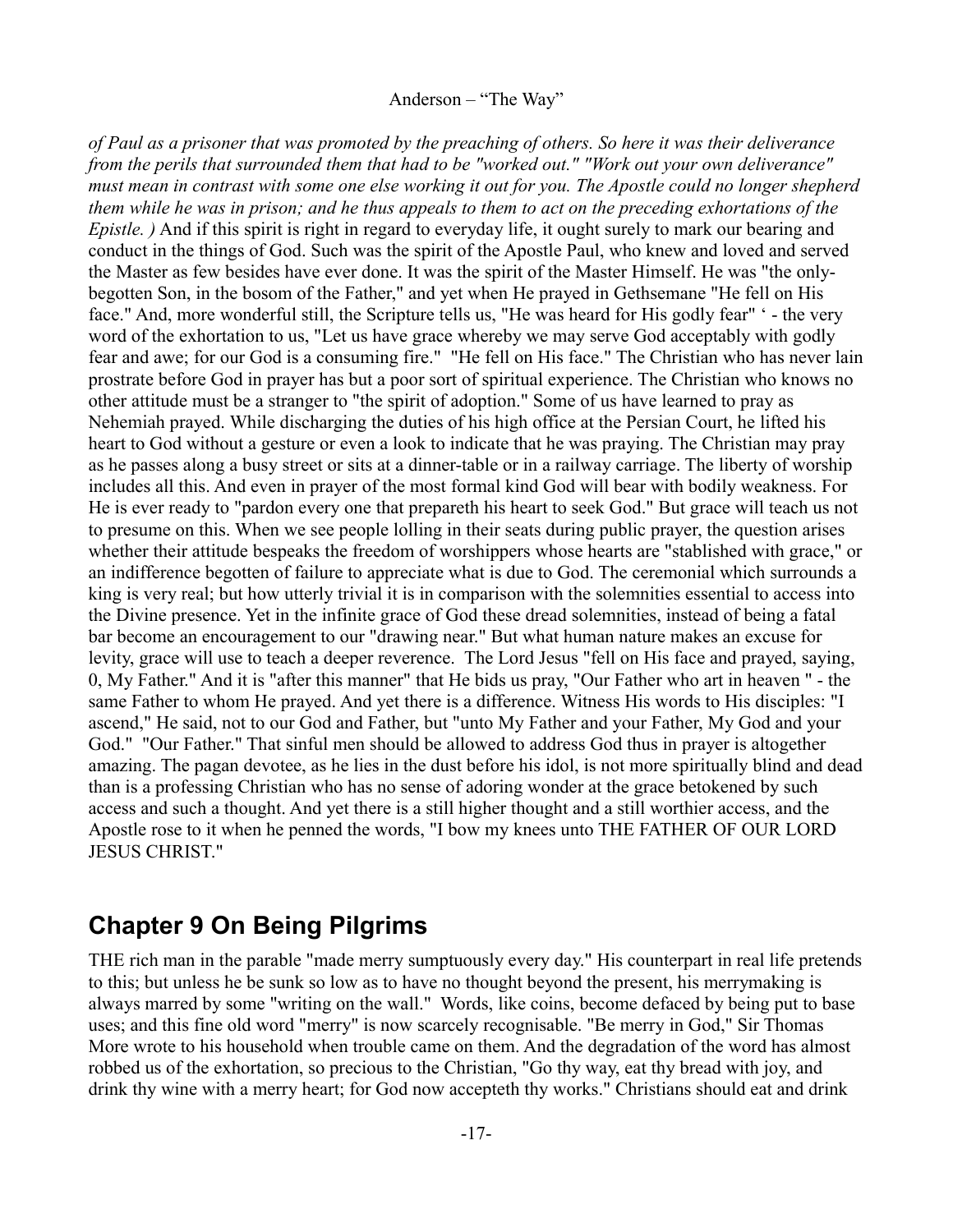to the glory of God. But some take their food as if it were physic; others, as though their enjoyment of God's gifts were a godless pleasure. The disciples of Pentecostal days, we are told, "did eat their meat with gladness and singleness of heart." But the "vile body" heresy leads us to mistake asceticism for sanctity. Using the word "merry" in its good old sense, the Christian should have "a merry heart." And "he that is of a merry heart hath a continual feast." Festival keeping, based on redemption, is the Divine description of the Christian life, as it was the great characteristic of the sacred calendar of the Divine religion of Judaism. In the beginning of the year was the Feast which immediately followed the Passover, and borrowed its name. And so we read, "Our Passover has been sacrificed, even Christ; therefore let us keep festival." Gladness should mark the life of the redeemed. David's words in one of the darkest hours of his troubled life, when he was a fugitive in Absolem's rebellion, ought to be the experience of the Christian - *"Thou hast put gladness into my heart More than they have when their corn and wine are increasd In peace will I both lay me down and sleep For Thou, Lord, alone maketh me dwell in safety"* "But," some spiritual dyspeptic will demand, "does not the Bible enjoin upon Christians to become pilgrims?" The answer is an emphatic NO. That is what human religion teaches; for the effort of religion is always to become something we are not, whereas the true aim of the Christian life is to realise what, by God's grace, we are. The Christian is a pilgrim, and it behoves him to live as a pilgrim. But who and what is a pilgrim? Here is the answer the Dictionary gives: "(1) One who slowly and heavily treads his way; (2) Especially one who travels to a distance from his own country to visit a holy place." But we must not read dictionary meanings into Biblical words. The *Parepidemos* of the New Testament is one who is living away from his own country or people. Our relatives in India, for example, are pilgrims. No matter how prolonged their exile, they never forget that England is their home. It is a fact in their lives, not a theory for one day in the week when the English mail arrives. There may be nothing of the conventional pilgrim about them; but in this true sense they are pilgrims. And how fitly this describes those who are born from above, and whose citizenship is in heaven! Abraham left the home of his family, not to become a pilgrim, but because his faith-vision was filled by "the city which hath foundations," and the "better country," and his coming out was a confession that he was a stranger and a pilgrim upon earth. The First Epistle of Peter is addressed to "the elect who are pilgrims of the Dispersion." And to such the appeal is addressed, "I beseech you as sojourners and pilgrims, to abstain from fleshly lusts." And here we have exhausted the passages in which the word occurs. But though it is used but three times in the New Testament, the truth which it connotes abounds. And, strange to say, it is precisely in the sphere to which the truth is specially applicable that the votaries of the religious-pilgrim cult are false to it. As Abraham was looking for the city which hath foundations, so the Christian is "come to the Church of the firstborn who are enrolled in heaven." It is this indeed that makes him a pilgrim. But when the .Jewish religionist had built a city for himself, he forgot the city "whose builder and maker is God." And the Christian religionist has as definitely given up his pilgrimhood by substituting the Church of professing Christians registered on earth for "the Church of the firstborn ones enrolled in heaven." That Christ founded a new religion is a figment of theology. Using "religion" in its popular sense as a synonym for piety, the suggestion is obviously absurd. And in the classical and Scriptural acceptation of the word, the statement is absolutely false. He came, not as the founder of a new religion, but as the realisation and fulfilment of the only true religion the world has ever known. For though the temple of Jerusalem was God's house in a wholly peculiar sense, it was a type and shadow of heavenly and eternal realities; and it is with these realities that the Christian has to do. No building upon earth to-day can hold the place which that temple held. "For Christianity has no special sanctuaries."' Our "places of worship" are but "synagogues." That Christ founded a visible Church is true in a sense, but not in the sense in which the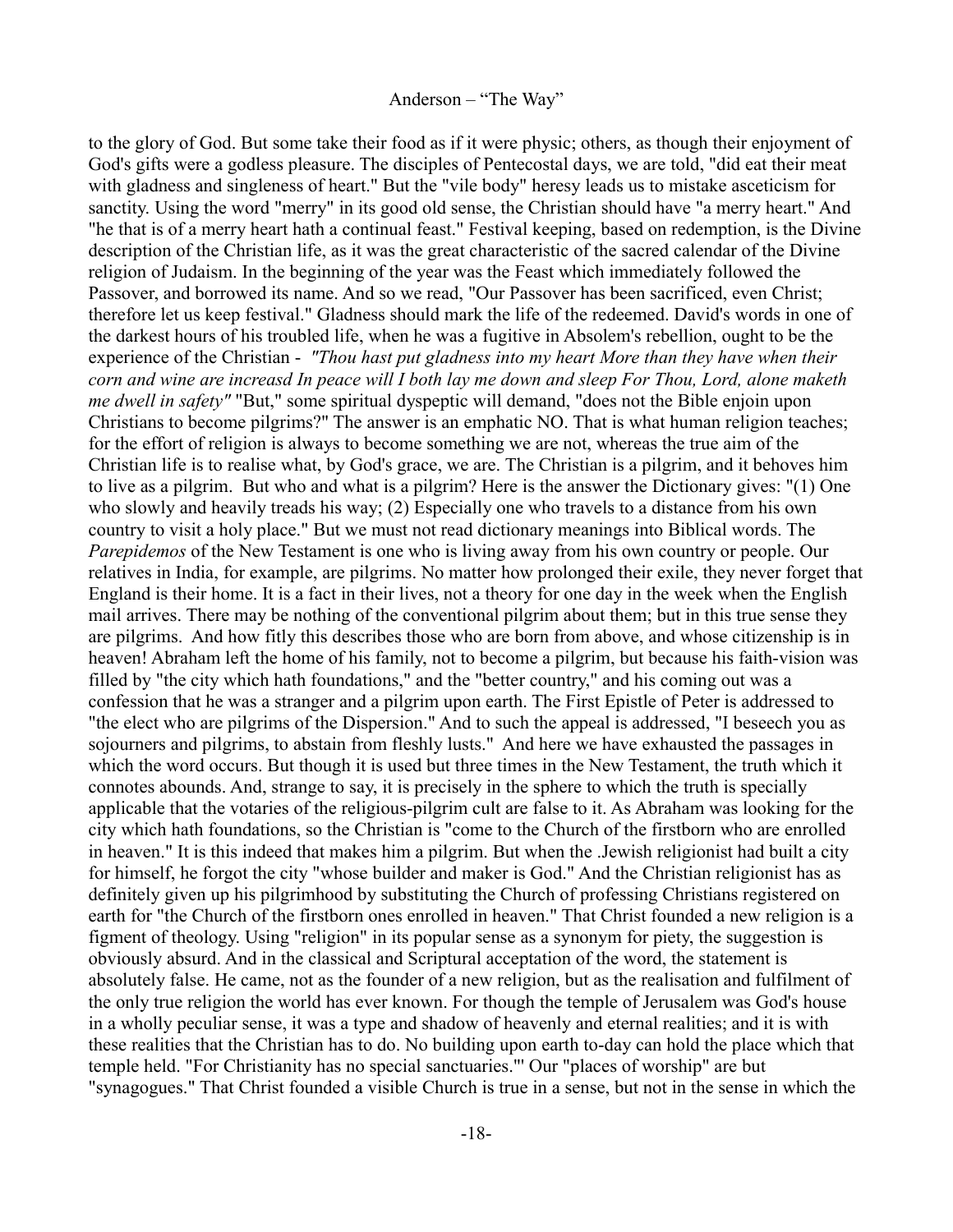term is usually understood. Christ was "a minister of the Circumcision for the truth of God"; but when "the Circumcision" finally rejected Him, His Apostles, under Divine guidance, "separated the disciples"; and thus the earthly Church of this dispensation was constituted. A treatise on the Church would be quite outside the scope of these pages; but not a warning against certain errors by which Christians are betrayed into an un-Christian position. People talk of "the Church" as they talk of "Science," as though it were an abstraction. But in the Greek language a Church must be a company of people. And according to the Divine ideal, the Church on earth is "the blessed company of all faithful people," or, in other words, of the people of God. And God's people seek to fulfil God's will, which is the exaltation of the Lord Jesus Christ. When therefore the Church itself is made an oracle or an object of veneration, it takes the place of Christ and becomes anti-Christian. "The company of all faithful people," mark. For another popular error, quite as ignorant and mischievous, is the supposition that "the Church" is a special class within the company of the faithful "For cornmunicating instruction and for preserving public order, for conducting religious worship and for dispensing social charities, it became necessary to appoint special officers. But the priestly functions and privileges of the Christian people are never regarded as transferred or even delegated to these officers. They are called stewards or messengers of God, servants or ministers of the Church, and the like; but the sacerdotal title is never once conferred upon them. The only priests under the Gospel, designated as such in the New Testament, are the saints, the members of the Christian brotherhood. As individuals, all Christians are priests alike. Our forefathers seceded from the Church of Rome, not because there was error in that Church—for all Churches are leavened with error—but because its errors were deemed so vital as to clash with loyalty to Christ. According to the Reformers, "the visible Church of Christ is a congregation of faithful men, in which the pure Word of God is preached and the Sacraments duly administered according to Christ's ordinance." Finding therefore that in the historic Church of Western Christendom the sacraments had become "dangerous deceits," and the pure Word of God was not preached, they left it and organised the National Church as "a congregation of faithful men." They recognised that a Church may apostatise, and that "faithful men" should separate themselves from an apostasy. That "the Church" is a mystical entity, the continuity of which is unaffected by its actual condition, is one of the most evil and silly of the superstitions of what calls itself "the Christian religion." A generation ago, when the principles of the Reformation were still paramount, we used to hear that our various churches were the scaffolding for building the true Church. In building operations a scaffolding is needed; but if a man made a fetich of his scaffolding, and lavished words of veneration upon it, he might well be commended to the care of his friends! In a passage of striking solemnity and force, Dean Alford shows how definitely and how soon "the Christian Church" followed the course of Israel's apostasy, and how certainly it is now drifting to its predicted doom. And in the same spirit another Anglican theologian writes: "While the Apostle wrote, the actual state and the visible tendencies of things showed too plainly what Church history would be." And again, "I know not how any man, in closing the Epistles, could expect to find the subsequent history of the Church essentially different from what it is." The later Epistles "breathe the language of a time in which the tendencies of that history had distinctly shown themselves; and in this respect these writings form a prelude and a passage to the Apocalypse." But even in its pristine unity and purity the Church on earth never held the place claimed for it in its apostasy. The care of "the oracles of God" was the highest privilege of the Jewish Church and no greater dignity can be claimed for "the Christian Church" than to be "a witness and a keeper of Holy Writ." For in the Scriptures of the New Testament God spoke to the Church, not the Church to the world. They were the fulfilment of the Lord's promise that He would send the Holy Spirit to guide them into all truth - truth which they were unable to receive during the ministry of His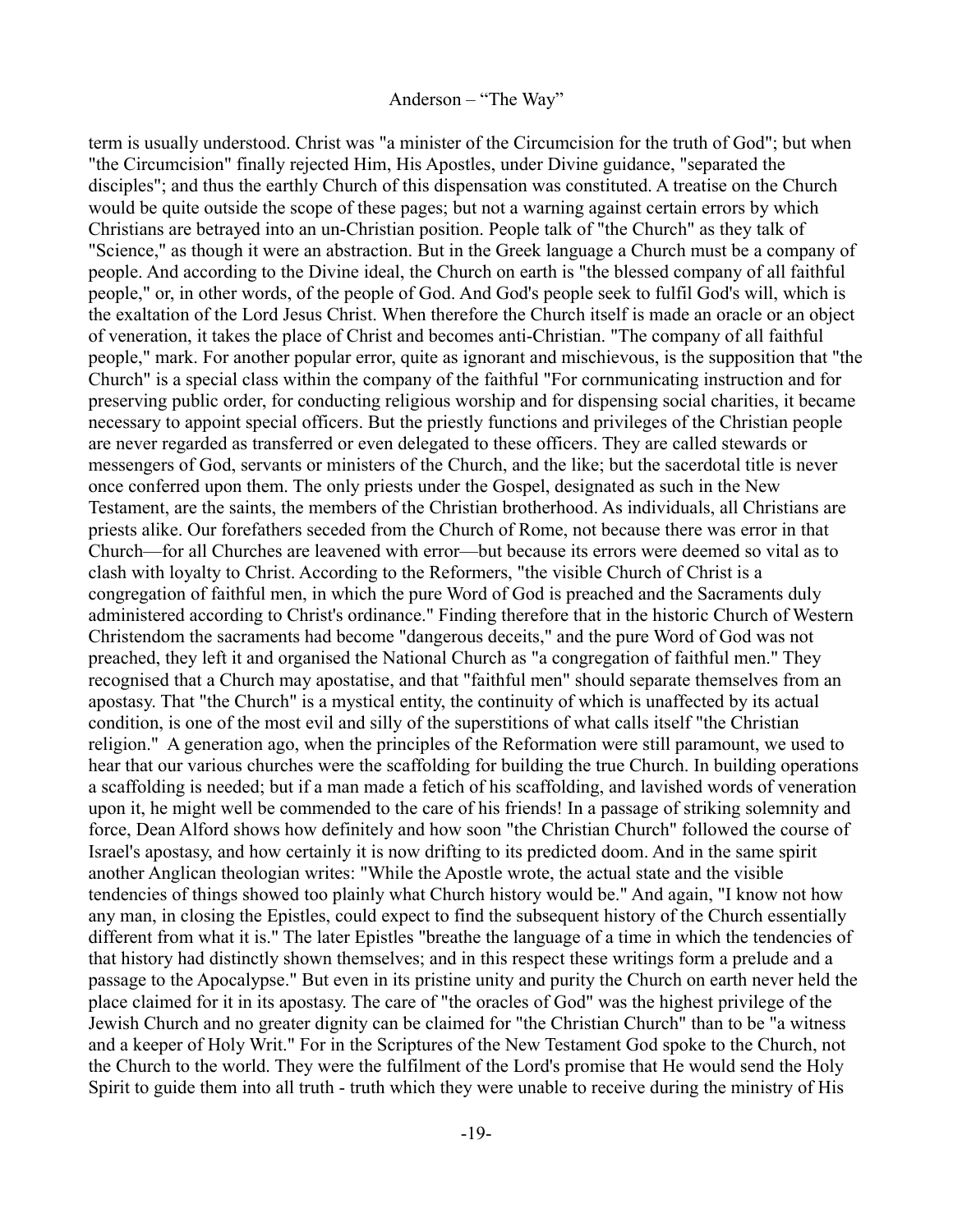humiliation. But in these days of unbounded intellectual conceit combined with pitiable superstition and credulity, this promise is wrested into a place for- setting the Church above the Scriptures. And the rationalistic crusade now so popular dismisses the plainest teaching, not only of the inspired Apostles, but of the Lord Himself, as merely "current Jewish notions." Devout men whose hearts still feel the power of lost truth, shrink back from the goal to which this evil system inevitably leads. But in the next generation, when "the assured results of modern criticism" have fructified in minds uninfluenced by the Divine Spirit, and unclouded by the superstitions of religion, the Deity of Christ and the Divine authority of Holy Scripture will be jettisoned by "all people of culture." And then the way will be prepared for the realisation of what now seems but a foolish dream - the reunion of Christendom. For faith will then have given place to "opinions"; and no one but a boor would wish to force mere opinions upon others. Herod and Pontius Pilate became friends through agreeing to give up Christ to His enemies, and on this ground alone will the Church ever be reunited. And then, abandoning the distinctive truths of the Divine revelation - including, of course, "the degrading dogmas" of man's guilt and ruin, and the atonement of Calvary - and teaching the universal Fatherhood of God and the pure and beautiful ethics of "Jesus," the Church will win the homage and command the admiration of the world. And then shall be heard "another voice from heaven, saying, Come out of her, my people, that ye be not partakers of her sins and that ye receive not of her plagues." *(Footnote - "Who cares anything for any church save as an instrument of Christian good?" (Chalmers).)* Meanwhile the Christian may use his particular Church as an instrument of Christian good. But let it not be for gotten that all our churches form part of that professing Church which, as a whole, is stained with the blood of the martyrs - that Church whose awful doom is so plainly foretold in Scripture. In its apostasy it is no longer "the household of God," but a part of the world that crucified His Son. in no sphere does the Christian need to be so specially reminded that he is a "pilgrim," and that he is to "use the world as not using it to the full." This is no new experience with the people of God. When during His earthly ministry the Lord Jesus warned His disciples against the world, His fears were not lest they should take to the theatre, or their wives to "balls and parties," but lest they should be ensnared by the religion which surrounded them. They were associated with it, for in its origin it was the Divine religion; but it had rejected Him, and therefore, though in it, they were in a real sense not to be of it. Their attitude toward it was to be that of pilgrims. And in keeping with this is the exhortation to us in this present dispensation, "Let us go forth therefore unto Him with out the camp." This figurative language is derived from Israel's history. After the apostasy of the golden calf, "Moses took the tabernacle and pitched it without the camp." And "every one which sought the Lord went out unto the tabernacle." He had his place in the camp, but he dissociated himself from the historic con tinuity of evil. He no longer looked to Israel for blessing, but only to the God of Israel. He did not cease to be an Israelite, but, like the patriarchs, he declared himself a pilgrim. And in this sense it is that the Christian is enjoined to go forth unto Christ, without the camp.

## <span id="page-19-0"></span>**Chapter 10 Who is a Christian?**

WHAT does it mean to be "a Christian"? In Christendom we are all Christians, for the Christian religion prevails. But as every one who has even an elementary knowledge of history is aware, "the Christian religion" has been a bitter opponent, and relentless persecutor, of Christianity. We distinguish, therefore, between a real Christian and a person who merely professes the Christian religion. Scripture declares that "he is not a Jew that is one outwardly." And if this principle obtained in the case of a religion in which such importance attached to externals, how much more applicable it must be to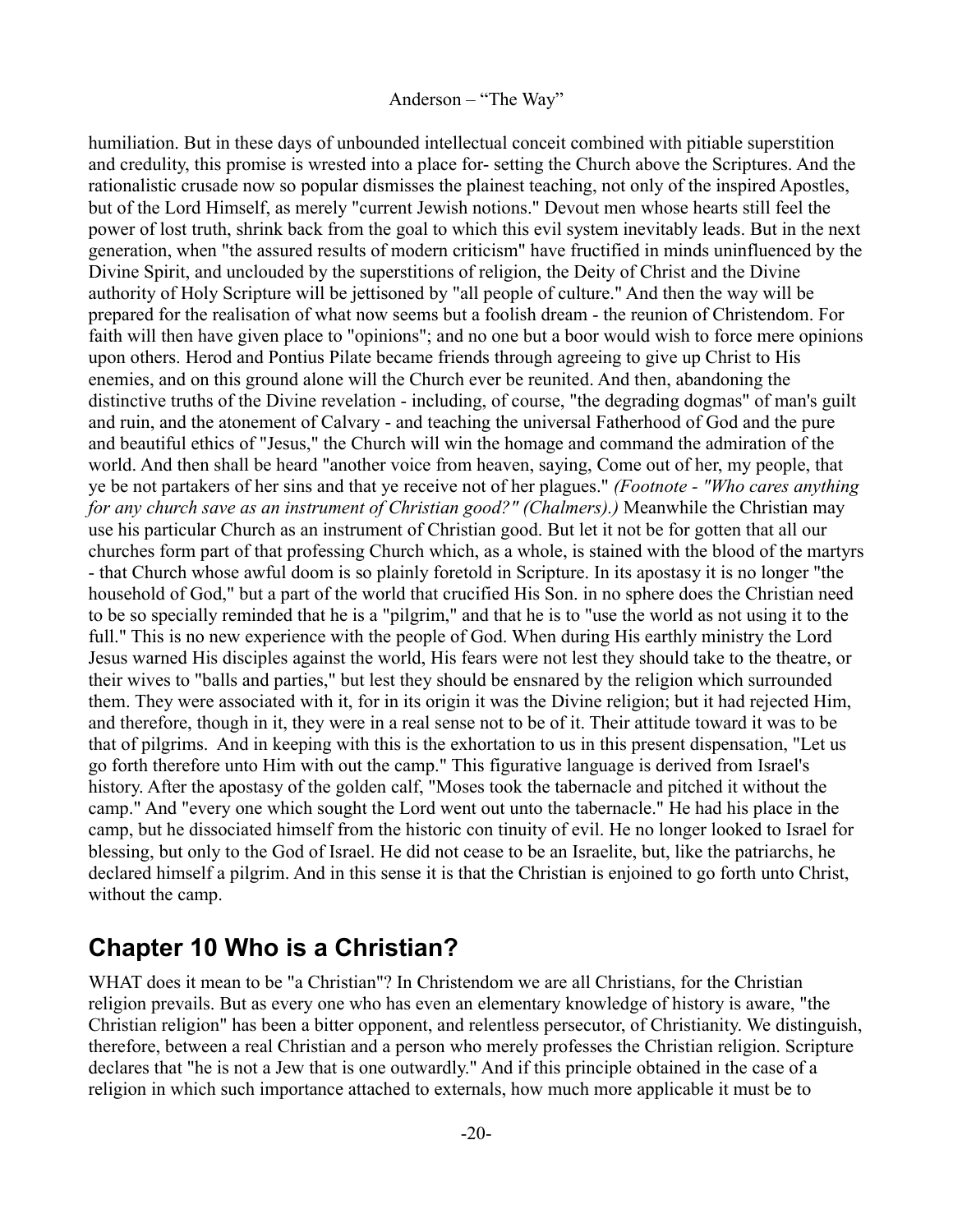Christianity. But there are other distinctions which, though not so obvious, are of great practical moment. WThen we say that a man is not a gentleman, we usually mean, not to impugn his social status, but to aver that his character and conduct are unworthy of it. And when we assert that a barrister is no lawyer, or that a military officer is no soldier, we do not question that the one was duly "called," or that the other holds his Majesty's commission. What we mean is that the barrister is unversed in law, and the officer is ignorant of the art of war. And in a precisely similar sense, if a man is devoid of Christian truth, or if his conduct is un-Christian, we may challenge his right to be called a Christian, without claiming in the least to decide whether he has life in Christ, or is a mere professor. In the Epistle to the Colossians the Apostle Paul puts the Christian position in a single sentence : " As ye have received Christ Jesus the Lord " - or to give the words more accurately, "As ye received the Christ, Jesus the Lord, so walk ye in Him."' With the Jew the divinity of the Christ could never be in doubt. In his case, therefore, the burden of the Gospel testimony was " that Jesus was the Christ." But the Gentile, to whom Jesus Christ " was a mere name which meant no more than Pontius Pilate, nor half so much as Julius Caesar, it was necessary to unfold the meaning of the Christ, and to enforce the truth that He was Lord. Hence the Apostle's words to the Corinthians : " We preach Christ .Jesus as Lord."To the Jew the emphasis was on the Christ " ; to the Gentile on "the Lord." An attempt to limit the use of the word "Christian" would be mere pedantry. But yet in its highest sense the title belongs only to those who are of "The Way," or in other words, to those who combine Christian doctrine with Christian life or who, in the language of the Apostle have received the Christ, Jesus the Lord, and are walking in Him. There is much to be learned from Greek tenses. The word is, "As ye received the Christ," pointing back to a definite event or crisis in the life. And the Apostle adds, "so walk in Him": a present tense this, implying not an act, but a course of living. Walk about" is the literal rendering, signifying the whole tenor of the life. But how can we walk about in a person? Though the phrase is quite un-English, its significance in Greek is clear and simple. It means that the whole life is to be characterised by all that is implied in receiving the Lord Jesus Christ. As some one has sung "*From various cares my soul retires; Though deep and boundless its desires, I've now to please but ONE."* Heaping metaphors together, the Apostle proceeds, "Rooted and being continually builded up in Him." "Rooted" is in the perfect tense, signifying a past event, continuous in its effect. A baby's idea of gardening is to plant a thing one week, and to pull it up the next, to see if it is growing. And the Christian experience of some people is very like a baby's gardening. But those who have really received the Lord Jesus Christ are rooted in Him once for all. And what is needed now is to be continually builded up in Him, and continually established in the faith. "Even as ye were taught," the Apostle adds, again reverting to the aorist tense, and thus pointing back to the time when they received the Lord Jesus Christ. For in receiving Him they received the truth. And so he goes on to warn them lest any man should make spoil of them "through his philosophy and empty deceit." For a heretic is always a cheat. He defrauds his dupes into bartering the gold of Divine truth for the tinsel that is his stock-in-trade. And then follow the words, "For in Him dwelleth all the fulness of the godhead bodily; and in Him ye are made full." One sentence has been omitted: "Abounding in thanksgiving." If the walls of the city of God are salvation, her gates are praise; and to abound in thanksgiving is to have "an abundant entrance" there. Such, then, is the meaning of being A CHRISTIAN. But while in apostolic times the converts "received Christ Jesus the Lord," nowadays people "take Jesus." In this respect Ritualism, Rationalism, and Revivalism are at one - the three R's by which Christianity is travestied. Ritual is often useful: too rational we cannot be in the religious sphere; and every true Christian delights in Revival. But the "ists" and "isms" are only evil. Unlike the Ritualist, the old High Churchman was noted for devotion to the Lord and reverence for His name. And his errors were mainly due to a "Council of Trent" conception of the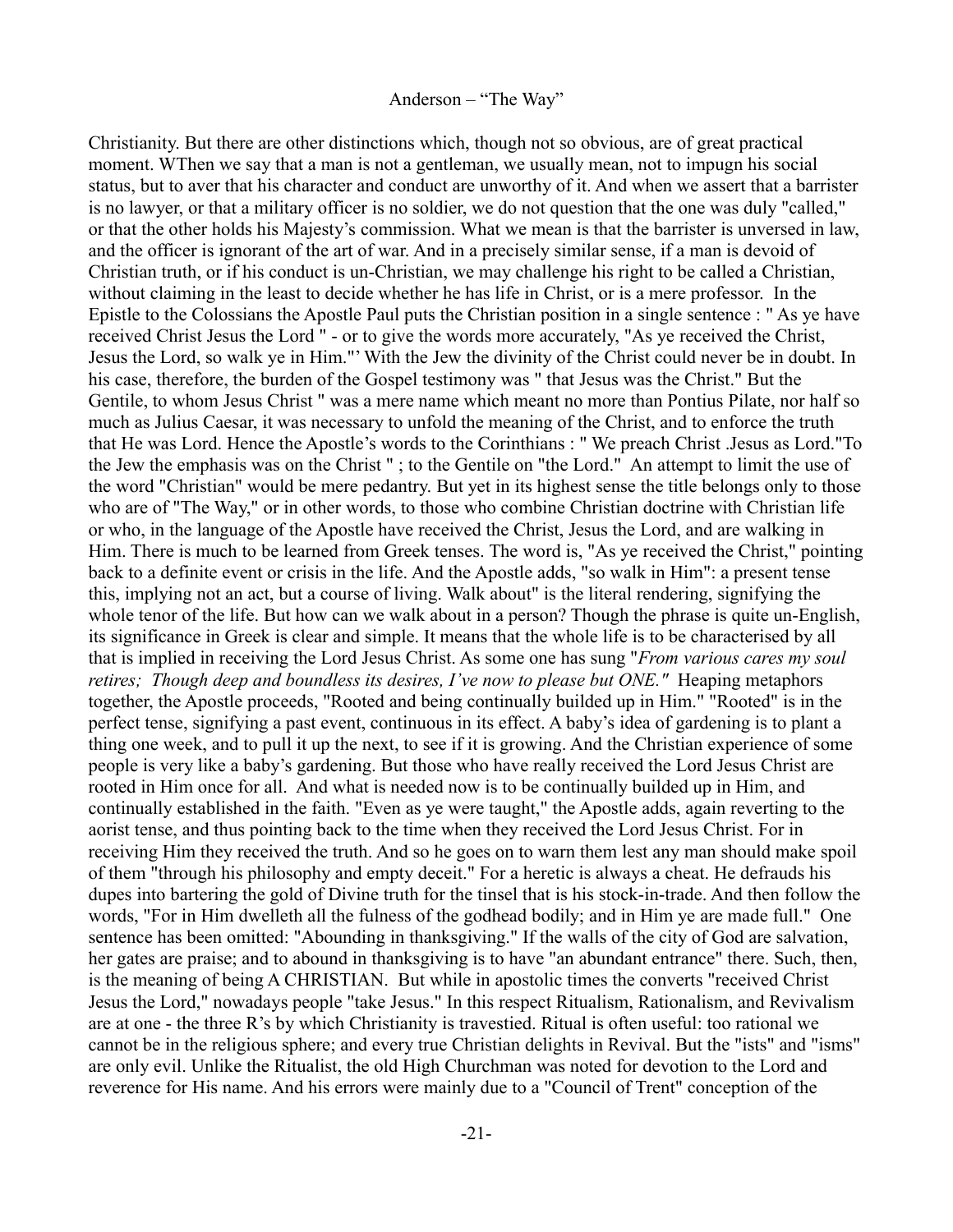Church. With most Evangelicals that figment is but a vague theory; while with him it was not only Divine truth, but truth of principal importance. But errors and excesses springing from a false conception of the Church are not quite on the same level as the trivialities and superstitions of mere religion. If the Kingdom of God is not in meat and drink, it is certainly not in incense and millinery. If "taking Jesus" constituted a Christian, the present-day Rationalist would have an indisputable claim to the title. For Rationalism is no longer a cloak for loose living. The teaching of "Jesus," as recorded in the Gospels, is its code of ethics, and the life there portrayed is its practical ideal. Dr. Harnack's "What is Christianity?" is an exquisite presentation of the system. Of course a fallacy pervades it. For if the Gospels are relegated to the category of merely human writings, "Jesus" is as obviously the creation of the Evangelists as, according to the same school, Moses is the creation of the priests of the later days of the monarchy. Here is an inexorable dilemma. If the Fourth Gospel is authentic, Rationalism collapses like a house of cards. And if not authentic, then the fact confronts us that this writer's "discourses" (as Dr. Harnack calls them) have throughout the whole Christian era exercised a wider and profounder influence upon the hearts and minds of men than the sayings of "Jesus" Himself. But let that pass. Dr. Harnack's treatise is written to remind us "that a man of the name of Jesus Christ" once lived and taught upon earth. A man of the name of Judas Iscariot betrayed him, and a man of the name of Pontius Pilate gave him up to be crucified. And that was the end of him. And yet in a sense he lives; for the resurrection is a beautiful "idea," and all such ideas contain elements of truth. Not only so, for (under the influence of Spiritualism, no doubt) the coarse infidelity of the past has given place to Rationalism, and Rationalism is not quite irrational, nor altogether devoid of sentiment; and therefore the very miracles may now receive "a more intelligent and benevolent judgment" than of old. Nor is this all; even the doctrine of the Atonement may be accepted, for it "belongs to a class of ideas" that "respond to a religious need." This is the sort of thing that now passes for Christianity in some of our most popular pulpits. Its exponents pose as persons of superior intelligence and of mental independence. As a matter of fact, their "religion" is borrowed from Germany, and the only element of "independence" they display is their amazing folly in still clinging to belief in the Deity of Christ. Which only proves that a Divine truth revealed to faith may be degraded to the level of a religious superstition. These teachers give proof that "taking Jesus" is not a synonym for "receiving Christ." "But," some one will demand, "do not these men live beautiful and useful lives, and is not such a life better than the possession of an orthodox creed?" The question is legitimate and interesting, but it is quite irrelevant here. For unless the words are to be dismissed as meaningless, "receiving the Christ" implies the acknowledgment of Him as the One "of whom Moses in the law, ajid the prophets, did write." As He said to His disciples after His resurrection, "These are My words which I spake unto you while I was yet with you, how that all things must needs be fulfilled, which are written in the law of Moses, and the prophets, and the Psalms, concerning Me." "The Law, the Prophets, and the Writings" is the title-page of the Jewish Bible. And as the Psalter comes first in the third division of the Canon, "the Psalms" stands colloquially for the whole. It is as though He said, "Which are written in all the Scriptures." This indeed is precisely the expression used in a preceding verse: "He interpreted to them in all the Scriptures the things concerning Himself." To receive "the Christ" meant therefore receiving Him "in the full and glorious sense in which that term was prophetically known." If men to whom the names of David and Abraham in the opening sentence of the New Testament represent merely a brigand chief and a lunar myth - men who have got rid of "Moses," and who explain away all the Messianic prophecies and Psalms, are to be called Christians because they accord Him the highest human homage, accept His teaching in so far as it commends itself to them, and lead pure and devout lives, then infidels of the type of Renan and John Stuart Mill are Christians. And indeed, having regard to the present standard of faith and clerical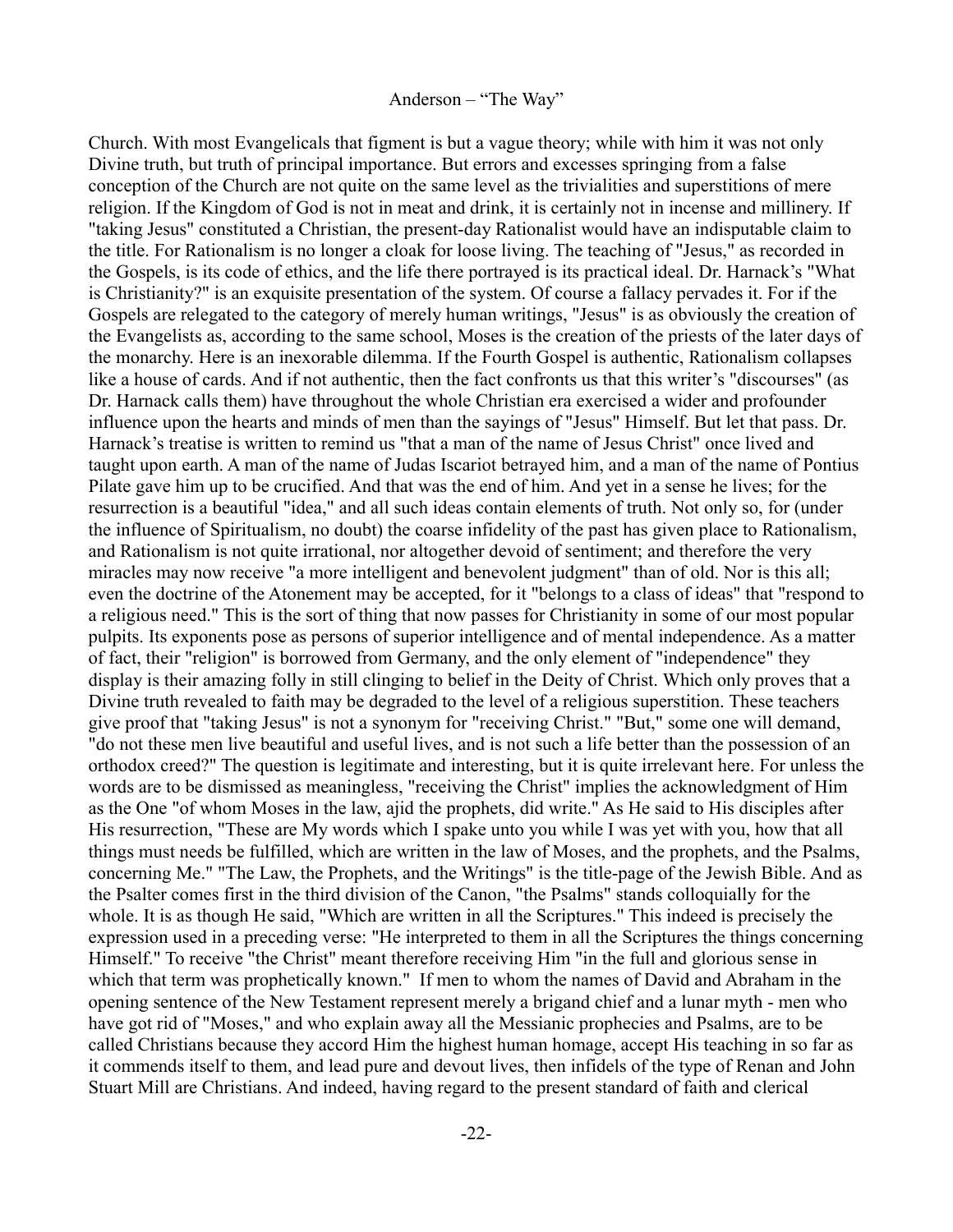morality, there is no reason why such men should not become Ministers of Christian Churches and Professors of Christian Universities. *The Satan myth of the Christian religion is the obscene monster of the cult of ancient Babylon. But the Satan of Scripture is that marvellous spiritual being who "fashions himself into an angel of light," and whose ministers "fashion themselves as ministers of righteousness" (2 Cor. xi. 14, 15, Revised Version). Ignorance of this deludes people into assuming that a man of "spiritual" power, who is "a minister of righteousness," must be a minister of Christ. The time may be near when "Christian" pulpits will be occupied by demon-possessed men. For another popular error is that of supposing that evil spirits must be unclean spirits.* "Revivalism" may be described as the parodying by natural methods, and in the natural sphere, the results which, in a true revival, the Spirit of God produces in the hearts and lives of men. To attain this end it hucksters Divine realities, bringing everything down to a human level. The subject is embarrassing. For I fear lest my words should be misread as though they were aimed at men who abundantly approve themselves as true ministers of Christ. Some such, unfortunately, incur the unmerited reproach of belonging to a camp which is abhorrent to them. They err grievously, for example, in copying the Rationalists and Revivalists in the manner in which they speak of the Lord Jesus Christ. In this respect the habitual language of their lips belies the reverence of their hearts. For not only do they name Him in a way that seems to savour of undue freedom, but they foster this habit in others who, unlike themselves, are devoid of the worshipping spirit of the true disciple. It is not strange that Rationalists should habitually call Him "Jesus" or "Jesus Christ," but that those who believe in His Deity should do so gives proof how thoroughly the leaven of the apostasy has spread. Examples of, and precedents for, this evil practice abound. Having regard to the spirit of our newest "Bible Dictionaries" and "Encyclopaedias," and many other theological works, we are not surprised to find that it is of the dead Buddha, and not of the living Lord, that the writers speak. And in their references to our Divine Lord, even the authors of books of a wholly different class generally convey the impression of being under the influence of a great personality, rather than of being conscious of a Divine presence. They turn our thoughts back to the ministry and the Passion, but not up to "the Living One," who was dead and is alive for ever more. In the case of most religious books, indeed, Mary's lament might be written across the page, "They have taken away my Lord." And too often it happens that true ministers of the Gospel so speak of Him as to leave this sense of injury and sadness in the hearts of many of their hearers. "Ye call Me 'Master,' and 'Lord,' and ye say well," ought surely to be enough for His people. And the significance of the words is indicated by the fact that the Gospels do not record a single instance in which a disciple ever spoke of Him in any other way. Yes, there is a solitary exception. The Emmaus disciples "had trusted that it had been He which should have redeemed Israel." But from that bright dream they had suffered a rude awakening. For the chief priests and their rulers had crucified Him, and He was no longer their Lord and Master, but only "Jesus of Nazareth." As "Jesus of Nazareth" He was known to the world; and if one of the Jews had been sent to fetch the beast to carry him in His entry into Jerusalem, or to bespeak the guest chamber for the paschal supper, he would have said that "Jesus" required it. But His disciples declared themselves in the very mention of His Name. With them it was, "The Master saith;" " The Lord hath need of it." Let me not be misunderstood. In the narrative of the Gospels He is spoken of by His personal name, because God is the narrator. But when the narrative introduces words spoken by the disciples as men, whether addressed to Him, or to others about Him, a title of reverence is used. The use of the Lord's name in the later Scriptures is a study of very great interest and of principal importance. But it is too large a subject for discussion here. Suffice it to urge that the Lord's express words, and the example set us by His disciples under His teaching, should be our guide in this respect. For even the most elevated and solemn of mere human utterances are separated by an immeasurable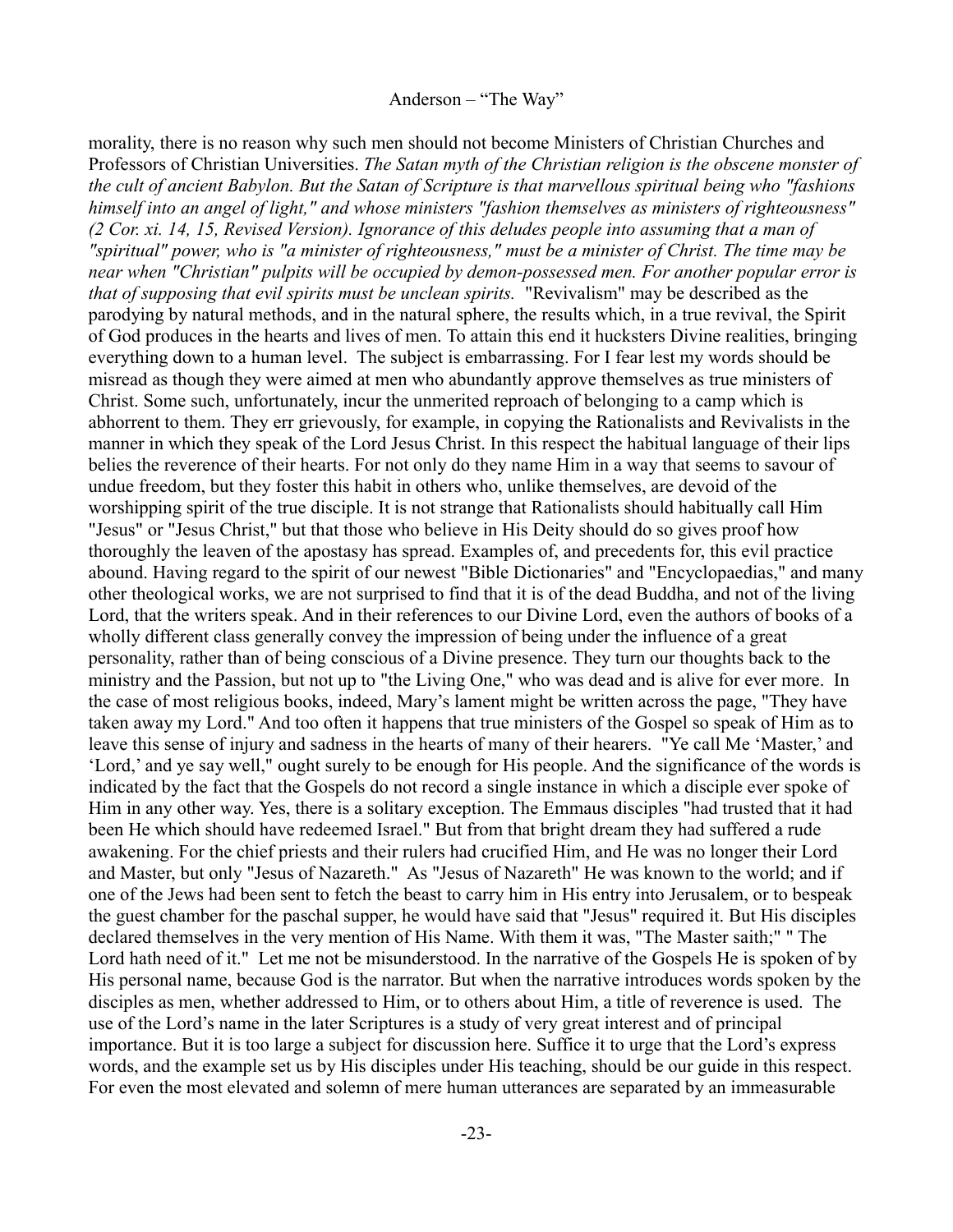distance from the inspired Scriptures. *(See the author's "The Honour of His Name") (In our Christian literature the only guide known in using the names and titles of the Lord Jesus is euphony, and the writer's reverence (or irreverence) of spirit, whereas in their use in Scripture there is an unexplored mine of deep and important teaching. Unexplored, I say, for theology ignores the subject altogether. For example, there is definite significance in the fact that the title of Lord is used only three times of Christ in the Epistle to the Hebrews, and not even once in the Epistle of John. But Christians notice this only, if at all, as a plea for their omitting the title in naming Him. My reference to this subject in these pages is only by way of appeal to those who err thoughtlessly and by a habit acquired by reading theological and "Christian" literature. I am not confounding them with the Rationalists, to whom He is "a man of the name of Jesus Christ," nor yet with that class of men who thus offend through native vulgarity and slovenliness of mind; who call Him "Jesus" because it costs less time and breath than "the Lord Jesus," or because they have never learned to render honour to whom honour is due.)*

## <span id="page-23-0"></span>**Chapter 11 The Christian Hope**

NATURAL life gravitates to the grave: death is its legitimate catastrophe. And yet death is none the less an outrage. "Death thy friend" is mere poetic sentiment. It is not a friend but an enemy. "The last enemy," Scripture calls it; and this the human heart, so seldom in accord with Scripture, emphatically endorses. One of the greatest of philosophers has said that it is as natural to die as to be born. Yes, as natural for the fallen creature who lies under the Eden sentence upon sin. But man's natural instincts rebel against the Divine decree that has made the grave the goal of life. And the higher and truer instincts of our spiritual being respond to the promise which raises us above the sentence. The life which is from heaven turns upward to the God who gave it. The Christian has been "begotten to a living hope by the resurrection of Jesus Christ from the dead."' And the fulfilment of that hope awaits the coming of the Lord. But here "the Christian religion" parts company with Christianity. For while Christendom believes that He has come, it refuses to believe that He is coming. Or if a "Second Advent" be acknowledged at all, it is dismissed as a mere dogma, too vague and too remote to have any influence upon heart or life. The doctrine of His first coming is connected with public facts of history, but that of His return rests upon the bare word of God. Therefore it is that the one is accepted while the other is refused. Therefore it is also that the hope affords a test whether belief in His first coming is genuine faith in God. For human superstition may fasten on Divine truth, and bring it down to its own level; and the basis of "the Christian religion" (as contrasted with vital Christianity) is Divine truth which has been thus appropriated. Scepticism about the promise of the Lord's return is utterly unintelligent. Indeed, the absence of such a promise would go far to discredit belief in His resurrection and ascension. If it be true that He who died on Calvary was raised from the dead, and sojourned with His disciples on earth for forty days before He ascended to Heaven, the wonder is, not that He is coming back again, but that His coming is so long delayed. The promise of His first coming was so utterly incredible that it may well have staggered faith. But now that He has been upon earth and gone back to heaven, His coming again seems but a natural sequence to His ascension. So much so indeed, that if we were left to reason out the matter, we should expect Him to come, not once, but again and again. And this is precisely what Scripture tells us to look for. Common sense vetoes the suggestion that His coming as Avenger and Judge is the event described as "that blessed hope." "We are looking for the Saviour." Then again, an intelligent child can understand that the angels' words to the bewildered disciples on the Mount of the Ascension do not relate to the same coming as the Apostle's words to the sorrowing Thessalonians. It is admitted that the early Christians expected the Lord to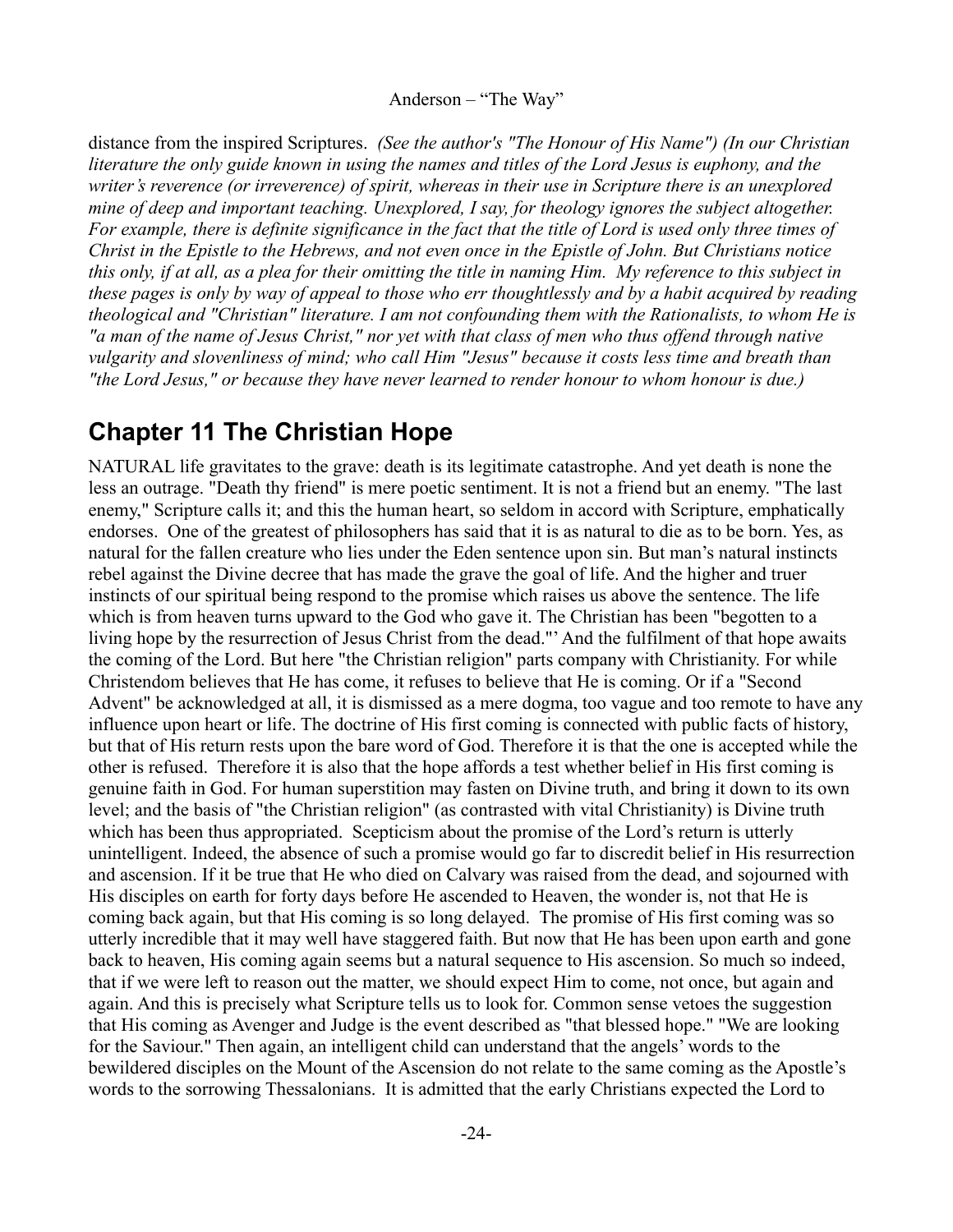come during their own lifetime, and that belief was clearly based on Apostolic teaching. And this being so, it is certain there can be nothing to bar His coming in these days of ours. It is idle to plead that certain events foretold in prophecy may intervene. To maintain that they must intervene is to betray ignorance of the elementary principles of prophetic interpretation. For "the times and seasons" belong to the chronology of prophecy, and have to do with earth and the fortunes of the earthly people. *(Footnote - The prophetic period relates to Israel's national existence as God's people, and is therefore interrupted during this dispensation of the Church, when Israel is "Lo-ammi" (Hos. i. 9). The prophetic period of Dan. ix. 24 - 27 is seventy weeks (of years), dating from the "going forth of the commandment to rebuild Jerusalem," which afterwards occurred in Nehemiah's time, i.e. B.C. 445. This period is divided into three parts of 7, 62, and 1 = 70. The first reached to the time when the prophetic voice became silent in Judah, i.e. the date of the Book of Malachi. The next period of sixty-two weeks, or 434 years, closed with "the cutting off of Messiah" (verse 26). And the seventieth week, which is all that remains of the prophetic period, will not begin to run its course until Israel's national position is restored, which event will be held to date from the signing of a covenant or treaty between them and the Prince of verse 27, who, we know from other Scriptures, is the last great Emperor of Christendom. The course of unfulfilled prophecy is tided back till Israel is restored; and not one line of Scripture intervenes to bar the realisation of the Church's hope. The scheme of prophecy, with special reference to the seventy weeks, is dealt with in the author's books, "The Coming Prince," and "Daniel in the Critics' Den."*) But the error which the Second Epistle to the Thessalonians was designed to correct, is now the creed of Christendom; the coming of the Lord as Saviour is confounded with "the day of the Lord" - the day of wrath - when He will be manifested as Avenger and Judge. The words of 1 Thessalonians v. 9 are definite and striking: "God hath not appointed us to wrath, but to obtain salvation by our Lord Jesus Christ." For "salvation" read deliverance, and the meaning stands out still more plainly, it is ours to look forward, not to the day of wrath, but to obtaining deliverance from that awful day by the fulfilment of the promise of the preceding chapter. To appreciate the full significance of that promise we must take note of the circumstances in which the Epistle was written. While the Apostle was still at Athens he received such grave tidings from Thessalonica that he deemed it necessary to send Timotheus back there at once. And what led to the writing of the Epistle was the report which Timothy brought him after he had moved to Corinth. What can have been the trouble which produced effects so momentous? His stay in Athens was admittedly brief. That, in such a small community as the Thessalonian Church, any deaths should have occurred during the interval was somewhat remarkable. And that a few deaths in the ordinary course of nature would have so shattered their faith as to imperil the results of the Apostle's labours among them, is quite incredible. How then can the mystery be explained? We learn from the Epistle that a storm of persecution had passed over them. And the deaths they mourned were evidently connected with it. The inference therefore is obvious that some of their number had been martyred. They had been told that the Lord had "all power in heaven and upon earth," and would never forsake His people. But He had left them a prey to their enemies. Either the doctrine was false, or else their lost ones had fallen under Divine displeasure, and were thus doubly lost to them. So the Apostle begins by reminding them of the warnings he had given them - warnings which, doubtless, had been as unheeded as warnings always are in bright days of gladness and hope. And then he goes on to give them a special message of comfort. Let us here appeal to some pagan pundit who will translate the Greek for us without any doctrinal bias. He will tell us that the Apostle deplored the ignorance which led the Thessalonians to grieve with a hopeless grief over "the sleeping ones." "For," he proceeds, "if we believe that Jesus died and rose again, even so them also which were put to sleep through Jesus will God bring with Him." Which means that it was by His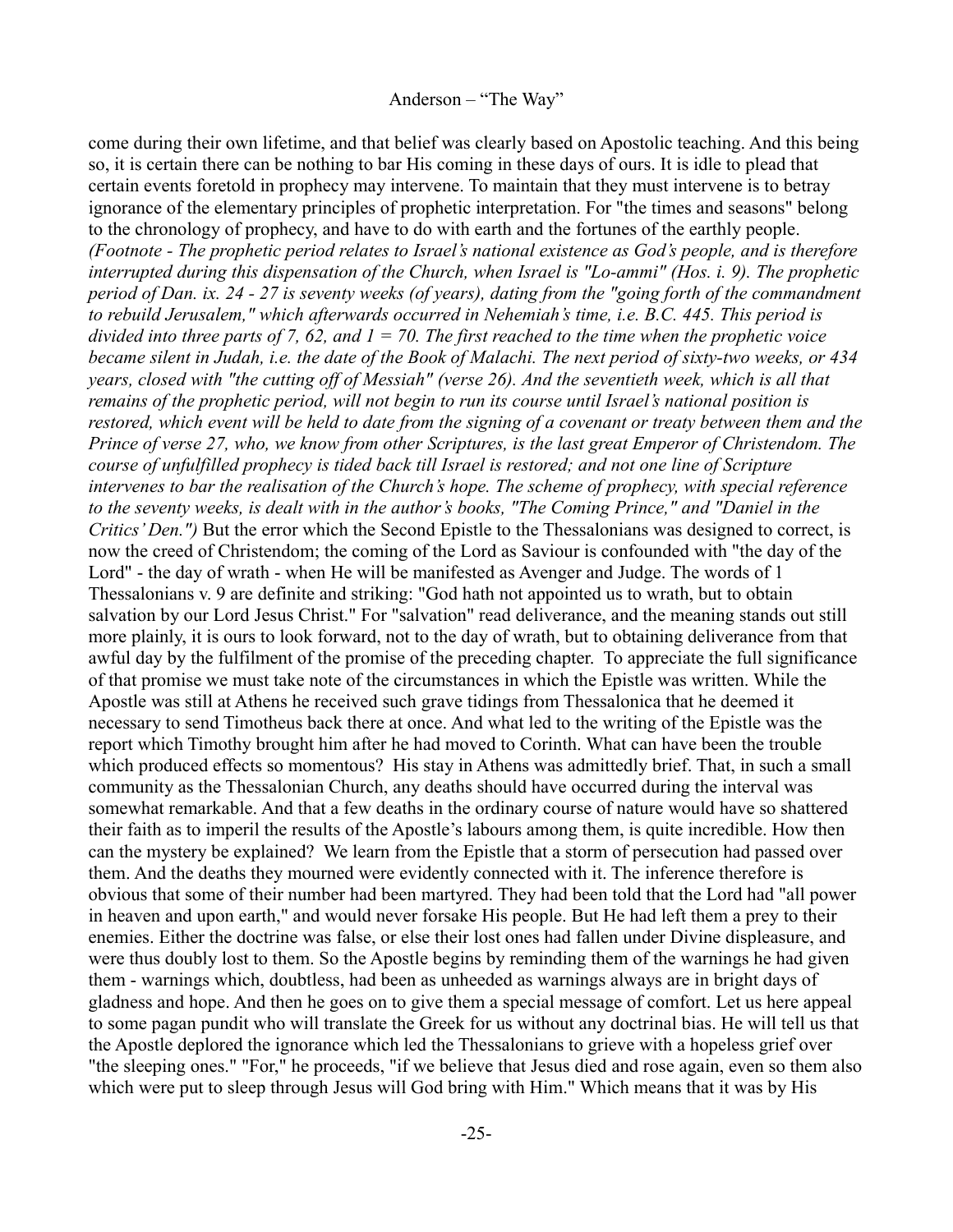agency they were put to sleep, or, in other words, that He was the cause of their being put to death. For so our pundit will explain this plain and simple phrase. A new light will now illumine the whole passage. For this was precisely what must have perplexed and distressed the Thessalonian Church. It was faithfulness to the Lord that had brought all the trouble upon them. They had been true to Him, but He had failed them. The mystery of a silent heaven which weighs so heavily even upon us, to whom the whole story of the Church's sorrows is an open page, may well have staggered faith in those early days. And mark the infinite grace and exquisite tenderness with which the Lord deals with the troubles and trials, and even with the doubts and murmurs, of His people. It is as though He said to them, "I admit all you say; I accept the responsibility for their having been put to death. But was not I Myself put to death? And so surely as I was raised from the dead, they, too, shall be raised. God will bring them back to you with Me when I return. There will be no interval of separation; nor will you, the living who remain till I come, have any advantage over them." Could this have been written if His return had been fixed as a far distant event in the Divine chronology? Could it have been written if a Divine decree had interposed the Great Tribulation of Old and New Testament prophecy before His coming? The accepted theory that the Apostle blundered is a disgrace to theology. Such a blunder would discredit the whole Apostolic writings. But what we have here is not merely the belief of an inspired Apostle, though such a belief ought not to be lightly dismissed. "We are saying this to you in the word of the Lord," he declares. And this "schoolboy translation" may suggest what the Greek original explicitly conveys; that he was communicating a definite message which the Lord had entrusted to him for His sorrowing people. And the words were clearly meant to awake in them the hope of His near return. How, then, can the lapse of centuries be accounted for? The forty years' sojourn of Israel in the wilderness may suggest the answer. Theirs was a true hope who fled from Egypt, with their faces toward the promised land which lay but a few days' march across the desert; and yet two men alone of all that host ever planted foot upon the soil of Palestine. And why? Because they let slip the hope, and in heart turned back to Egypt. And can any one read the later Epistles, and the Revelation, and fail to mark how closely the Christian Church followed in the footsteps of the Jewish people? Can we wonder, then, that "the same example of unbelief" should reap the same results? Apostasy on earth, and long-suffering in heaven, afford the true solution of the mystery of long centuries of desert wandering and trial for a Church which, in its pristine purity and life, was called to wait for, and expect with joyful confidence, its absent Lord's return. The Thessalonians "turned to God from idols to serve the living and true God, and to wait for His Son from heaven." And so absolutely is this attitude of soul the proof and test of faithfulness, that the crown of faithfulness is declared to be for "them that love His appearing." "The grace of God has appeared, teaching us that we should live looking for that blessed hope;" and if Christians are not looking for it, it is because grace has not had its due influence upon their hearts. It is a hope to strengthen amid trials, to cheer in sorrow, to solemnise in days of prosperity and ease, and to keep us through the even tenor of an uneventful life. "Rejoice, inasmuch as ye are partakers of Christ's sufferings," was Peter's word to the saints in view of a "fiery trial" coming, "that, when His glory shall be revealed, ye may be glad also with exceeding joy." "Therefore comfort one another with these words," expressed the purpose with which Paul unfolded the doctrine to the Thessalonians, And it needs no flight of fancy to picture the "beloved disciple "taking leave of some happy home circle where peace and contentment reigned, with the words, "And now, little children, abide in Him; that, when He shall appear, we may have confidence, and not be ashamed before Him at His coming." But the hope has another aspect; and it is one which claims prominence here, not only as being the most practical, but also the least noticed, application of the truth of His appearing. With most of us heaven is such a fools' paradise that it has no influence upon our life on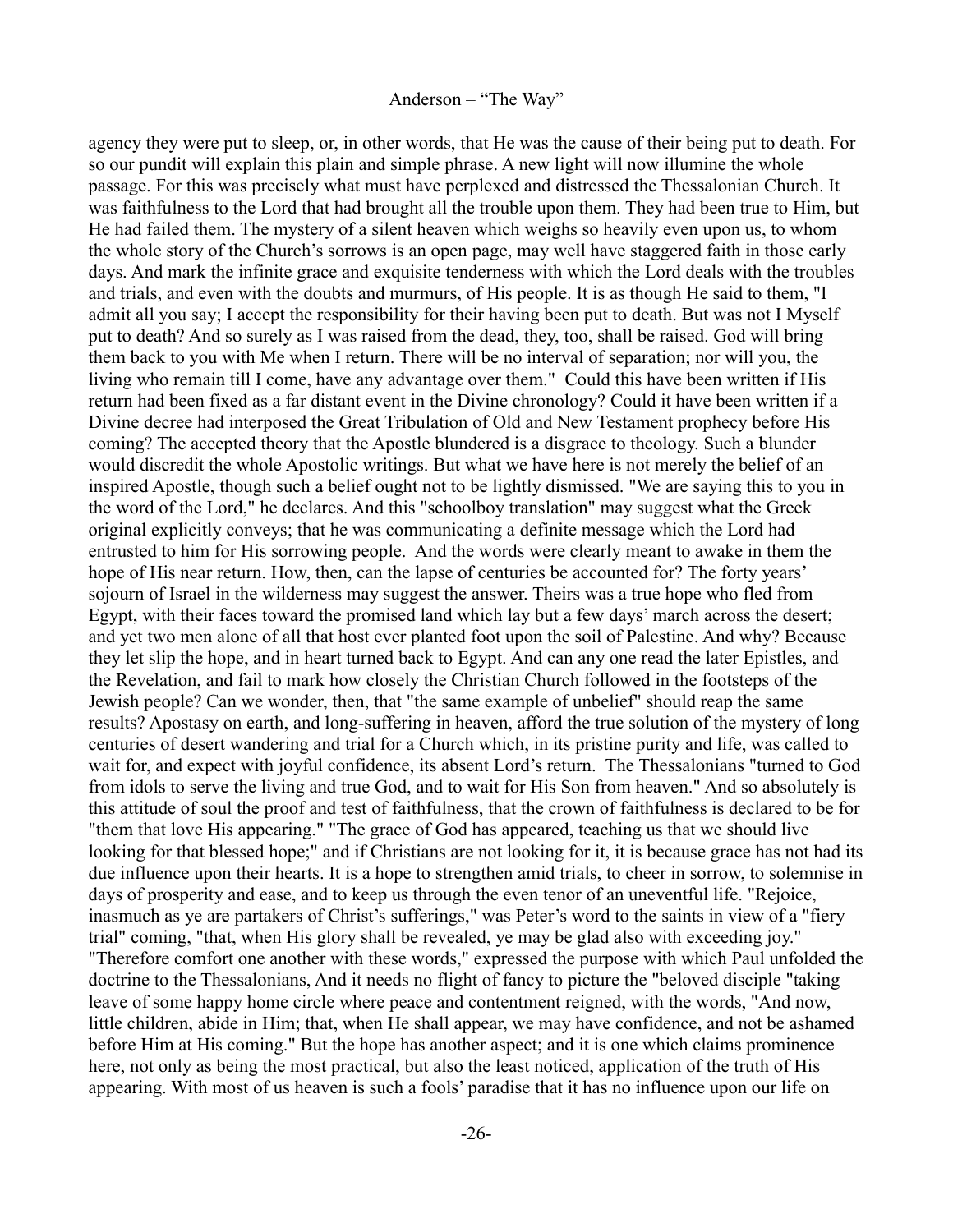earth. Hearts may be filled with longings for the rest and glory it will bring; but there is nothing in it for the conscience. For death is to wipe out for ever all memories of earth, and the white robes and harps of gold and ever-swelling hymn are to banish every thought of our sojourn here, just as a midnight dream is lost when the sleeper awakes to the sunlight of a new day. What a fools' paradise, to be sure! For he to whom yesterday is a blank is but a fool, and in entering such a heaven we should pass from a higher to a lower elevation, intellectually and morally. Strange thoughts they have of heaven who think that Martha and Mary could forget the scene around their brother's grave, or the Magdalene the sins by which she proved and gauged the depths of grace; that Paul will ever cease to testify that once he was a blasphemer, or Peter to recall his denial of his Lord. As though the saints of God who here have learned to love and trust Him by the remembrance of the many sins forgiven, and of the waywardness and wanderings through which His grace has kept them, shall, the moment their eyes behold Him, be swept into a stream that is to swamp their individuality for ever, and, in destroying their memories of earth, to destroy the special emphasis with which on earth they praised Him. McCheyne's well- known hymn suggests a truer, healthier thought : -

*"When this passing world is done, When has sunk yon glaring sun, When I stand with Christ in glory, Looking o'er life's finished story, Then, Lord, shall I fully know - Not till then - how much I owe."*

As the traveller ascends some mountain side, each turning in the path shuts out from view the way behind him; but when the summit has been reached he sees his track mapped out from first to last, and can in thought retrace his journey even to the far-off village he set out from. And such shall be the change from earth to heaven. In the ceaseless vicissitudes and toils of life the narrow present too often fills our thoughts, and the past slips from us as each "to-day" falls back among the forgotten "yesterdays"; but when the great to-morrow comes we shall remember all the way which the Lord our God has led us,' and at every reminiscence of it we shall bless the Lord our God.

# <span id="page-26-0"></span>**Chapter 12 The Intermediate State**

DEATH is an outrage, and all healthy life reaches out toward what lies beyond it. By the resurrection of Christ the Christian has been "begotten to a living hope." For not only has Christ triumphed over death, but He has given the victory to us. By His own resurrection He has become the firstfruits of all them that sleep. Not that the resurrection itself is the Christian's hope. The hope is that which the resurrection is to bring, but which will be realised apart from death and resurrection by those who shall be living upon earth at the coming of the Lord. But what of the intermediate state? Life on earth, though full of mystery, lies open to us; and "we know that when He shall appear we shall be like Him, for we shall see Him as He is." "Yes," some one will plead, "all this we know; but what we want to know is what lies between? We have seen the passing of loved ones. We have heard their last words. We have watched them as their last look of recognition ended in the dull vacant stare of death. But what is 'death'? They are fallen asleep in Christ, we read, but what does this mean? Is it the Nirvana of the Buddhist in a Christian dress? Have these lost ones practically ceased to exist? Is all the interval between death and resurrection but a blank? What is their condition now?" If we are prepared to accept what the Bible teaches, and to refuse all besides, we shall find that many popular beliefs upon the subject must be dismissed as sentiment; and, on the other hand, that the real perplexities and griefs which distress so many sorrowing Christians are largely due to ignorance or neglect of Scripture. For to begin with, the dead can have no share in the activities of "the higher service above"; and "harps" and "crowns" and manifested glory must, for them, await the resurrection. But when we are told that their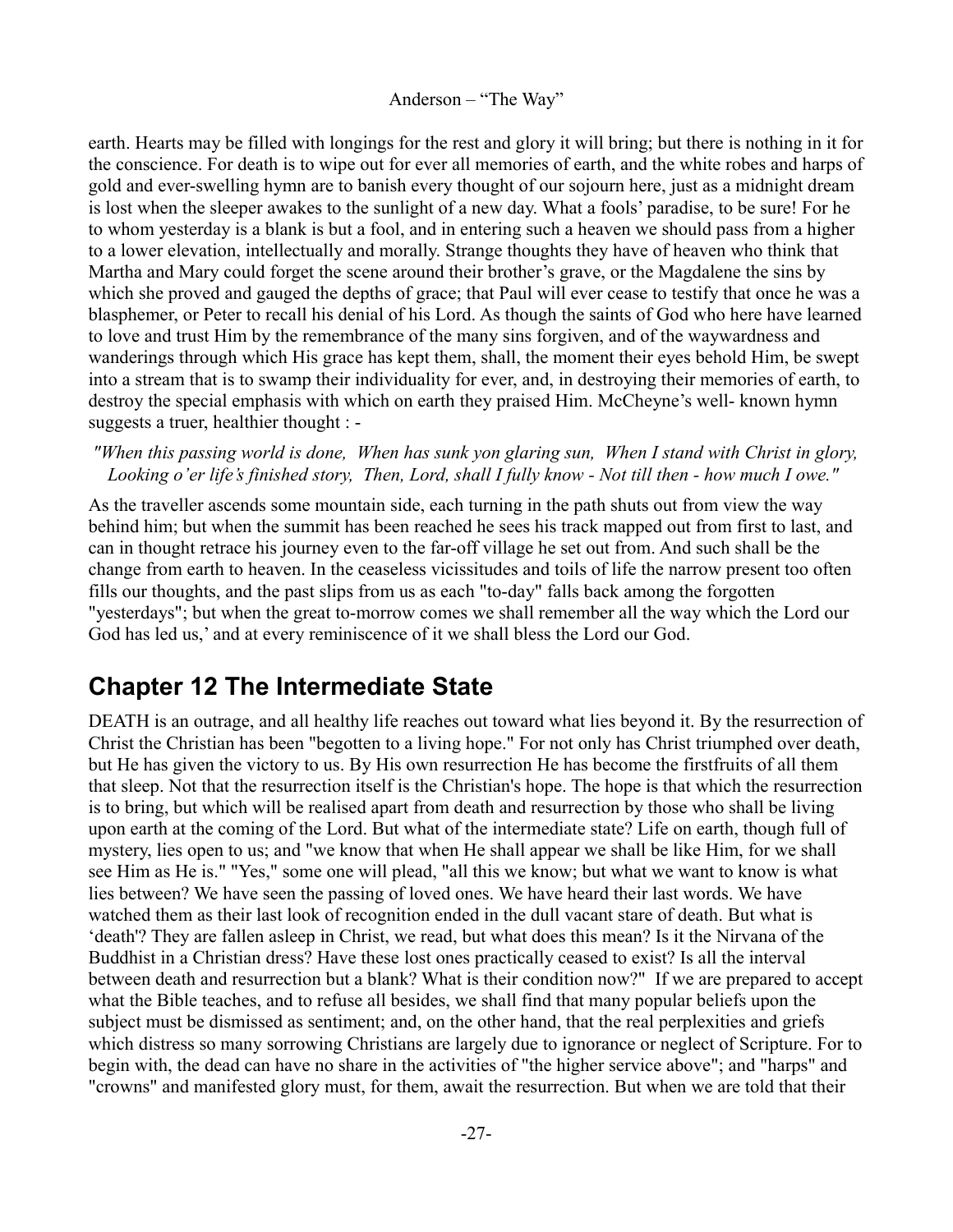"sleep" can only mean a state of absolute unconsciousness, the question arises whether this may not be the merest theory, a theory, moreover, which may be challenged even on the basis of human philosophy. But "what saith the Scripture?" In the vision of" the fifth seal," we find "the souls of them that were slain for the Word of God," crying for judgment on those who had shed their blood. This, no doubt, is but a vision. But the visions of the Revelation are given to instruct and not to mislead us, and this vision clearly teaches that the disembodied dead are alive to the events of their sojourn here. Nor need we appeal to the facts of spiritualism - facts which its many frauds do not destroy - to prove that spirit may have intercourse with spirit, apart altogether from the body. Indeed, if we had not agreed to appeal only to the Scriptures, it might be argued that in regard to such intercourse the body may be a hindrance and not a help. When the Apostle Paul records that he was "caught up into Paradise, and heard unspeakable words," he says expressly, "Whether in the body, I cannot tell; or whether out of the body, I cannot tell." It is absolutely certain therefore that he believed in "the possibility of consciousness and receptivity in a disembodied state." His words may be connected with his martyrdom at Lystra. Stoning as practised by the Jews was a terrible death. And after the stoning his murderers dragged him out of the city. And though both the Jews and the disciples believed him to be dead, there may have been nothing extraordinary in the fact of his recovery. But what the narrative records is altogether extraordinary. We are told, not that he was carried into the town, and slowly nursed back to life, but that "as the disciples stood round about him, he rose up, and came into the city"; and the very next day he travelled to Derbe. That his recovery was miraculous is clear, and he may well have remained in doubt whether he had not actually passed the gates of death, and been called back to life to fulfil his ministry. But the fact remains that he never knew whether it was as a living man or as a disembodied spirit that he received that amazing revelation of which he speaks. Let us read this in the light of what he has already said in the fifth chapter. He there enumerates three several conditions of existence - the "burdened" state of life in the body, the "naked" state in which death leaves us, and the "clothed-upon" state which is our proper destiny. The "groan" of the "burdened" state is not a morbid craving for death, but a longing for the realisation of that for which God "hath wrought us," and of which the gift of the Spirit is an earnest. But to be "at home in the body" is to be "absent from the Lord," and to be "absent from the body" is to be "at home with the Lord." And to be at home with the Lord is better than to be "burdened" here. For this, therefore, he expresses a preference.' But as the second verse teaches, it is the "earnest desire" - the longing of the spiritual Christian - " to be clothed upon with our house which is from heaven"; that is, with the glorified body that awaits us. The "beliefs" of such an one as the Apostle Paul no one may lightly dismiss; but here we are not dealing merely with his beliefs, but with his teaching by Divine inspiration. And this much is clear and certain, that at death the redeemed sinner passes into the presence of the Lord, not in some vague Pantheistic sense, but in a sense which implies the conscious enjoyment of His presence. This is confirmed again by the Apostle's words to the Philippians: "To me to live is Christ, and to die is gain." There is immense significance here in the change of tense, a change which may be medicated by the somewhat un-English rendering " To live is Christ; to have died is gain." To hold that death is gain is the cowardly and evil creed of suicides. Such a thought is foreign, not only to Christian teaching, but to the character of Paul. Can any one imagine that such a man would have deemed it "gain" to escape, even from a Roman prison, by a plunge into "a sea of stagnant idleness"! Far different was his thought as he balanced the benefits of "departing," or of "abiding in the flesh." "To depart"' was "to be with Christ"; and this, he declared, was "far better." Such words would savour of the merest sentiment if "the intermediate state" were not one of conscious enjoyment of the Lord's presence. Lastly, we have the teaching of the Lord Himself. And His teaching is clear and conclusive. From the parable of the rich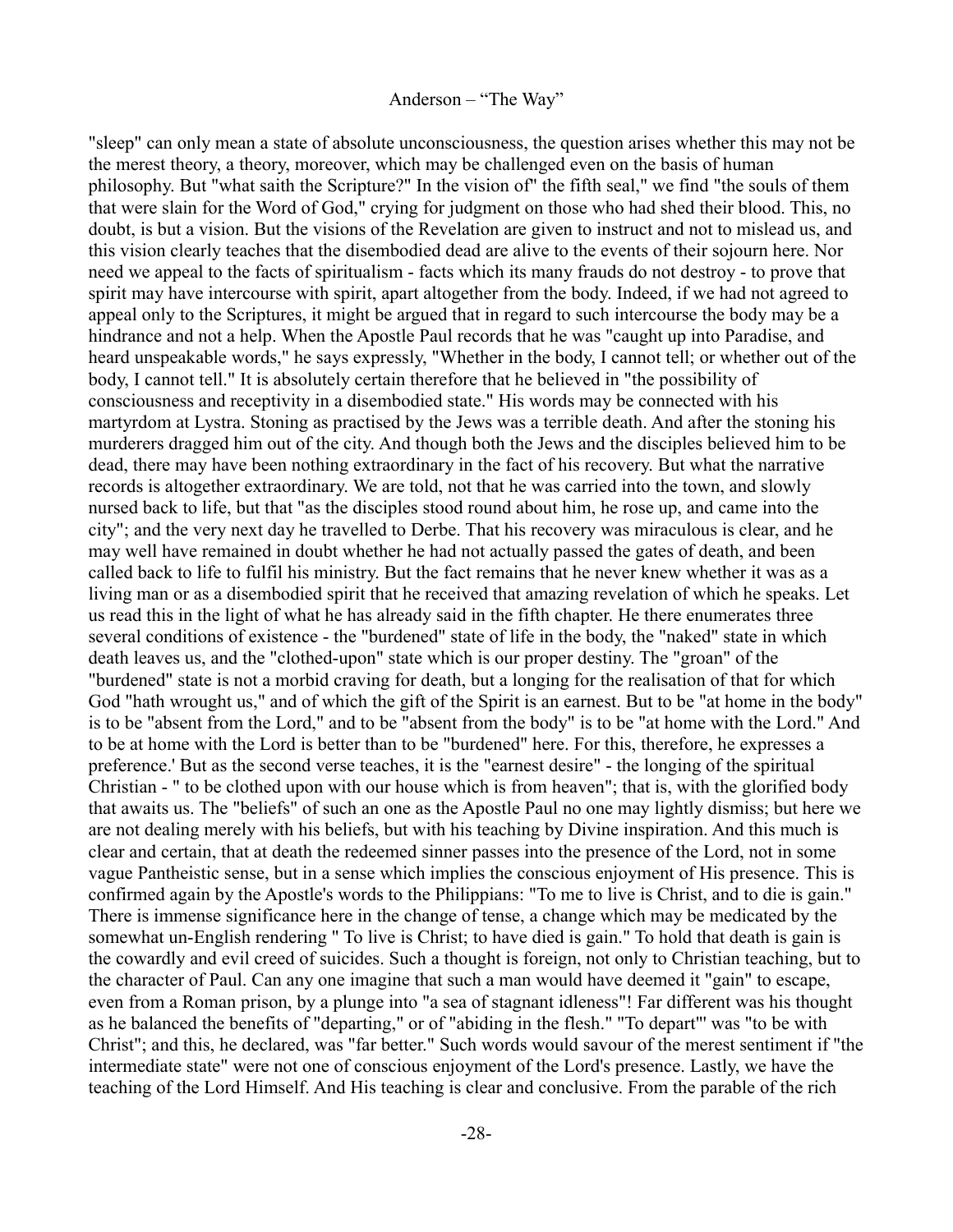man and Lazarus we learn that, immediately after death, the lost are in suffering, and the redeemed are "comforted." But, we are told, the parable is based upon Rabbinical beliefs. Its framework may possibly be thus explained, but this affords no warrant or excuse for rejecting or evading the truth that it was given specially to teach. Nor will it avail to plead that the "flame," and "Abraham's bosom," are figurative expressions. Figures must be either true or false, and the test of truth is whether they represent realities. One who lives for this world passes at death to a state of suffering; and one who has chosen God is "comforted." There is no question here of the award of the Day of Judgment. In the one case as in the other the after death condition is the sequel of the great life-choice. The parable was the Lord's answer to the ridicule which the Pharisees cast upon His solemn words, "Ye cannot serve God and mammon": can we tolerate the thought that He was merely scoring a point against them by appealing to their own superstitions and false beliefs?' The question at issue resolves itself into this, whether God is really the God of the departed, or whether, for the time, they have practically ceased to be. And here again the Lord's teaching is definite and full. "God is not the God of the dead but of the living," He declared; and in proof of it He cited the words spoken to Moses at the bush, "I am the God of Abraham and the God of Isaac and the God of Jacob." The force of this is lost if we take it as merely an assertion that God was the Patriarchs' God when they lived on earth, and that He will be again their God at the resurrection. The Lord's use of these words was to teach that, in the sense in which the Sadducees understood death, the Patriarchs were not dead but living. "For," He adds, "He is 'lot a God of dead men, but of living men ; for all live unto him." But where are they? some one perhaps will querulously demand. To faith the question is already answered by the assurance that they are "with Christ." When the Lord comes, we are told, God will bring them "with Him." For He died for us "that whether we wake or sleep we should live together with Him." "Thou shalt be with Me in paradise" was His promise to the dying thief. But does the "where" refer to locality in space? "Thou fool" is the answer given to the question "How are the dead raised up, and with what body do they come?" And no better answer can be given here. Heaven is popularly supposed to be somewhere beyond the stars. But the Lord went up to heaven in a cloud. And when the martyr Stephen's eyes were opened, he "looked up steadfastly into heaven, and saw the glory of God, and Jesus standing at the right hand of God." At the Lord's call Lazarus came from the tomb as instantly as if the living man had been imprisoned there. And Jairus' daughter "rose up immediately," just as though He had awakened her from sleep. If we refuse to believe that the spirits with whom spiritualists traffic are the departed dead, it is not because there is anything essentially impossible in their being close at hand, but because Scripture does not warrant the belief that they are permitted to appear to us, and the facts of spiritualistic seances point to the conclusion that demons personate them. And it is the appeal to Scripture which leads us to reject the Nirvana theory that the dead are sunk in an unconscious sleep. We should long to believe that such is the condition of the impenitent; and as for the redeemed, there is nothing in the thought to distress the most sensitive mind or the most loving heart. Here then is the answer which Holy Scripture gives to the fears and longings of those who mourn the loss of loved ones gone from earth. They are "with Christ, which is far better"; they are "comforted" by Him who is "the God of all comfort"; and though dead to earth, they are "living unto Him."

"Thou wilt not sever us, 0 Lord our God, In Thy blest mansions. On earth's dreary sod Our hearts are torn with partings. One by one The loved and cherish'd leave us. Every stone The cold, damp cemetery holds, is faced With lines that find their parallels deep traced Within our souls. Thus works Thy chisel, Lord, In strokes severe. Yet be Thy name adored For all Thy dealings! In Thy purpose deep A blessing lies, unscann'd by us who weep • Amid these shadows. Night will soon be past - The cloudy night of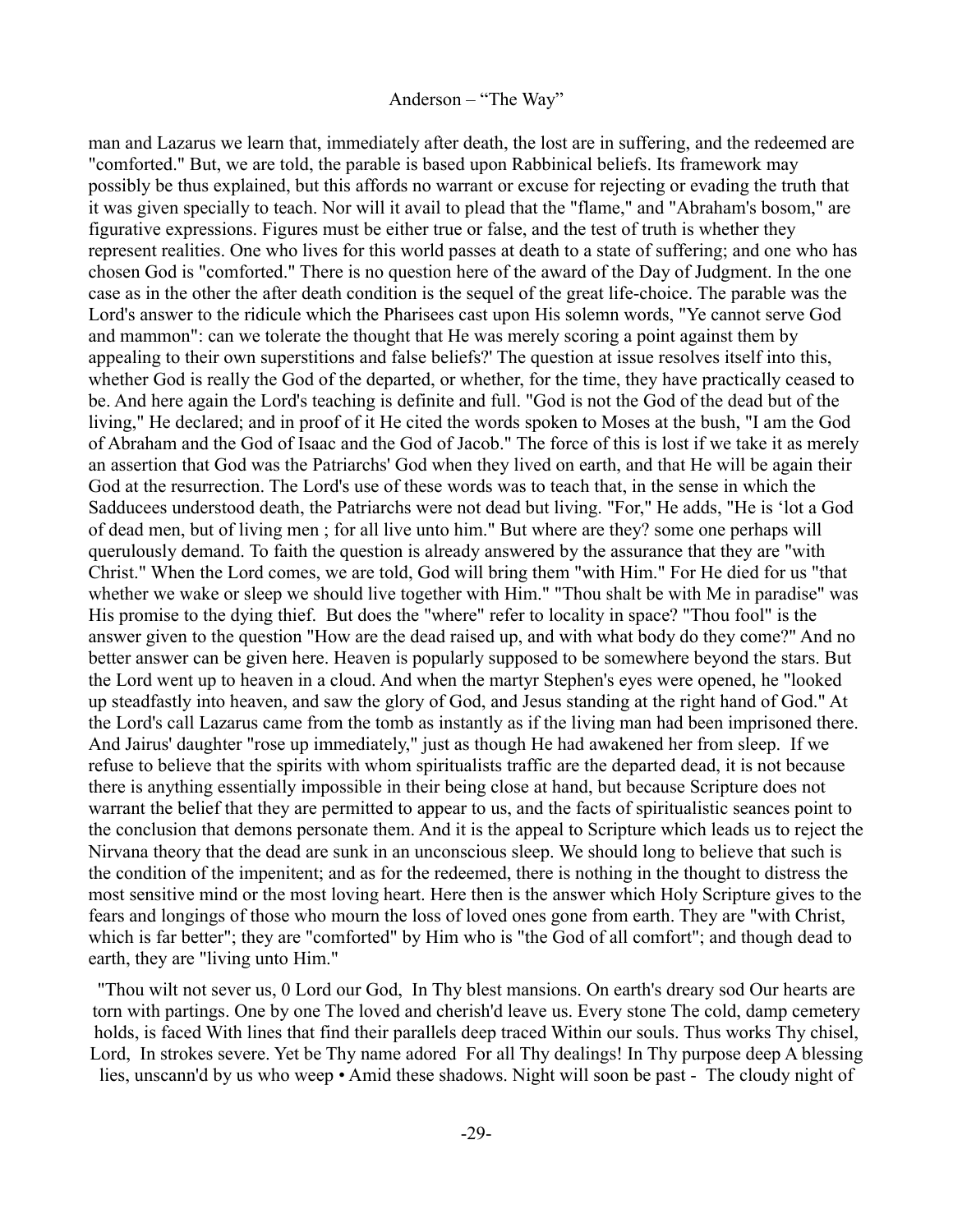time that ends at last. In heaven's bright morning. Yet a little while, And we shall greet that blissful morning's smile With hallelujahs. Then Thy love's deep thought Shall be unfolded. All Thy blood has bought Shall come with Thee; and each we loved and knew, And mourn'd for here, shall rise upon our view In brighter, lovelier form - akin to Thine - Thy work, Lord Jesus ! - perfect, pure, divine ! - Thus re-united, through eternal days Our joy shall be Thyself - \_our theme Thy praise!"

## <span id="page-29-0"></span>**Chapter 13 Conclusion**

"DON'T be a fool." Such a phrase may seem strangely uncouth, and utterly unworthy, as a refrain to the note struck in one of the earliest pages of this book. And yet it is but a colloquial rendering of an Apostolic precept addressed to the Ephesian Church. "Be not unwise," our translators give it; but "fools" is their rendering of the same word elsewhere: "Be not unwise, but understanding what the will of the Lord is." The use made of the passage in Ecclesiastes, above referred to, about paying vows, illustrates the need of this Apostolic exhortation. For no man of generous mind would be guilty of the mingled cruelty and meanness which, in this matter, "the Catholic Church" attributes to God. The enforcement of life vows, moreover, is not only abhorrent to the spirit of Christianity, but opposed even to the letter of the Mosaic law. If the Apostle's words be construed precisely as he wrote them they will read thus: "Take heed then how ye walk strictly, not as unwise but as wise, buying up for yourselves the opportunity, because the days are evil: on this account be not fools, but understand what the will of the Lord is." There are different types of folly in the Christian life. The man who walks carefully is as really a fool as the man who walks carelessly, if with all his care he is ignorant of the Divine will. And it is this kind of folly that often does the most harm. For while the "inconsistent" Christian, who openly leaves the path, is regarded as an outsider, the earnest religionist who is wanting in intelligence misrepresents God and misleads men. In no sphere, indeed, is the exhortation which heads this chapter more needed. For in all that pertains to religion, men seem ready to take leave not only of the Bible, but of their brains. And yet a book might be written on the appeals which Scripture makes to that uncommon quality called common sense. In addressing the Athenians, for example, the Apostle Paul appealed to it in proof that "God who made the world and all things that are therein" does not live in a house of stone or brick, "neither is served with men's hands as though He needed anything." And in the Epistle to the Corinthians he appeals to it when enjoining that even true spiritual impulses, and the exercise of genuine spiritual gifts, are to be made subordinate to the practical purpose of edifying others. "Let all things be done unto edifying," and "Let all things be done decently and in order" What are these maxims but an appeal to the ordinary intelligence of spiritual men? And the great principle enunciated in the fifteenth chapter, that the natural takes precedence of the spiritual, has a wide and general application. Natural relationships, for example, have priority over spiritual relationships. Husband, father, master; wife, child, servant; these are not merged in the higher and closer bond of oneness in Christ, - but on the contrary, unless where loyalty to the Lord is involved, they take precedence of it. Man's ruin by the fall does not destroy the fact that he is God's creature. The word "natural," therefore, has a double meaning. It may stand for what is right and good, as well as for what is evil. But Christians forget this; and as the result they often become unreal through wishing to become spiritual. A "sanctimonious" tone of speech, for example, and a phraseology that savours of cant, are studiously acquired by many as being more in keeping with truth and holiness than plain words spoken in a natural voice. In this matter, as in many another that might be specified, the Christian cannot be too "natural." But while ordinary intelligence might save us from many of the follies of what passes as "religion," there are errors of another kind, more subtle and more evil, in respect of which we are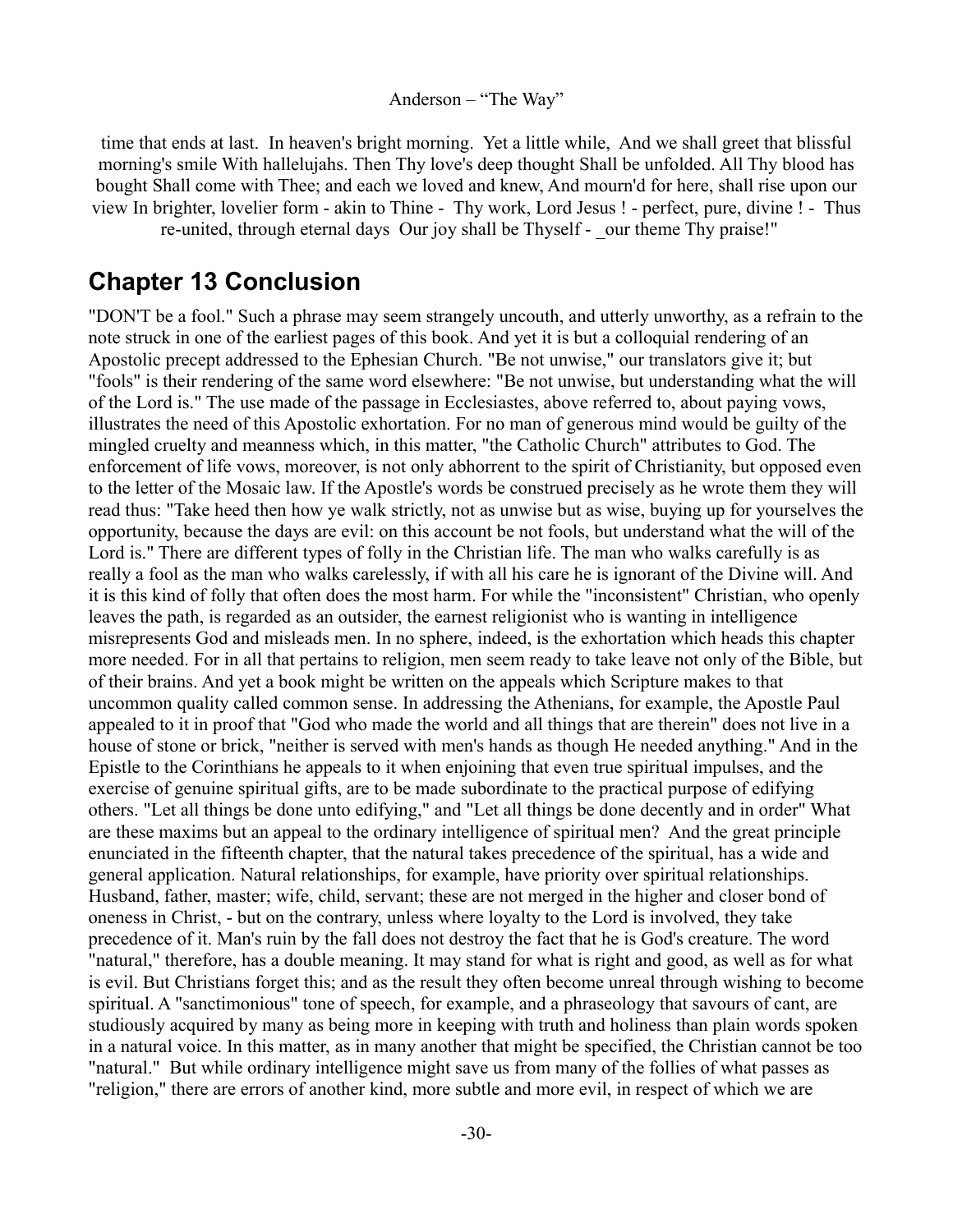entirely dependent on "the word of the Lord" to teach us "the will of the Lord." Hence the importance of making Holy Scripture the test and touchstone in everything, whether of conduct or of creed. A great Englishman of our own generation said a very great thing when he declared, in effect, that our care should always be to fall into line with the Divine purpose. And if a man of the world can grasp this principle, it ought surely to be the Christian's most earnest aim to "understand what the will of the Lord is." But Christians generally seem strangely ignorant even of God's supreme purpose in redemption, and therefore wholly blind to the significance and solemnity of the times we live in. The materialism which, a generation ago, accepted a plausible theory of the origin of living matter as an adequate solution of all the mysteries of life, has given way under the proofs which Spiritualism affords of the existence of beings to whose origin evolution can supply no clue. And movements like Spiritualism and Christian Science, which in our own time have made more converts than Christianity, ought surely to have a voice for the spiritual Christian. But while even men of science have come to recognise the existence of a spirit world, the attitude of most Christians toward that world is one of scepticism or indifference. In a vague way, indeed, they believe in a devil - the bogey of the religion of Christendom - but of the Satan of Scripture they know absolutely nothing. "Ye are of your father the Devil," was the Lord's scathing reply to the Jews when, in rejecting His teaching, they fell back upon that figment of apostates, the fatherhood of God: "Ye are of your father the Devil, and the desires of your father it is your will to do. He was a murderer from the beginning, and has not stood in the truth because truth is not in him. When he speaketh the lie, he speaketh of his own, for he is a liar and the father of it."' "A murderer from the beginning." The beginning of what? Not of his own existence; for he was created in perfectness and beauty. Nor of the existence of man; for, before the Eden fall, he had already dragged down others in his ruin. His being a murderer connects itself immediately with the truth which he refused, and the lie of which he is the father. These words of our Divine Lord give us a glimpse into a past eternity, when, to the heavenly intelligences, the great mystery of God was first made known - the purpose of the ages, that a Firstborn was to be revealed, and that "in all things He might have the preeminence." The greatest of those heavenly beings, whom we now know as Satan, claimed that place, and, rebelling against the Divine counsels, he set himself from that hour to thwart them. Therefore it was that he compassed the ruin of our race. But it is in the temptation of Christ that he and his lie are fully manifested. He claimed to meet the Lord on more than equal terms. Not one Christian in a thousand realises the significance of the narrative. Having "led Him up," and given Him that mysterious vision of the kingdoms of the world, the Devil said unto Him, "To thee will I give all this power and the glory of them; for it hath been delivered unto me, and to whomsoever I will I give it. If thou therefore wilt worship me it shall be thine." This was not the raving of profanity or madness. It was the bold assertion of a disputed right. Satan claims to be the Firstborn, the rightful heir of creation, the true Messiah; and as such he claims the homage of mankind. Men dream of a Devil with horns and hoofs, an obscene monster who tempts the depraved to acts of atrocity or shame; but the Satan of Holy Writ "fashions himself into an angel of light," and "his ministers fashion themselves as ministers of righteousness." Do angels of light and ministers of righteousness corrupt men's morals, or incite them to commit acts of vice or crime? peril to the Christian by tending to draw him away from Christ. For there is nothing more plainly revealed in Scripture than that "the latter days" are to be marked by a development of evil of unparalleled subtlety - an apostasy of such a kind that, but for Divine grace, it would "deceive the very Elect." If people would use their brains they would see that "the Elect" could only be deceived by evil in the guise of good; not by an apostasy characterised by transparent error or open violence. Thus it was with the mother of our race. For Eve was "thoroughly deceived " by the Devil's craftiness in persuading her that wrong was right. The mythical devil of Christendom is an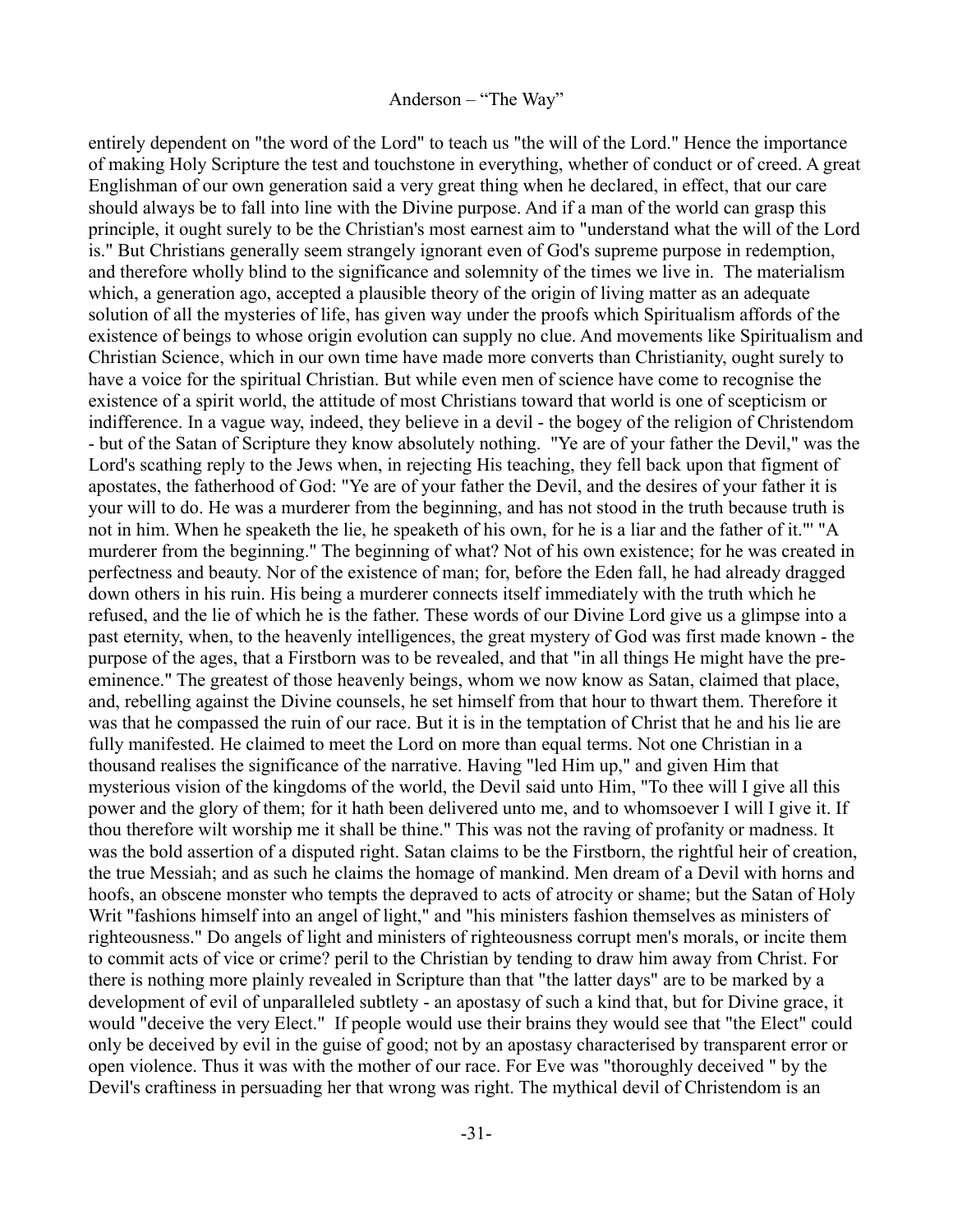extraordinary creature who, though omnipresent - for he is always at the side of every man and woman and child of all the fifteen hundred millions of mankind - devotes his powers to making children naughty and grown-up people vicious. But the Satan with whom we have to do is "the old Serpent" of Eden, and "the Power of Darkness" of the betrayal and crucifixion of the Son of God; that awful being of whom Holy Scripture speaks as "the prince of this world" and "the god of this world," who controls the religion of the world. He appears in the very dawn of Revelation; and in its closing pages he fills a still larger place. For while he has seemed to be the victor in many a skirmish, the voice of Divine prophecy is full and clear that the great battle is yet to come, when he will enter the lists in a final effort to thwart the supreme purpose of God in creation and redemption. And what is that purpose? "The salvation of sinners" is the reply which a certain type of orthodoxy will offer. "The elevation of the race" will be the testimony of the most modern and popular school of theology; for with that school man is the spoiled child of the universe, and all heaven is dancing attendance on him! But the answer which every spiritual Christian will give to the question is, "the exaltation of Christ." Man is but "a pawn upon the board." Our confidence and peace depend upon the fact that our salvation is linked with that great purpose. "Kept by the power of God" is inscribed upon the life record of every sinner who believes in the Lord Jesus Christ. He knows his own worthlessness and weakness, but he knows also that "HE is able to save to the uttermost them that come unto God by Him." Just as a drop of water from the shallowest pool upon the shore is the ocean in miniature, so the spiritual life-struggle of the humblest of the redeemed is a miniature of the great spiritual conflict of the ages. This it is that gives such solemnity, and lends such dignity, to the life of each one of us; for the true aim of the Christian life is to be ever in harmony with the Divine purpose of exalting Christ. And now we can appreciate the Apostle's words in their application to the times in which we live. The days are evil: "on this account be not unwise." No Christian need hesitate to own that both materially and morally "the world is getting better." But he will not confound the moral with the spiritual sphere, nor fail to see that, with increasing prosperity and intelligence, there is a marked decline, even in outward reverence for God. But all this is beside the question. For what concerns us is not the state of the world as such, but the condition of the professing Church. Students of prophecy used to be perplexed by the seeming incompatibility of predictions of a revival of the historic apostasy, side by side with a new departure from the faith, marked by spiritual power and a high moral standard, and yet by a turning away from Christ and Scripture - " a form of godliness but denying the power thereof." But here in England today this enigma is being solved before our eyes. The National Church is lapsing back to the errors and superstitions of pre-Reformation times And the only powerful check upon this "Catholic revival" is essentially rationalistic. As for the "Free Churches," a feeble evangelicalism, bent on compromise, is with most of them the only hindrance to the supremacy of the new apostasy. For the increasing clericalism which characterises them is due to the fact that in giving up what is Divine, men are apt to cling more closely to the human element in religion. From the standpoint of our national interests, Rome is our greatest danger; for the influence of the Church as a political power has been always evil. But the Christian may be pardoned if he hesitates between an apostasy which embodies, even in the most corrupt form, the vital truths of Christianity, and an apostasy which rejects the teaching of the Lord Jesus Christ, and discredits the Scriptures which speak of Him. Such a statement may seem startling. But let us cast aside prejudice, and test it by characteristic manifcstoes of the two systems - the Decrees of the Council of Trent, and Hastings' "Dictionary of the Bible." In the one we shall find, beneath a mass of superstition and error, a - clear acknowledgment of the deity of Christ, and of the truth and Divine authority of Holy Scripture. The prevailing tendency of the other may be judged by the following typical extract from the "Dictionary." It is from the article on "Satan," and therefore strictly germane to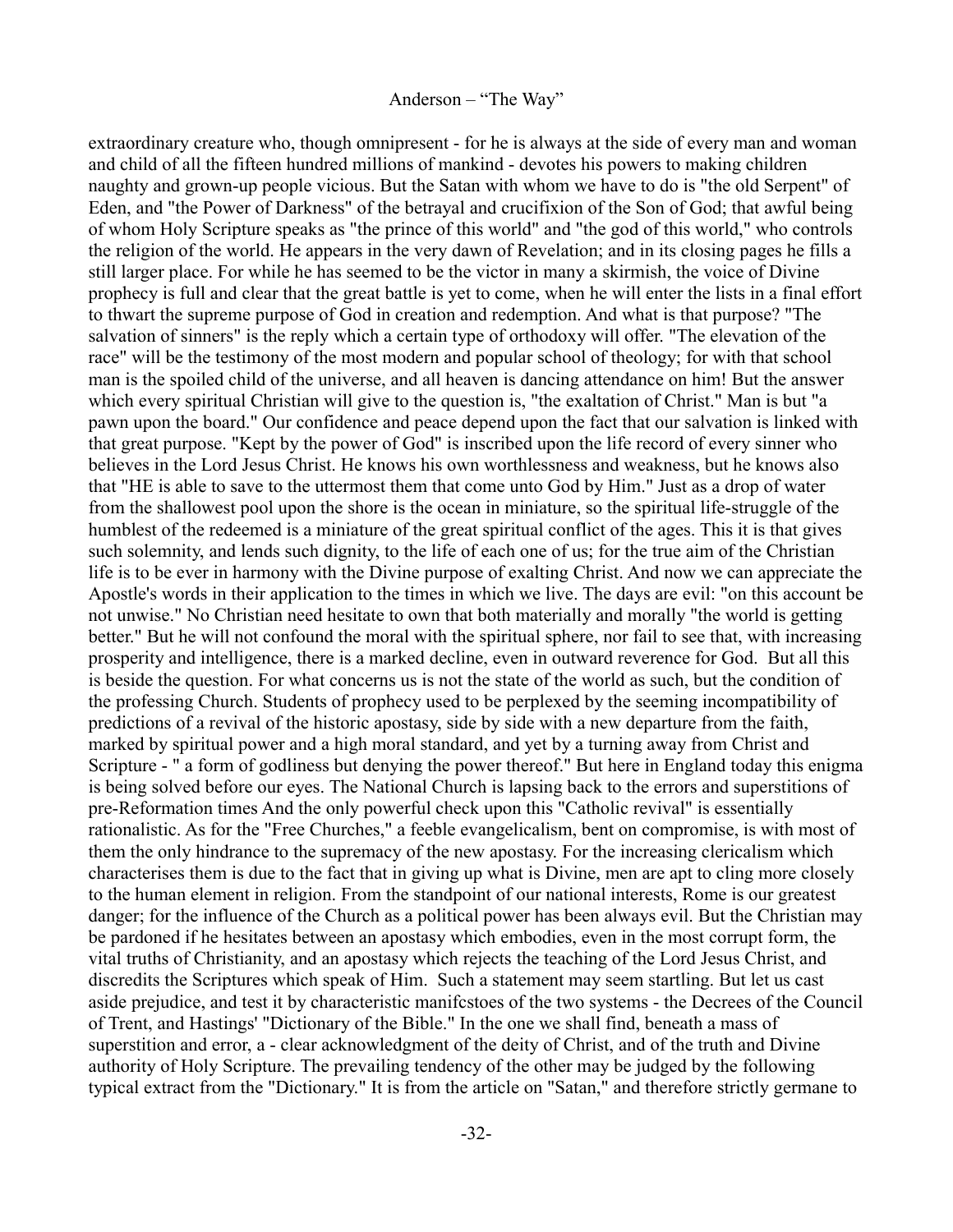the subject of this present chapter. *"From the preceding exposition of the biblical conceptions respecting Satan we clearly see that early Christianity shared in the prevailing Jewish beliefs in demons and Satan. . . . "Our argument by no means implies that Jesus shared in all the current conceptions respecting demons. The problem - is a complex one. We have to give due place to two considerations : (1) that Christ's sayings and deeds are necessarily coloured by the representative human media through which they are conveyed to us; (2) that the demonology of Christ's belief is scarcely visible in the Fourth Gospel, though His belief in a personal Satan is clearly apparent. There can, however, be no scientific Christology which does not recognise that Christ's humanity was so genuine and complete that He shared in the cosmic presuppositions of His time. Now demonology was a necessary part of the intellectual apparatus of that period."* This extract is thoroughly characteristic of the book from which it is quoted, and of the school by which the book is accredited. The Buddha of this system was the dupe of "the current Jewish notions" of an ignorant age. 1 Therefore it was that (to quote Dr. Harnack) He believed in "stories of demons" and such like "absurdities"; therefore it was that He accepted and accredited the Hebrew Scriptures, and especially the Pentateuch, now known by "all people of culture" to be a priestly forgery; and the Books of Jonah and of Daniel, now rejected as an allegory and a romance! *(Footnote - Here is another specimen. As above quoted (p. 147), the Apostle Paul records a revelation accorded him about demons, prefaced by the words, "the Spirit ~aith expreeriy." "St. Paul shared the conceptions of his contemporaries respecting demons," is the answer of Hastings' "Dictionary" as to this (article "Demons"). Men who write thus deserve to be branded as - ; ~vell, they are not entitled to the least respect or consideration. )* And not only was His teaching destitute of any Divine sanction, but the writings which record it are unreliable. Neither the doctrine nor the records, therefore, afford any sure basis for faith. Is it not clear as light that the critic and the Christian have neither the same Bible, nor yet the same Christ? The Kenosis theory by which these men seek to justify their repudiation of the teaching of our Divine Lord is entirely inadequate and irrelevant. For what has to be accounted for is not that in the ministry of His humiliation He was ignorant and deceived, though this might well offend the reverent and perplex the thoughtful; but what claims explanation is, that with extreme solemnity He demanded acceptance of His false teaching as Divine truth; that after His resurrection He endorsed it with the utmost definiteness, and sent out His Apostles to promulgate it; that the Holy Spirit, given to lead His disciples into all truth, confirmed them in the error; and that for eighteen centuries His people were left thus deluded and deceived, till a set of foreign rationalists exposed the fraud. All this must be accounted for before we can accept "the assured results of modern criticism." Still more irrelevant is it to plead that the English exponents of the socalled Higher Criticism are men of earnest piety and devotion to truth. For what concerns us is the character, not of the men, but of the system. "He that hateth his brother is a murderer," is one of many statements which seem to savour of exaggeration if we forget the underlying principle, that an influence is to be judged by its legitimate tendencies; a road, by where it leads. We must not judge of the Higher Criticism, therefore, by the men who now father it in England, for they were trained in a different school, and still feel the power of the truths which they undermine. But what about those who shall come after them? Already there are quasi-Christian pulpits occupied by "ministers of righteousness" whose theology knows no Eden Fall, no redemption by blood, no atonement, no new birth by the Holy Spirit, no inspired Scriptures, no eternal judgment, no hell for the im penitent; no Lord and Saviour Jesus Christ, but in his place a "Jesus" who is "the ideal of almost perfect manhood." And not only are the Hebrew Scriptures discredited, but the Gospels and Epistles of the New Testament are brought down practically to the level of mere human writings. No fair man, therefore, whose mind is unclouded by the superstitions of religion, will deny that these "ministers of righteousness" hold the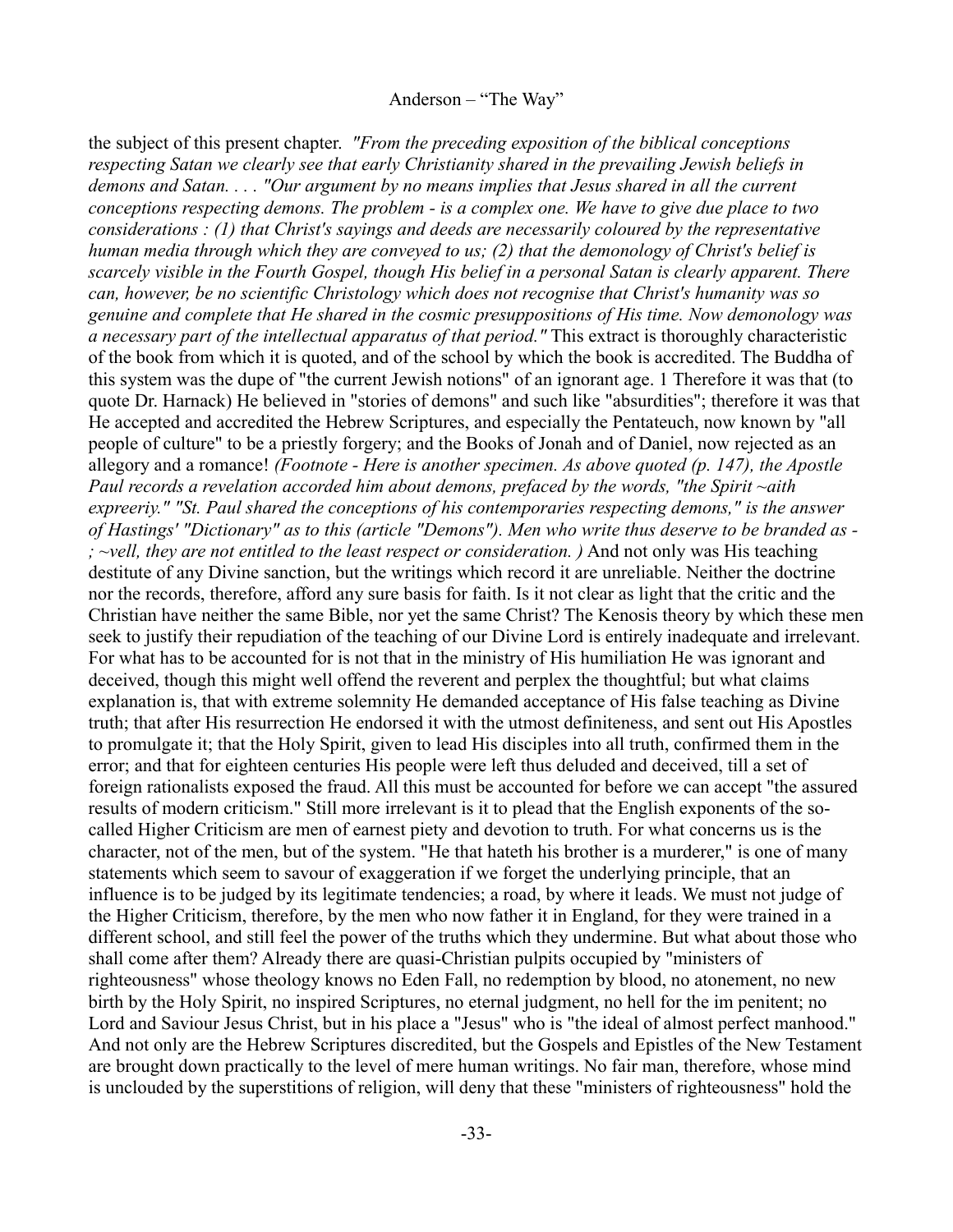only position logically tenable if the Higher Criticism is to prevail. And the next generation cannot fail to recognise this. The lists are thus preparing for the great predicted struggle of the latter days, between the cult of rationalistic man-worship and the ancient apostasy of Christendom. If the reader fails to appreciate the origin and significance of this movement, this closing chapter will have been written in vain. But in the midst of this "deepening gloom" let the Christian recall the words of the Lord Jesus Christ, which remind us that the gathering darkness bears the promise of coming dawn: "When these things begin to come to pass, then look up, and lift up your heads, for your redemption is drawing nigh." And as the teaching of this system is so persistently dinned into our ears, we do well to have our minds steeped in the thoughts and words of Holy Scripture about Him whom we worship as Lord and Saviour - words, for instance, such as these, expressly given to save us from the "vain deceit" of "scientific Christologies"' "Who is the image of the invisible God, the firstborn of every creature; "For by Him were all things created, that are in heaven and that are on earth, visible and invisible, whether they be thrones, or dominions, or principalities, or powers; all things were created by Him and for Him; "And He is before all things, and by Him all things consist. "And He is the head of the body, the Church: who is the beginning, the firstborn from the dead; that IN ALL THINGS HE MIGHT HAVE THE PRE-EMINENCE."

## <span id="page-33-0"></span>**Appendix Note 1 The Church**

THE Lord Jesus Christ would never have been crucified, neither would Stephen have been martyred, nor Paul imprisoned, but for words or acts that were deemed derogatory to the Temple. And in these days a man may with impunity deny all the vital truths of Christianity, and reject our Divine Lord's teaching about the Scriptures which He came to fulfil; but let him say a word in disparagement of "the Church" or of any human element of the "Christian religion," and he is at once cast out of the synagogue. And yet false conceptions of the Church are working grave mischief. *(Footnote - The case of Mr. J. N. Darby, the greatest of the very great men of the "Brethren" movement, is a notable instance of this. Like his contemporaries of the High Church movement, the false conception of the Church, which obtains in Christendom, ensnared him. Quite extraordinary in his case, for his early writings bore clear and emphatic testimony against it, The unity of the Church was the rock on which his life work was wrecked; and a movement which might have proved a blessing to all the churches ended in adding another to their number.)* Most of the perverts to Rome are duped by them; and advocates of the sham "Higher Criticism" appeal to them to justify their rejection of Scripture. For with mingled effrontery and folly they make the doctrine of the Spirit's presence in the Church an excuse for rejecting the teaching of the inspired Apostles and prophets of the New Testament. These false conceptions, moreover, are a fruitful cause of unfaithfulness to Christ on the part of many earnest and spiritual Christians. It is essential to distinguish between "the Church" as a society the administration of which was entrusted to men on earth, and "the Church" as the Body of Christ, dependent only upon Himself as its Lord and Head. The building of "the Church which is His Body" is His own work, and it cannot fail. But surely fanaticism or folly alone can refuse to recognise that "the gates of hell" have prevailed against the organised society on earth -" the outward frame," as Alford calls it, which, in its full and final development of evil, will yet appear as "the woman drunken with the blood of the saints and with the blood of the martyrs of Jesus" (Rev. xvii. 6). The Epistle to the Ephesians deals with the Church as the Body of Christ, and gives the provision for its perfecting (chap. iv. 8—1,2). The Epistle to the Corinthians deals with the Church as a human society (chap. xii. 8). In Ephesians we have nothing but spiritual ministry; and evangelists are prominently named, for it is by the preaching of the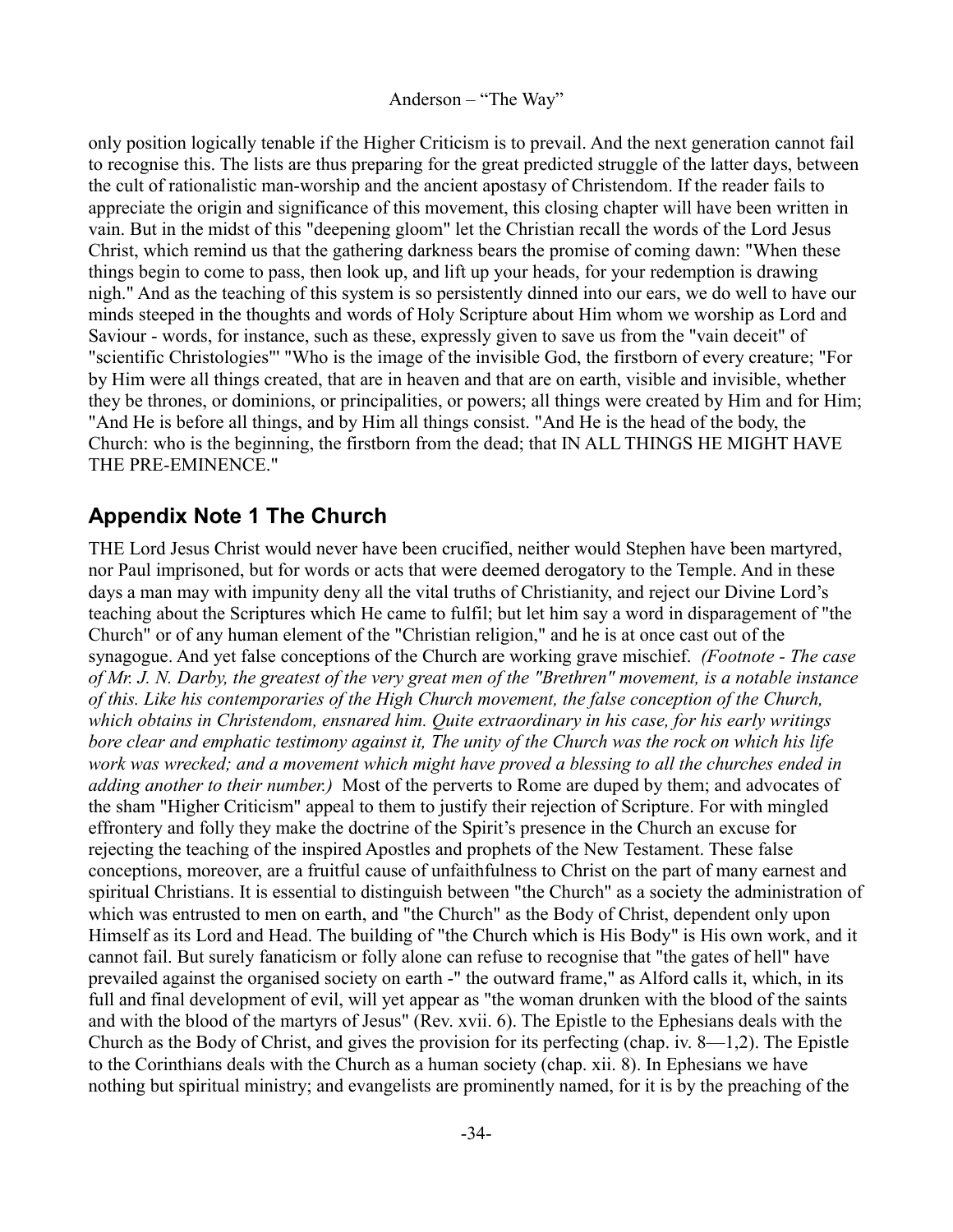Gospel in the world that men are brought to Christ. Corinthians omits evangelists, because the sphere of their ministry is the world and not the Church; and it includes "helps, governments," &c. &c., which are necessary to the outward society, but not to the vital unity. And here I venture to think that, through overlooking this distinction, Bishop Lightfoot, in his great treatise on "The Christian Ministry" unduly disparages the ministry. For the New Testament clearly distinguishes between office in the Church, and spiritual ministry. Bishops (or elders, for the terms are interchangeable) had to do with the administration and discipline of the Society; ministers with the spiritual needs of the flock. In 1 Tim. v. 17, we read, "Let the elders that rule well be counted worthy of double honour, especially they who labour in the word and doctrine." Their essential duty was connected with rule; if they excelled in this, they merited double honour; and that honour was to be greater still if they "laboured in the word and doctrine." It was not a case of "two orders," but of a combination of office and gift. Timothy himself was both a bishop and a minister. The Elders, or Bishops, were appointed by Apostolic authority, but not the ministers. For Ephesians iv. 8—11 tells us that evangelists and pastors and teachers were, like the apostles and prophets, gifts of the ascended Christ. And I Tim. iii. 8—10 tells us that a minister was to be tried by certain specified tests, and, if "found blameless," he was to be recognised. The injunction is not "let him be ordained," but "let him minister." The only instance given in the New Testament of "ordaining" ministers of the Gospel, is the "ordaining" of the Apostles Barnabas and Paul by the Christians of Antioch (Acts xiii. 3). The laying on of hands was a Jewish custom, the meaning of which is not doubtful. When the Israelite laid his hands upon his sin-offering, he made himself one with it, so that the victim died in his stead. And this is precisely the significance of the act here. The Christians of Antioch conferred no mystical powers - that is a thought, as Bishop Lightfoot shows, unknown to Scripture; it is altogether pagan - but they identified themselves with the Apostles. They said, by an act more eloquent than words, "We are going forth with you in this mission to which God has called you." And when the Apostles conferred spiritual gifts by laying on of hands, their action was not an exception to, but a further instance of, this same principle of identification; just as when the Lord Jesus touched the leper, and laid His hands upon the sick (Matt. viii. 3, 15; cf. Luke iv. 40). The distinction between the appointment of an elder or bishop and the recognition of a minister may be illustrated by the analogous case of the priest and the prophet in Israel. By Divine decree none but the sons of Aaron were to be consecrated as priests. But the consecration conferred no mystical powers. There was nothing which even the high priest had to do that any Israelite could not have done. But the absurdity of appointing a man to be a prophet is obvious. The prophet declared himself by the exercise of his gift, and the duty of the people was to acknowledge him. No less absurd is the suggestion that human appointment could constitute a man a minister in the spiritual sense. The duty of the Church was to recognise him, and the laying on of hands was merely a method of public and formal recognition. There is no evidence that in Apostolic times the practice prevailed in the case of ministers. And in the Church of the Fathers the practice was not universal even in the appointment of bishops. And "it is impossible that, if it was not universal, it can have been regarded as essential." I use the word "minister" advisedly, for, of course, that is the meaning of the word . The word occurs thirty times in the New Testament. It means primarily a servant in the ordinary sense; and in the Gospels it is used only in that sense, save in John xii. 26. In the Epistles it is the equivalent of our word "minister." The Apostle Paul uses it of himself seven times, and of the Lord Jesus once (Rom. xv. 8). It is never applied to Stephen and his fellows, with whom it is popularly associated (Acts vi.). As Dr. Hatch shows, the duties temporarily assigned to them were essentially those of the bishops when the Church was fully organised. For, as Dean Alford says bluntly, "the 'ministers' of the New Testament have officially nothing in common with our bishops." But this is a digression. What we need to keep in view is that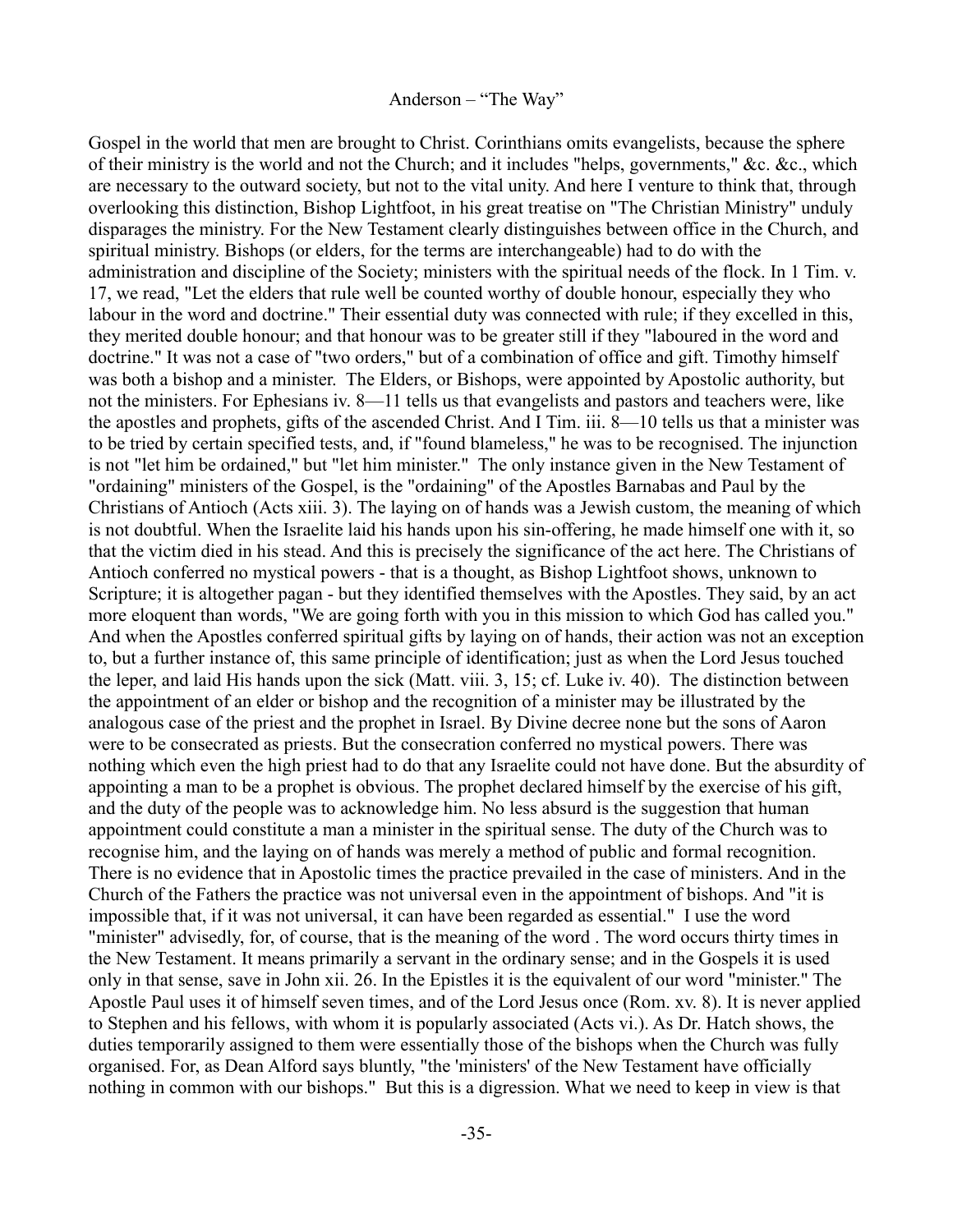the apostasy of "the visible Church" in no way affects the Divine provision "for the building up of the Body of Christ" (Eph. iv. 11, 12). "The visible Church" is competent to select and appoint its own officers to administer its affairs; but in this other sphere its duty is to recognise and honour those who are "truly called to the ministry, according to the will of our Lord Jesus Christ." Having regard to the black and hateful history of Christendom, God help us if we are dependent for anything upon a historical succession. But here at least we are dependent only upon our Divine Lord. And we cannot have too high thoughts of Him, or trust too implicitly to His faithfulness and care, come what may of evil or of peril. But of the Professing Church, the lowest and worst estimate we can form cannot be much amiss. Ordinary Christians know nothing of its history, and Protestantism stultifies itself with the theory that its corruptions are due to Rome. Rome has merely systematised the errors of the "Primitive Church" of the Fathers; and the shameless immorality of its pre-Reformation days will bear comparison with the condition of the "Primitive Church." "The virgins of the Church," held in special honour for their sanctity, were denounced by Cyprian for violating "the commonest dictates of feminine modesty." At a single visitation the great Chrysostom had to depose no fewer than thirteen bishops for simony and licentiousness. To call "the Catholic Church " - which drove that great saint into exile and practically to death - the Church of God savours of profanity. In characterising "Saint" Cyril of Alexandria, nephew of Theophilus, one of Chrysostom's enemies, Dean Milman uses the words ambition, intrigue, arrogance, rapacity, barbarity, persecution, bloodshed. And this evil man was the ruling spirit in the third of the "(Ecumenical" Councils, held at Ephesus (431), to deal with the Nestorian heresy. Theology holds that this Council was controlled by the Holy Ghost. History testifies that it was controlled by a hired mob, and that at last the Emperor, unable to restrain the disorder which prevailed, dismissed the bishops with the scathing rebuke, "Return to your provinces, and may your private virtues repair the mischief and scandal of your meeting." The great names of Jerome and Augustine have raised a glamour round the Church of their time. But the famous treatise of their contemporary, Salvian of Marseilles, published ten years after Augustine's death, discloses what the state of the Church actually was in that age. I will not soil the page with details, but content myself with a single sentence, in which he sums up his terrible indictment: "Almost every assembly of Christians has become a sink of vices." Even the heathen world was scandalised by the exhibition of immorality and hatred presented by what is profanely called the Church of Christ. "See how these Christians love one another!" had long given place to "See how these Christians hate one another!" In one of the fights for the bishopric of Rome, one hundred and thirty-seven corpses were left on the pavement of one of the churches in a single day. What wonder that a Pagan historian of that age - a man whose writings are praised for the moderation with which he speaks of the Christians - declared that no savage beasts could equal the cruelty of Christians to one another! What wonder that penal laws of merciless severity were needed to keep the baptismally regenerated Pagans from turning back to paganism ! Religious superstition is deaf both to Reason and to Scripture; but people who are guided either by their Bibles or their brains will take account of these things. And they will recognise that no reasonable compromise is possible between the superstitious and profane traditional view of "the Church" and the intelligent and Scriptural view of the Reformers. "Clear the decks" is one of the first orders issued in naval warfare. And in the battle for the faith, now raging so fiercely, our safety requires that we shall ruthlessly jettison all superstitious beliefs on this subject. In his Commentary upon Matt. xii. 43 - 45, Dean Alford, after noticing the application of the passage to "the Jewish Church," uses these words : - "Strikingly parallel with this runs the history of the Christian Church. Not long after the Apostolic times, the golden calves of idolatry were set up by the Church of Rome. What the effect of the captivity was to the Jews, that of the Reformation has been to Christendom. The first evil spirit has been cast out. But by the growth of hypocrisy,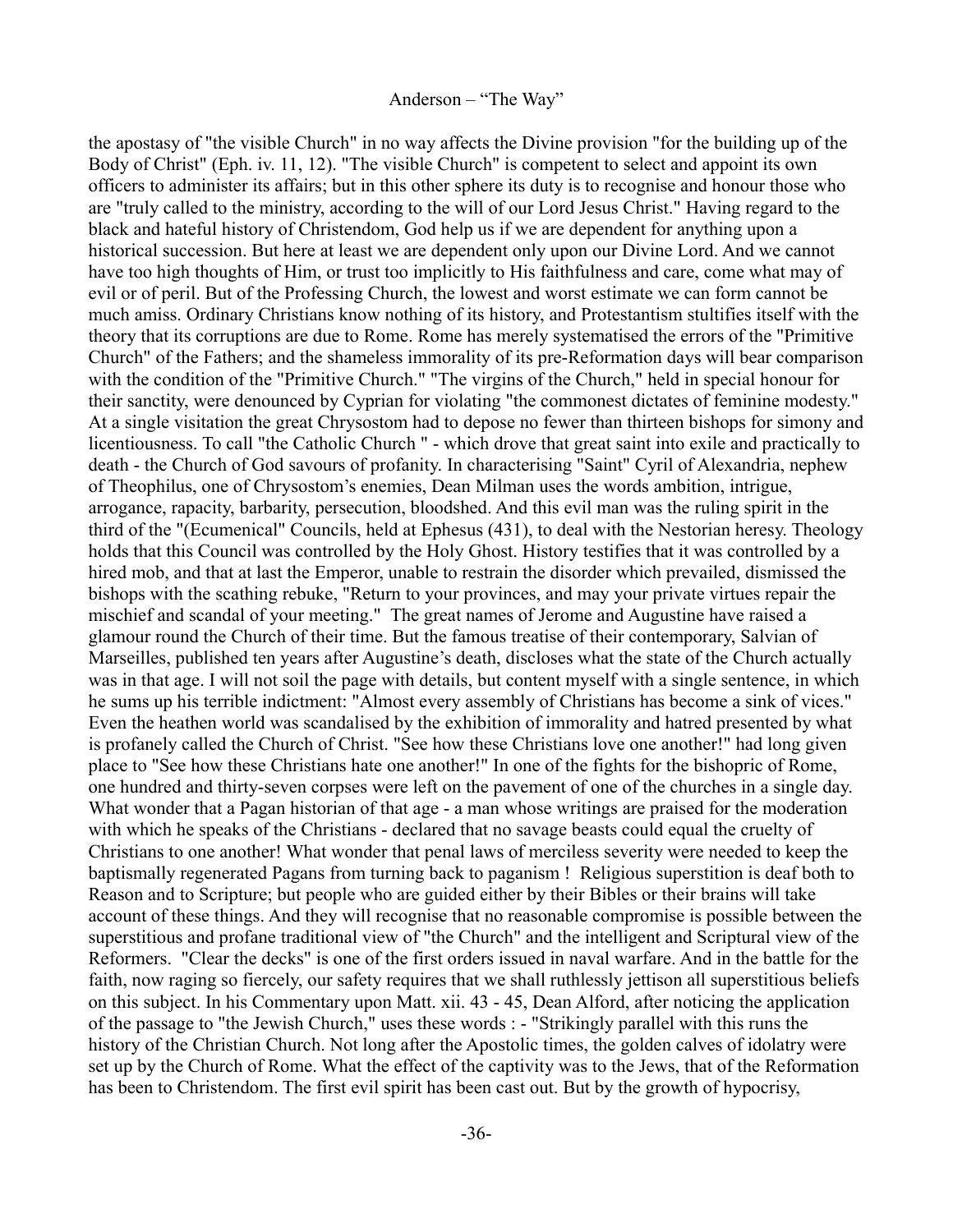secularity, and rationalism, the house has become empty, swept, and garnished: swept and garnished by the decencies of civilisation and discoveries of secular knowledge, but empty of living and earnest faith. And he must read prophecy but ill, who does not see under all these seeming improvements the preparation for the final development of the man of sin, the great repossession, when idolatry and the seven [more wicked spirits] shall bring the outward frame of so-called Christendom to a fearful end." This is entirely in keeping with the teaching of the Reformers.The claim of the Churches of the Reformation to be Churches of Christ depends only upon the Scriptures, and upon the presence of Christ in heaven and of the Holy Spirit on earth. To base it upon a succession from the historic "Christian Church" of Christendom is to incur participation in the awful guilt and doom of that hideous apostasy. 'The only true "Holy Catholic Church" is the Church of the Martyrs, "the whole company of Christian people dispersed throughout the whole world." The Catholic Church of Apostolic Succession is stained with the martyrs' blood. If "the validity of orders" depends on "Apostolic Succession," the chain includes such links as Pope John XXIII., who was deposed by the Council of Constance on charges of "piracy, murder, rape, sodomy, and incest"; and of Alexander VI., whose vices and crimes, albeit he was never deposed, are declared by the historian to be "totally unmentionable." In dealing with such subjects people are apt to ignore their Bibles; but surely they might be expected to have some respect for their own brains, and to maintain diplomatic relations with common sense.

# <span id="page-36-0"></span>**Appendix Note 2 1 Thess 4:1-18**

"Words are the index of thoughts, and where an unusual construction is found, it points to some reason in the mind of the writer for using it, which reason is lost in the ordinary shallow method of accounting for it by saying that it is 'put for' some other word." This sentence, quoted from Dean Alford's Commentary (Greek Testament, John i. 18), may fitly preface the present note upon 1 Thess. iv. 14; for our translators have given us, not what the Apostle wrote, but what they suppose he ought to have written. But the authorised rendering is popular, because the expression "sleeping in Jesus" fosters the sort of sentiment in which "religion" delights. No one, however, who has made a study of the use of the Lord's names in the New Testament can fail to recognise that it is foreign to Scripture. "The dead in Christ," and "the dead which die in the Lord " - these are Scriptural expressions; but "sleeping (or dying) in Jesus" is a phrase the Apostle would never have written. And a kindred objection applies to the alternative rendering, " that God will through Jesus bring with Him the sleeping ones." "A clause which I am persuaded the Apostle could never have written," is Dean Alford's comment upon it. And it is certain that no English writer would pen such a sentence. I venture to think that commentators have erred in taking "the sleeping ones" of verse 13 as identical with "the dead in Christ" of verse 16. Verse 16 deals with the righteous dead in general; verses 13 and 14 with the particular individuals whose death they were mourning. And the first eight verses of chapter iii. indicate that those deaths affected them so deeply that the Apostle feared lest their faith in Christ should give way, and "his labour be in vain." Will the reader, then, carefully peruse the first chapter of the Epistle, and ask himself the question, Is it credible, is it possible, that Christians such as are there described could have been in danger of apostatising because some of their number had died in the ordinary course of nature? It is absolutely certain that what tried their faith was not the fact that deaths had occurred, but the circumstances in which they had occurred. And what were the circumstances? The reference to martyrdom in chapters ii. 14, 15, and iii. 3, supplies the obvious clue. For obvious that clue seems to me now; and yet I acknowledge humbly and gratefully that it is to my friend the Rev. C. H. Waller, D.D., that I am indebted for this solution of a difficulty which perplexed me for forty years. To